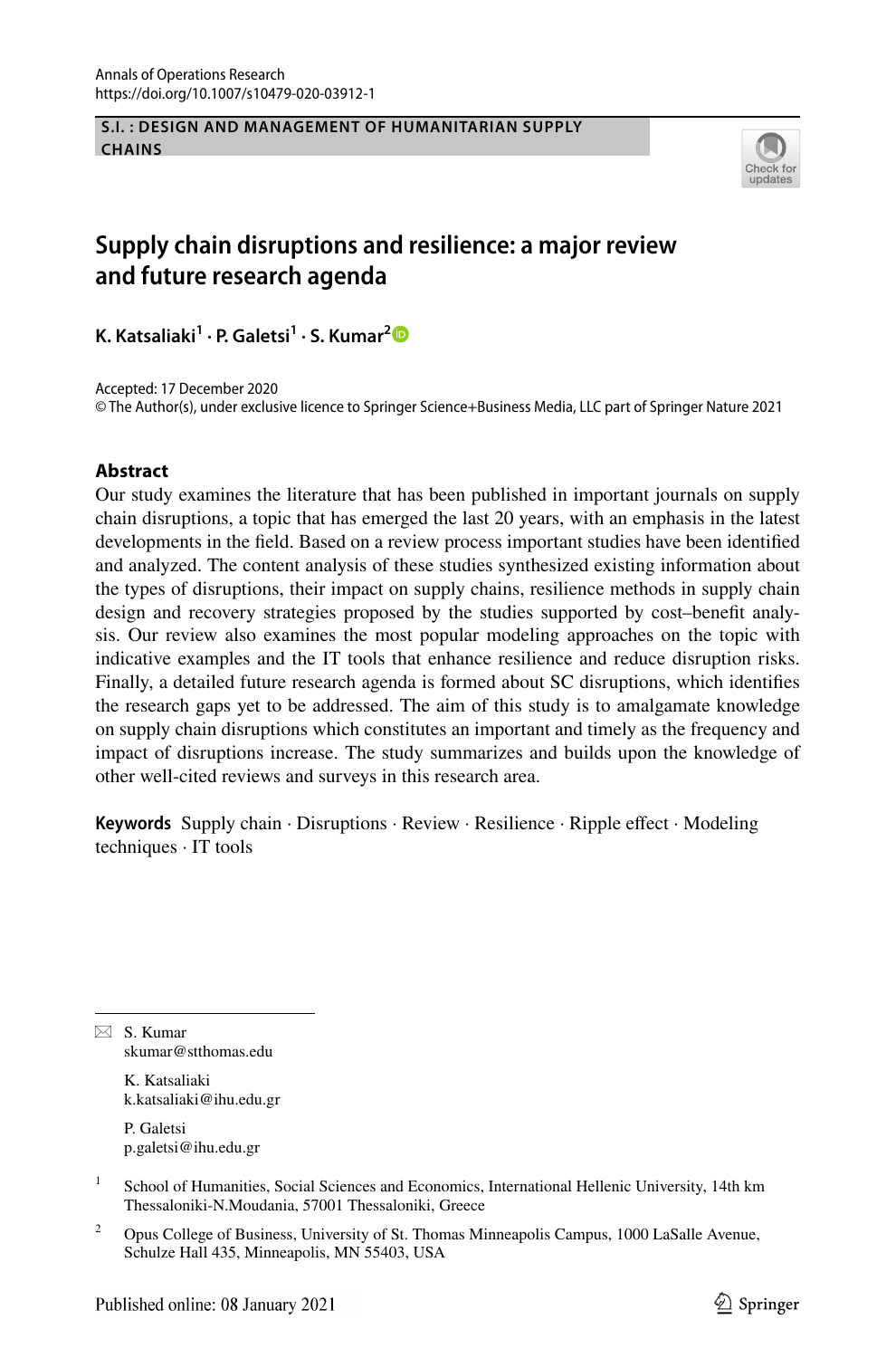### **1 Introduction**

Driven by the globalization of markets and the competitive business environment, lean supply chain management (SCM) practices have become very popular (Blackhurst et al. [2005](#page-31-0)) calling for continuous fow processing with low inventory volumes, levelled and just-in-time production and accurate scheduling of transport for cross-docking operations leading to more cost-efective and responsive supply chains (SCs). Furthermore, the pressure for cost reductions has led to the outsourcing and ofshoring of many manufacturing and R&D activities, especially the sourcing from low-cost countries. These trends place enormous pressure for undistracted operations and stable environments, but also increase their vulnerability to disruptions which consequently increases the operational and fnancial impact of supply chain (SC) disruptions (Zsidisin et al. [2005\)](#page-37-0). Given that more than 56% of companies globally sufer a SC disruption annually, frms have started taking SC disruptions more seriously (BCI-Business Continuity Institute [2019](#page-31-1)). Therefore, the need for designing resilient SCs and preparing contingency plans is of paramount importance.

Supply chain disruptions may occur due to climate change or human factors. Based on the site of the National Oceanic and Atmospheric Administration (NOAA), which keeps a record regarding the number of disasters and their associated costs in the U.S, there have been 212 disasters since 1980 resulting in approximately \$1.2 trillion in damage. A typical year in the 1980s experienced, on average, 2.7 such disasters in the U.S, 4.6 in the 1990s, 5.4 in the 2000s, and 10.5 in the 2010s. The occurrence of costly disasters has mounted. The same phenomenon is observed globally based on the OFDA/CRED International Disaster Database with less than 200 disasters per year in the 1980s and over 300 in the 2010s. Natural disasters like the Thailand food and Japan's earthquake and tsunami in 2011 immediately afected the SCs of several products from frms such as Apple, Toshiba, General Motors, Nissan Motor and Toyota Motor causing negative results in these companies' reputations and earnings (Chongvilaivan [2011](#page-32-0)). Statistics show that about 40–60% of small businesses never reopen following a disaster (FEMA [2015](#page-33-0)).

On the other hand, recent examples of human factor disruptions include the tarifs imposed on billions of products for US importers in 2018–19, specifcally to steel and aluminum, which led to import delays due to an inability of companies to adjust their current customs clearance programs and absorb the extra cost. This left a negative impact on the relations of the US with China, whose companies have been afected the most. Moreover, the wake of Brexit at the beginning of 2020 increases production failure risks to just-in-time auto manufacturers and others with similar operations (Banker [2019](#page-31-2)). The civil war in Syria has created humanitarian logistics problems with refugees' fows in Turkey and EU which based on the situation had to change supply chain strategies from serving populations on the move to serving dispersed but static groups of people, by supplying refugee camps, etc. (Dubey et al. [2019a,](#page-32-1) [b,](#page-32-2) [c](#page-33-1)). Recently, the deadly coronavirus outbreak in a major industrial and transport hub of central China has triggered lockdowns in Chinese (and many other) cities and factories which have severely restricted production and transport routes globally (Araz et al. [2020](#page-31-3)).

The issue of SC disruptions has been greatly emphasized in the literature. It is a topic that increasingly challenges the SC of products and their focal frms, as SCs have become very complex and interdependent and disruptions create a snowball efect with serious consequences to all related SC echelons. This propagation, the ripple efect as is denoted in the literature (Ivanov et al.  $2014a$ , [b](#page-34-1)) amplifies the impact of disruptions.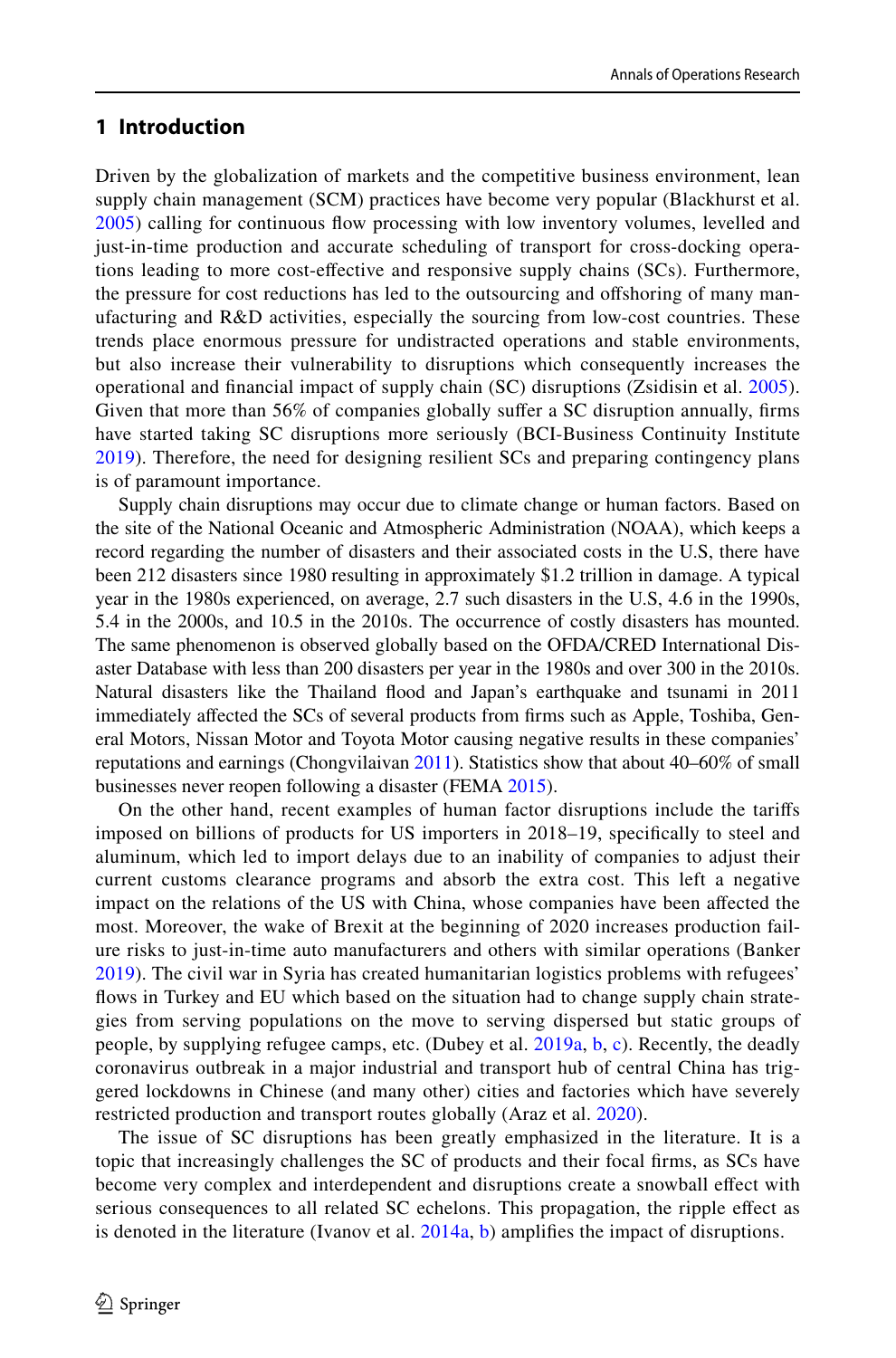Although companies have high awareness about SC risks, more than 80% have been concerned about SC resilience (Marchese and Paramasivam [2013;](#page-35-0) Wright [2013](#page-37-1)), about 60% believe they have not yet developed and applied efective SC risk management practices (Sáenz and Revilla [2014](#page-36-0)). Therefore, managing risk in SCs is an important topic of supply chain management and has been the focus of research through reviews (Ho et al. [2015;](#page-33-2) Kleindorfer and Saad [2005\)](#page-35-1), case studies (Ferreira et al. [2018\)](#page-33-3) and an analysis of management models (Tomlin [2006\)](#page-36-1). Related studies have exhibited a rich academic structure that encourages research in the feld by identifying SC risks' types, ways to detect and assess them and apply the right methods to react to them by linking theory with strategy and managerial practices (Nakano and Lau [2020\)](#page-35-2).

However, there is evidence of a shift away from traditional risk management thinking as a reactive tactic to disruptions and towards more proactive strategies such as building SC resilience which increases the chances of achieving business continuity in turbulent cases (Christopher and Peck [2004](#page-32-3)). Building resilience is a capability that enables the SC to anticipate, adapt and promptly respond to unpredictable events (Blackhurst et al. [2005](#page-31-0)), and therefore greatly appeals to the frms. However, its efective application requires the development of certain operational capabilities aligned across the SC partners (Ali et al. [2017\)](#page-31-4).

Supply chain disruptions and resilience have developed to become a well-defned research area, exhibiting a rich academic output. Indicative are the special issues in prestigious journals such as in the Supply Chain Management: An International Journal in 2019 on "New Supply Chain Models: Disruptive Supply Chain Strategies for 2030" (Wilding and Wagner [2019\)](#page-37-2) and in the International Journal of Production Research (IJPR) in 2016 on "supply chain dynamics, control and disruption management" (Ivanov et al. [2016a,](#page-34-2) [b](#page-34-3)). Among the publications, numerous theoretical developments as well as review studies can be found exploring certain aspects of SC disruptions. There are also a few scientometric studies investigating mitigation methods (Bier et al. [2019](#page-31-5)), methods for building resilience (Centobelli et al. [2019](#page-32-4); Hosseini et al. [2019a\)](#page-33-4) and the connection between SC risk and artifcial intelligence (Baryannis et al. [2019a,](#page-31-6) [b](#page-31-7)).

From an academic standpoint, it is signifcant to classify and synthesize the output of research in a specifc feld, so that those interested can follow the feld's developments and trends (Merigó and Yang [2017](#page-35-3)). Bibliometrics is one method of conducting such a classifcation, which guides academics toward a discipline's most infuential studies (Gaviria-Marin et al. [2019](#page-33-5); Godin [2006\)](#page-33-6). On the other hand, the synthesis of knowledge can be performed through review and content analysis methods for classifying research and presenting a more analytical view of the developments of the feld.

Our study examines the literature published in important journals on SC disruptions and resilience, a topic that has emerged the last 20 years, with an emphasis in the latest developments in the feld.

The methodology is comprised of a profling of our article pool, which is followed by a thorough review of advances in the feld, completed by combining knowledge and providing information about supply chain disruptions, their impact and remedies, with a special focus on the ripple efect reduction, through the analysis of state of the art literature and comparisons. Finally, a review of the related technology advances draws a picture for the future of supply chain management against disruptions and provides a list of research ideas to gain a further understanding of the phenomenon, helping to better develop the feld and prepare frms. Through this process managerial insights are ofered for decision makers in the industry. Therefore, the manuscript aims to address: (1) how the literature has helped to advance theoretical debates and infuence decision-making and (2) how the future is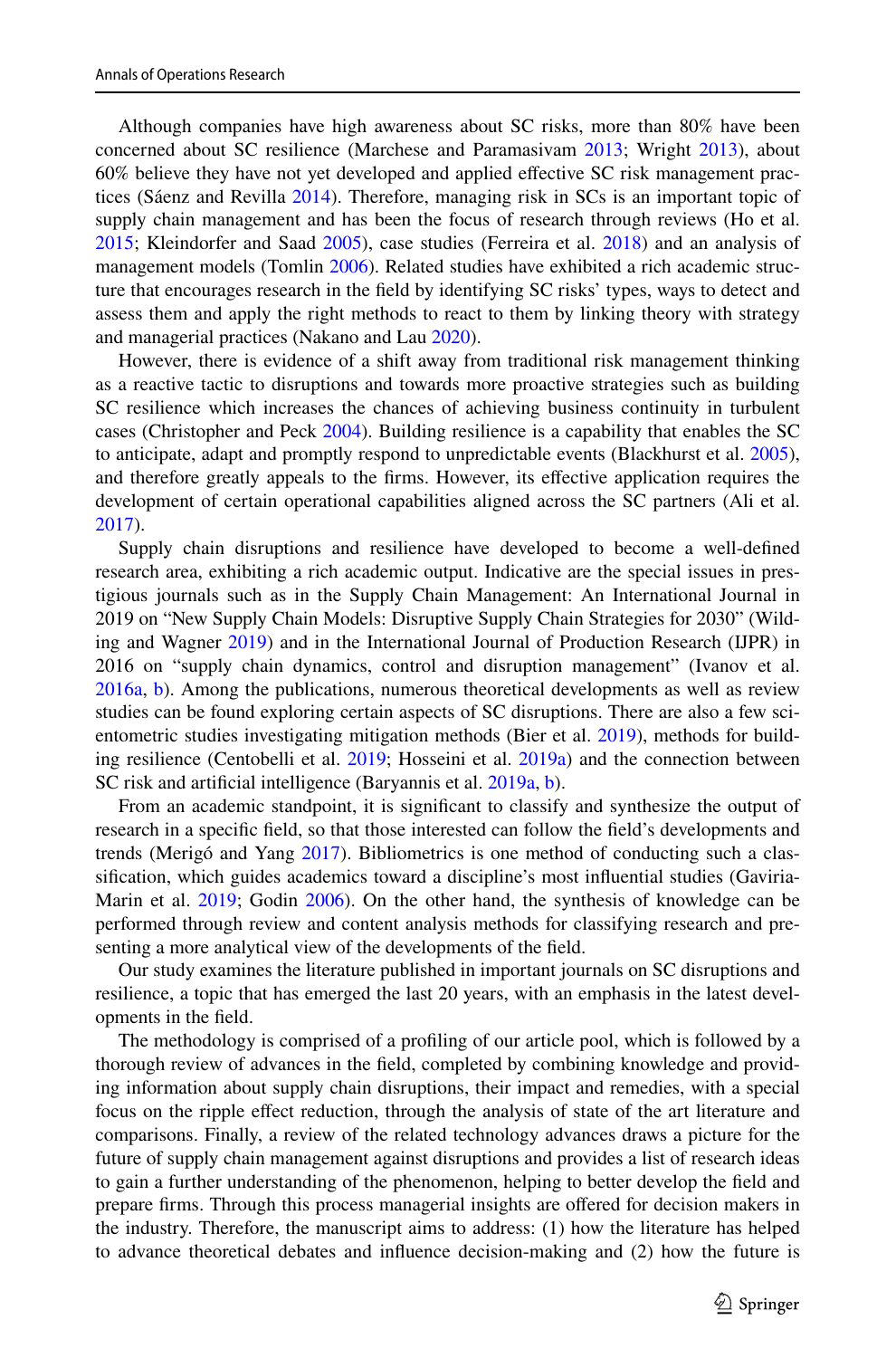shaped, what the research gaps are that published papers have not yet addressed and constitute the future research agenda on SC disruptions. The study's contribution is to complement prior research and provide a broad picture of SC disruptions and remedies at a time when the existing literature has matured, the interest of frms on the topic has mounted, especially due to the COVID19 pandemic lockdowns, and there are new ways emerging that require further investigation.

The remainder of the paper is organized as follows. The second section discusses the study's methodology. The third section presents the profle of research on SC disruptions with an emphasis on the most infuential papers. The fndings from the content analysis of the related papers are described in the fourth section under eight subsections, focusing on the types of disruptive events, SC propagation-ripple efect, the impact of SC disruptions, resilience methods and recovery strategies, modeling approaches for SC disruptions, cost–beneft analysis of SC resilience, popular IT tools for resilience and response to disruptions and fnishing with a future research agenda. The last section on discussion presents the research and managerial implications of this study.

## **2 Methodology**

The paper's main research methodology follows a step by step review approach by using explicit methods and adopts a bibliometric technique to identify research streams in the analyzed literature and also a content analysis method to provide a description of research evidence.

The data collection process of the relevant articles on SC disruptions is described below. The Web of Science (WoS) database was queried for articles and reviews written in English that were published between the years of t and 2019 inclusive and contain in their title the terms "supply chain\*" AND in the topic (title, abstract or keywords) the term disrupt\* (\*with its derivatives). The search identifed 951 studies, which were analyzed based on their profle. Figure [1](#page-3-0) presents a detailed schema of the methodology which is divided in three stages: preparation of dataset, profling and content analysis and paper writing. The tools of the WoS database were utilized to derive profling results such as the distribution of papers per year, the journals and afliations with the most published papers and the citation report. The content analysis was completed with the help of EndNote capabilities

| Stage 1:                                                                                                                                                                                                                                                                                           | Stage 2:                                                                                                                                                                                                                                                                                                                    | Stage 3:                                                                                                        |
|----------------------------------------------------------------------------------------------------------------------------------------------------------------------------------------------------------------------------------------------------------------------------------------------------|-----------------------------------------------------------------------------------------------------------------------------------------------------------------------------------------------------------------------------------------------------------------------------------------------------------------------------|-----------------------------------------------------------------------------------------------------------------|
| Dataset                                                                                                                                                                                                                                                                                            | Analysis                                                                                                                                                                                                                                                                                                                    | Writing                                                                                                         |
| a. Keywords identification<br>and selection (supply chain $&$<br>disruption)<br>b. Extraction of 951 articles<br>from Web of Science (WoS)<br>c. Creation of selected article<br>$(250)$ pool in EndNote<br>d. Filtering<br>e. Review of abstracts<br>f. Full text reading of selected<br>articles | a. Profiling & Citation analysis -<br>WoS tools (951 papers)<br>b. Defining the discussion<br>categories<br>c. Content analysis of selected<br>articles (250) - Inclusion criteria:<br>i) relevance to discussion<br>categories.<br>ii) top 10 significant journals<br>d. Information extraction based<br>on the categories | a. Narration of findings<br>b. Construction of related<br>tables<br>c. Demonstrating results<br>though examples |

<span id="page-3-0"></span>**Fig. 1** Methodology schema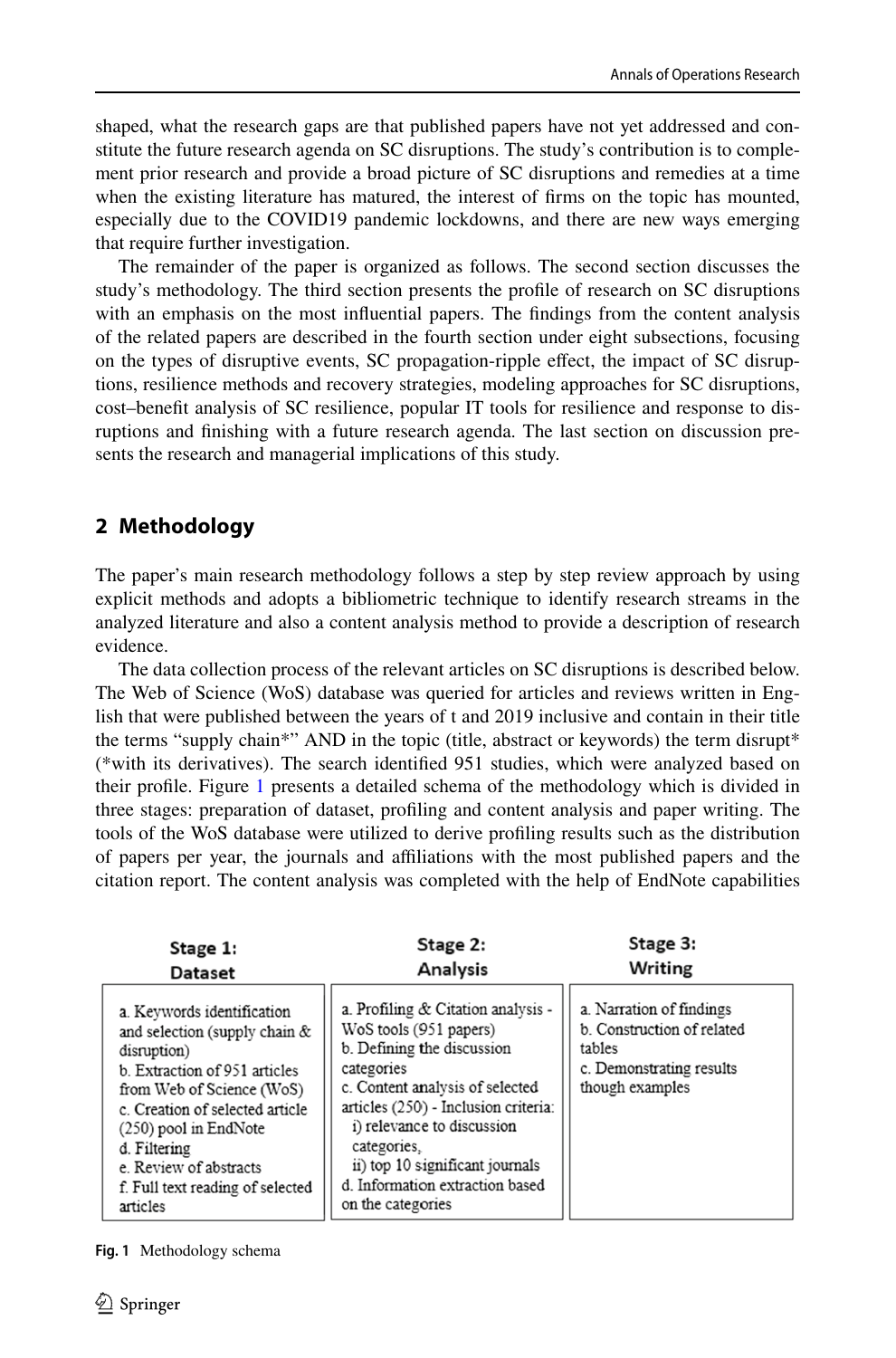and two of the authors reading a selection of the articles. The criteria for an article's participation in the content analysis was based on the thematic area under investigation. A positive inclination was towards papers belonging to the top 10 journals that publish relevant subjects or towards highly cited papers (based on total citation or average citations per year). Around 250 papers were read in full and a number of them sketched the content of the specifc categories. The content analysis categories include the types of disruptions (hierarchized by reason and frequency of occurrence), the impact that SC disruptions create (e.g. ripple-snowball efect), resilience, response and recovery methods, cost–beneft analysis of responses to disruptions, the most popular modeling approaches for applying resilience and mitigation strategies (topped with indicative examples and a special focus on the ripple efect), the IT tools and technological trends that enhance resilience and response to disruptions and research gaps that require further investigation. For this last section of future research, we also included ideas from 5 studies published in 2020 which cover issues related to the enormous SC disruption caused by the COVID19 pandemic.

### **3 Profling research on SC disruptions**

A look into the yearly distribution of the 951 related articles shows that the frst papers on the topic were published as recently as in 2004, followed by continuous interest after that year. After 2015 there is a dramatic annual increase in the number of papers in the subject by around 30% from year to year. Around 30% of these papers are published in the following 10 journals: International Journal of Production Research, International Journal of Production Economics, Supply Chain Management: An International Journal, International Journal of Logistics Management, International Journal of Physical Distribution and Logistics Management, Omega: International Journal of Management Science, Transportation Research Part E Logistics and Transportation Review, European Journal of Operational Research, Computers & Industrial Engineering, and Annals of Operations Research. A lot of the work in the subject is conducted in the Russian Academy of Sciences, the University of Tehran and the Berlin School of Economics and Law.

#### **3.1 Most infuential papers and their contribution**

If we assume that citation reports indicate the most read and referenced papers in the feld, the most popular paper in the subject as of March 2020, is a framework for classifying SC risk management literature (Tang [2006](#page-36-2)), followed by one discussing SC disruptions in particular (Kleindorfer and Saad [2005](#page-35-1)).

Overall, the analysis of the 10 most important papers' contribution (Appendix Table [3](#page-26-0)) indicate that in their great majority are a) review papers about: (1) managing SC risks [either through a conceptual framework (Tang [2006\)](#page-36-2) or as a textbook style (Chopra and Sodhi [2004](#page-32-5)) or a citation-review analysis (Tang and Musa [2011](#page-36-3))], (2) managing SC disruptions (Kleindorfer and Saad [2005\)](#page-35-1), (3) explaining SC resilience (Ponomarov and Holcomb [2009\)](#page-35-4) and (b) survey papers discussing about: (1) the diferent levels of severity of SC disruptions through interviews (Craighead et al. [2007](#page-32-6)), (2) the impact of disruptions' announcements to the frms' stock price performance (Hendricks and Singhal [2005\)](#page-33-7), (3) the perceptions of SC professionals of how SC agility is achieved (Braunscheidel and Suresh [2009](#page-32-7)) and (4) of their approaches to risk in global SCs (Manuj and Mentzer [2008](#page-35-5)). There is also one paper in this list which presents an inventory optimization model to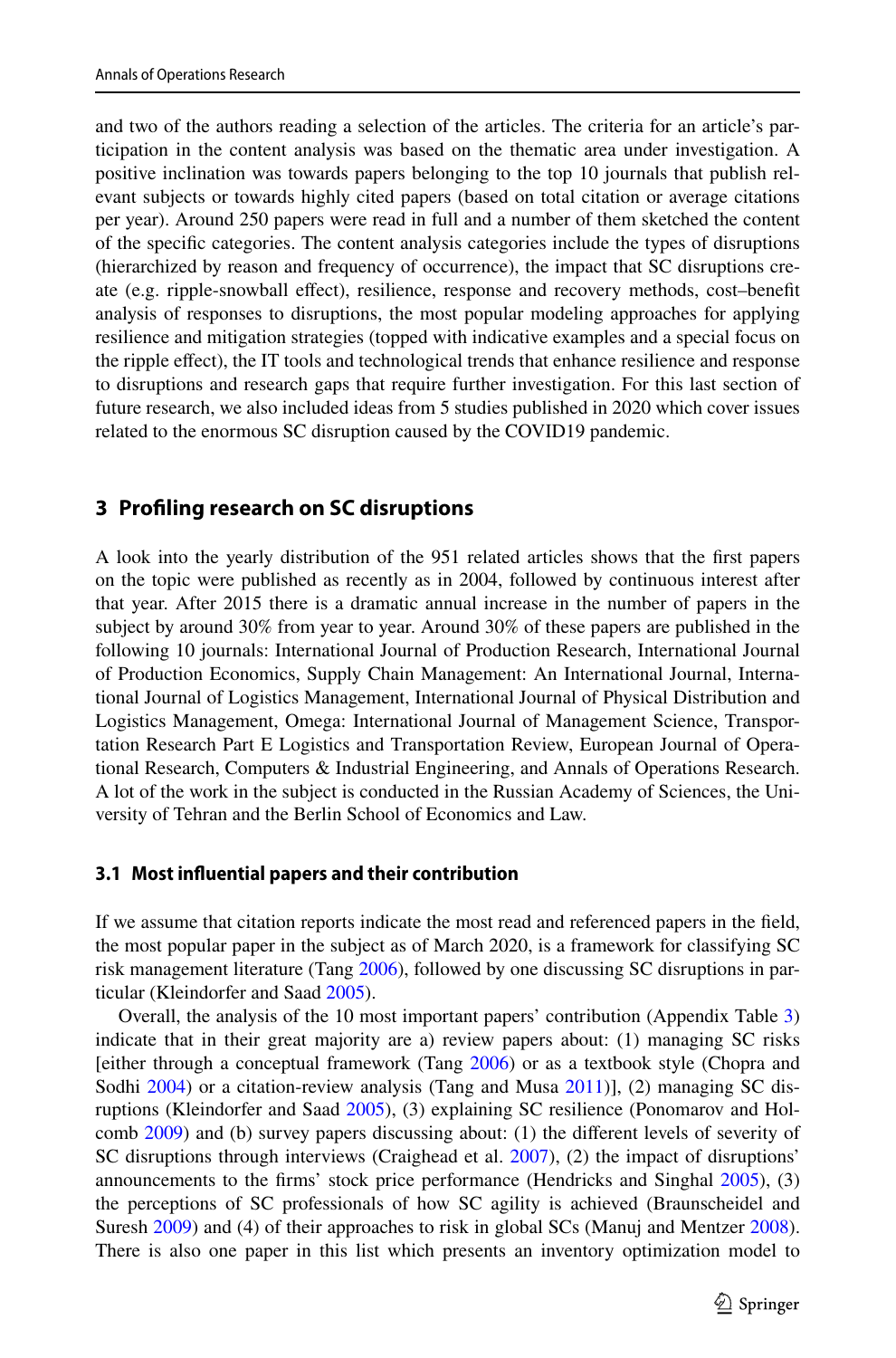assess sourcing strategies under disruptions (Tomlin [2006](#page-36-1)). Almost all of these papers have been published before 2010 (only one in 2011). Therefore, apart from their important content, the time that have been available is also a crucial parameter of their popularity.

A further investigation on trending WoS papers\* (10 more recent papers with increasing citations - Appendix Table [4](#page-27-0)) revealed a focus on the digitalization of SCs and its impact on SC risk control, such as the efect of digital technology and Industry 4.0 on SC disruptions (Ivanov et al. [2019](#page-34-4)), the effect of the use of blockchain (Saberi et al. [2019\)](#page-36-4) and employees' perceptions in using it (Queiroz and Wamba [2019\)](#page-35-6). Altogether these 10 studies constitute a collection of (1) reviews about quantitative methods for modelling SC disruptions and aiding decision-making (Dolgui et al. [2018;](#page-32-8) Heckmann et al. [2015](#page-33-8); Ho et al. [2015;](#page-33-2) Hosseini et al. [2019a;](#page-33-4) Snyder et al. [2016\)](#page-36-5)], (2) conceptual frameworks of certain approaches on the subject (Ivanov and Dolgui [2019](#page-34-5)) and (3) surveys of professionals' knowledge on SC disruptions and adoption of mitigation tactics (Queiroz and Wamba [2019](#page-35-6); Sodhi et al. [2012](#page-36-6)).

### **4 Content analysis results**

In this section, a review of the selected studies is presented. The review is organized under the following areas: types and reasons of disruptions, the ripple efect, impact analysis of SC disruptions, resilience-response-recovery strategies to disruptions, popular quantitative approaches for the analysis of SC disruptions, cost–beneft analysis of resilience Vs disruptions, IT tools for enhanced resilience and research gaps for future research directions. All the subsections' information is generated through a content analysis of the important papers of our dataset that is enhanced with other external sources when necessary. Many sections are supported by tables that provide an account of the reported analysis.

### **4.1 Types of disruptive events**

There is a vast literature which names and analyses the reasons for disruptions in SCs. Selectively, some of the most relevant studies are the following: (Baryannis et al. [2019a](#page-31-6), [b;](#page-31-7) Chopra and Sodhi [2014](#page-32-9); Christopher and Peck [2004;](#page-32-3) Dolgui et al. [2018](#page-32-8); Ivanov [2017;](#page-34-6) Ivanov et al. [2014a,](#page-34-0) [b;](#page-34-1) Rao and Goldsby [2009](#page-36-7); Tang and Tomlin [2008](#page-36-8); Thun and Hoenig [2011;](#page-36-9) Vilko and Hallikas [2012;](#page-36-10) Zsidisin et al. [2016](#page-37-3)) which reveal the main reasons for the disruptions' occurrence. There are also a number of annual surveys on SC disruptions and resilience which are triggered by the Business Continuity Institute (BCI-Business Continuity Institute [2019](#page-31-1)) and other older surveys from Hendricks and Singhal [\(2005](#page-33-7), Hendricks et al. ([2009\)](#page-33-9).

The literature provides several ways of grouping the reasons for disruptions/glitches:

- (1) Based on the SC echelons are clustered under (a) production, (b) supply and (c) transportation disruptions (Ivanov et al. [2017](#page-34-7));
- (2) Based on the reason that caused the disruption, form 9 groups: (a) disasters (e.g. natural disasters, terrorism, war, etc.), (b) delays (e.g. infexibility of supply source), (c) systems (e.g. information infrastructure breakdown), (d) forecast (e.g. inaccurate forecast, bullwhip efect, etc.), (d) intellectual property (e.g. vertical integration), (e) procurement (e.g. exchange rate risk), (f) receivables (e.g. number of customers), (g) inventory (e.g. inventory holding cost, demand and supply uncertainty, etc.) and (h) capacity (e.g. cost of capacity) (Chopra and Sodhi [2014](#page-32-9));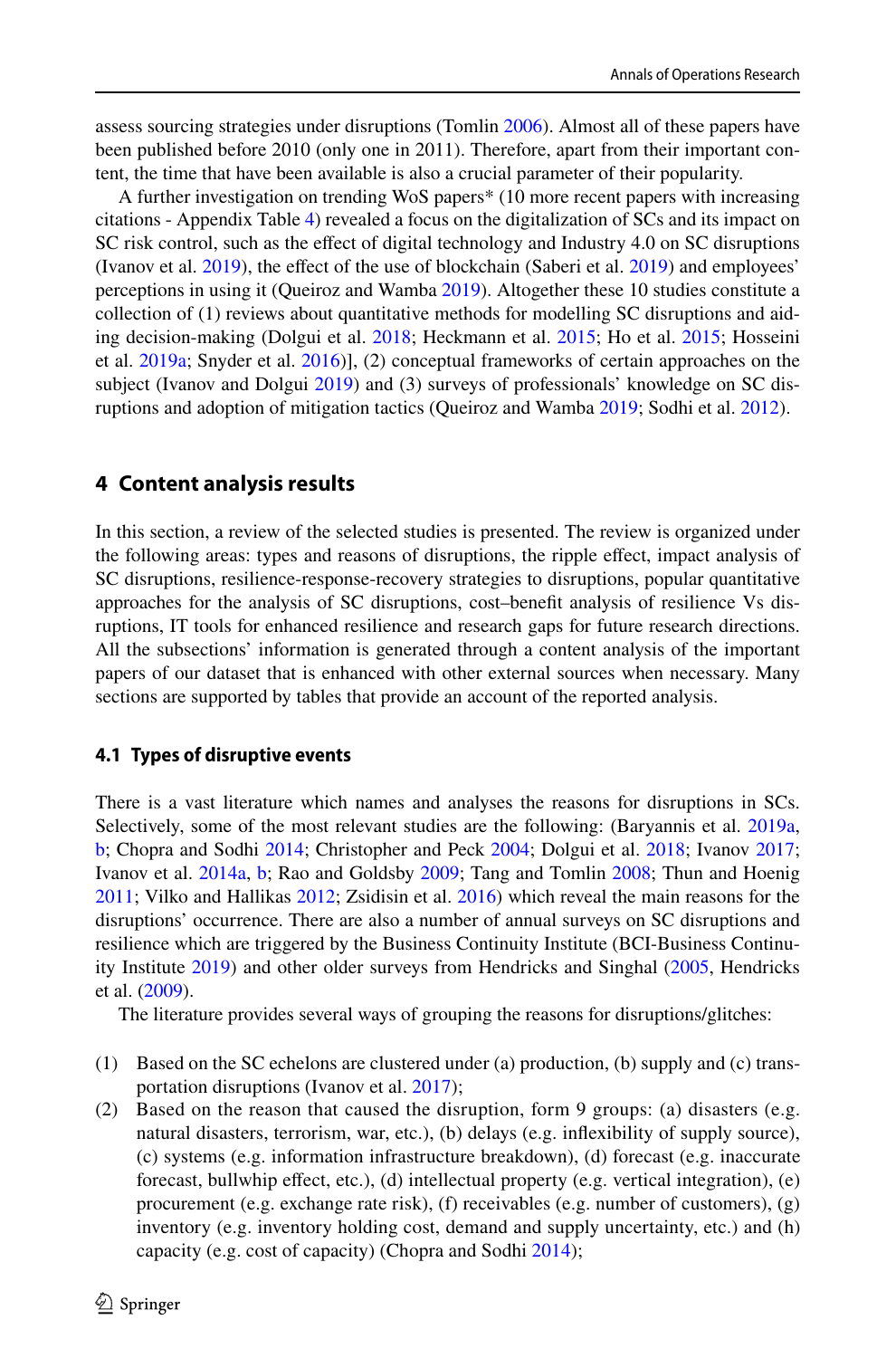- (3) Based on their frequency of occurrence, SC risks that occur regularly are: supply risks, process risks, demand risks, intellectual property risks, behavioral risks, and political/ social risks (Tang and Tomlin [2008\)](#page-36-8);
- (4) Based on their nature and their source are classifed under 5 categories: (a) process risk, (b) control risk, (c) demand risk, (d) supply risk and (e) environmental risk (Christopher and Peck [2004](#page-32-3));
- (5) Based on who they afect, from broad to specifc, disruptions are: (a) external to the SC network and are termed environmental, (b) internal to the SC network but external to the focal frm, called network or industry risks (c) internal to the frm, called organizational disruptions, (d) problem-specifc and (e) decision-maker specifc (Rao and Goldsby [2009\)](#page-36-7).

Moreover, disruptive events are characterized by their type, intensity, duration (Dolgui et al. [2019](#page-32-10)), source and impact. Below we provide examples from the literature based on these characterizations.

The disruptive events may have an individual impact (e.g. affect only one supplier, e.g. equipment breakdown, fre etc.), a local impact for suppliers in a geographic area (e.g. labor strike triggered by new worker's legislation of a State, etc.) or a global impact that afects all suppliers or SC echelons simultaneously. Such global events may include an economic crisis, a widespread labor strike in a transportation sector, etc. Suppliers may sufer all three types (individual, local, global) of disruption risks (Sawik [2014\)](#page-36-11).

Natural disasters and catastrophic events are considered to have low probability, but are high impact events with signifcant consequences to the SC network. On the other hand, high probability and moderate impact disruptions are: unanticipated demand, rush orders, shortage in supply, company buyouts, delivery coordination and sourcing constraints (Scheibe and Blackhurst [2018](#page-36-12)). 589 professionals who participated in a survey in 2011 indicated that delivery chain disruptions were higher in their organizations than most other risks, but with less than average impact (Thun and Hoenig [2011\)](#page-36-9). Aligned with the latter, the results of a Finish survey identifed time delays (as opposed to fnancial and quality risks) as the most serious in terms of likelihood of occurrence (Vilko and Hallikas [2012](#page-36-10)). Earlier, Hendricks and Singhal ([2003](#page-33-10)) reported that of the 14 primary SC disruption categories that were identifed, parts shortages was by far the most frequent reported cause, and delivery disruptions was one of the leading causes of parts shortages. Another survey showed that infrastructural events are the cause of more than half of the disruptions (Zsidisin et al. [2016\)](#page-37-3). The latest reports show that SC disruptions, such as cyber-attack, data breach and loss of talent/skills have become more evident since 2014. Consistently high rated causes of disruption in the 2010s include unplanned IT and telecommunication outages, as well as adverse weather, transport network disruption and outsourcer failure which have rarely dropped from the top fve causes (BCI-Business Continuity Institute [2019\)](#page-31-1).

Synthesizing the analysis of the individual papers referring to the types of disruptions, and survey papers and reports that have estimated their frequency of occurrence, in Table [1](#page-7-0) we provide a summary of disruptive event categories, hierarchized by frequency of occurrence, from low to high. We also provide indicative references from our review database which refer to the specifc category's events.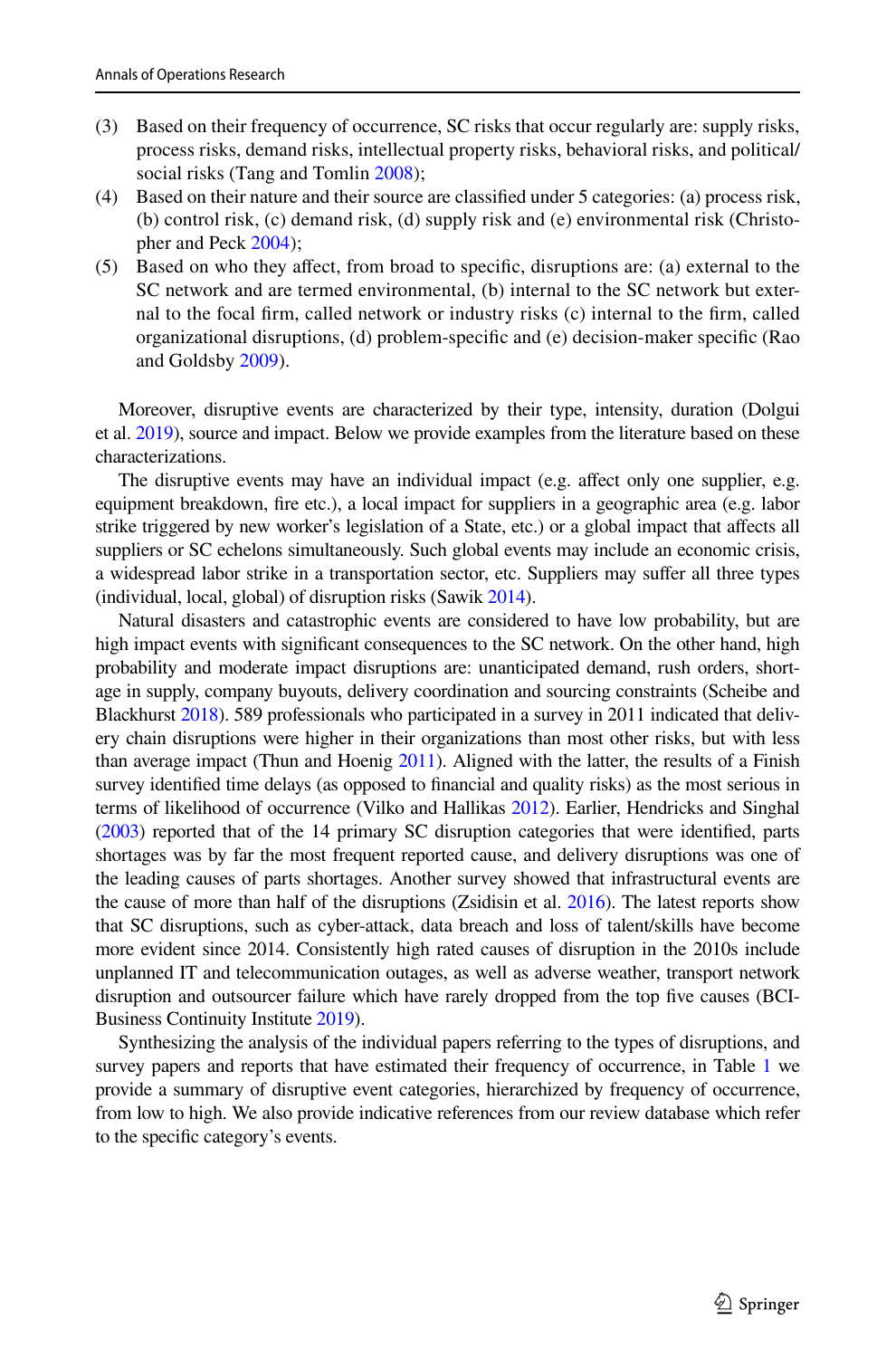| Categories                                                                                                                                                        | Indicative Ref.                                                  |
|-------------------------------------------------------------------------------------------------------------------------------------------------------------------|------------------------------------------------------------------|
| Catastrophic events/Macro level risks                                                                                                                             | Gunessee et al. (2018), Ivanov (2020a), Sheffi (2001)            |
| Natural disasters (e.g. earthquake, flood, strong<br>wing, fire, hurricanes, tsunami)                                                                             |                                                                  |
| International terror attacks (e.g. 2005 London or<br>2004 Madrid terror attacks)                                                                                  |                                                                  |
| Political instability, mass killing, war, civil unrest or<br>other sociopolitical crises, economic crisis                                                         |                                                                  |
| Diseases or epidemics (e.g. SARS, Foot and Mouth<br>Disease)                                                                                                      |                                                                  |
| Environmental incident (e.g. pollution, waste man-<br>agement)                                                                                                    |                                                                  |
| Legal, regulatory, labor, financial and bureaucratic<br>events                                                                                                    | Dwivedi et al. (2018), Elzarka (2013), Griffith et al.<br>(2019) |
| New laws, rules or regulations (e.g. new tariff rates)                                                                                                            |                                                                  |
| Political factors and administrative barriers for the<br>set-up or operation of supply chains (e.g. authori-<br>zation from governments for oil extraction)       |                                                                  |
| Currency exchange rate volatility                                                                                                                                 |                                                                  |
| Human resource related events (e.g. Loss of talent/<br>skills, illness, health & safety incidents)                                                                |                                                                  |
| Business ethics incidents (e.g. human rights, corrup-<br>tion, Intellectual Property violation)                                                                   |                                                                  |
| Lack of credit, insolvency in the SC                                                                                                                              |                                                                  |
| Demand-side events                                                                                                                                                | Baghalian et al. $(2013)$ , Lee et al. $(1997)$ , Yang and       |
| Unanticipated or highly volatile customer demand,<br>rush orders                                                                                                  | Fan (2016)                                                       |
| Insufficient or distorted information from customers<br>about orders or demand quantities, delivery, coor-<br>dination and sourcing constraints (bullwhip effect) |                                                                  |
| Supply-side events                                                                                                                                                | Atadeniz and Sridharan (2019), Ni et al. (2016),                 |
| Supplier/Outsourcer failure (e.g. bankruptcy, com-<br>pany buyouts, deliberate sabotage)                                                                          | Sarkar and Kumar (2015)                                          |
| Supplier product quality problems (e.g. product<br>recall, rejected parts)                                                                                        |                                                                  |
| Sourcing constraints (dependability, energy – natural<br>resources scarcity, insufficient supplier capacity)                                                      |                                                                  |
| Logistics-Transportation events                                                                                                                                   | Dupont et al. $(2018)$ , Fan et al. $(2017)$ Maiyar and          |
| Poor logistics performance of suppliers (delivery<br>delay, order fill capacity, parts misplaced in the<br>plant, poor delivery coordination)                     | <b>Thakkar</b> (2019)                                            |
| Poor logistics performance of logistics service pro-<br>viders (LSP) (scheduling errors, mislabeled parts,<br>non-optimal transport route selection)              |                                                                  |
| Transport network disruption (caused by traffic,<br>weather, customs delays, demonstrations)                                                                      |                                                                  |
| Equipment failures (truck, railroad, ship, port cargo-<br>handling, and rail yard)                                                                                |                                                                  |
| Customs clearance, permit, and inspection delays at<br>borders                                                                                                    |                                                                  |

<span id="page-7-0"></span>**Table 1** Reasons for supply chain disruptions from low to high frequency of occurrence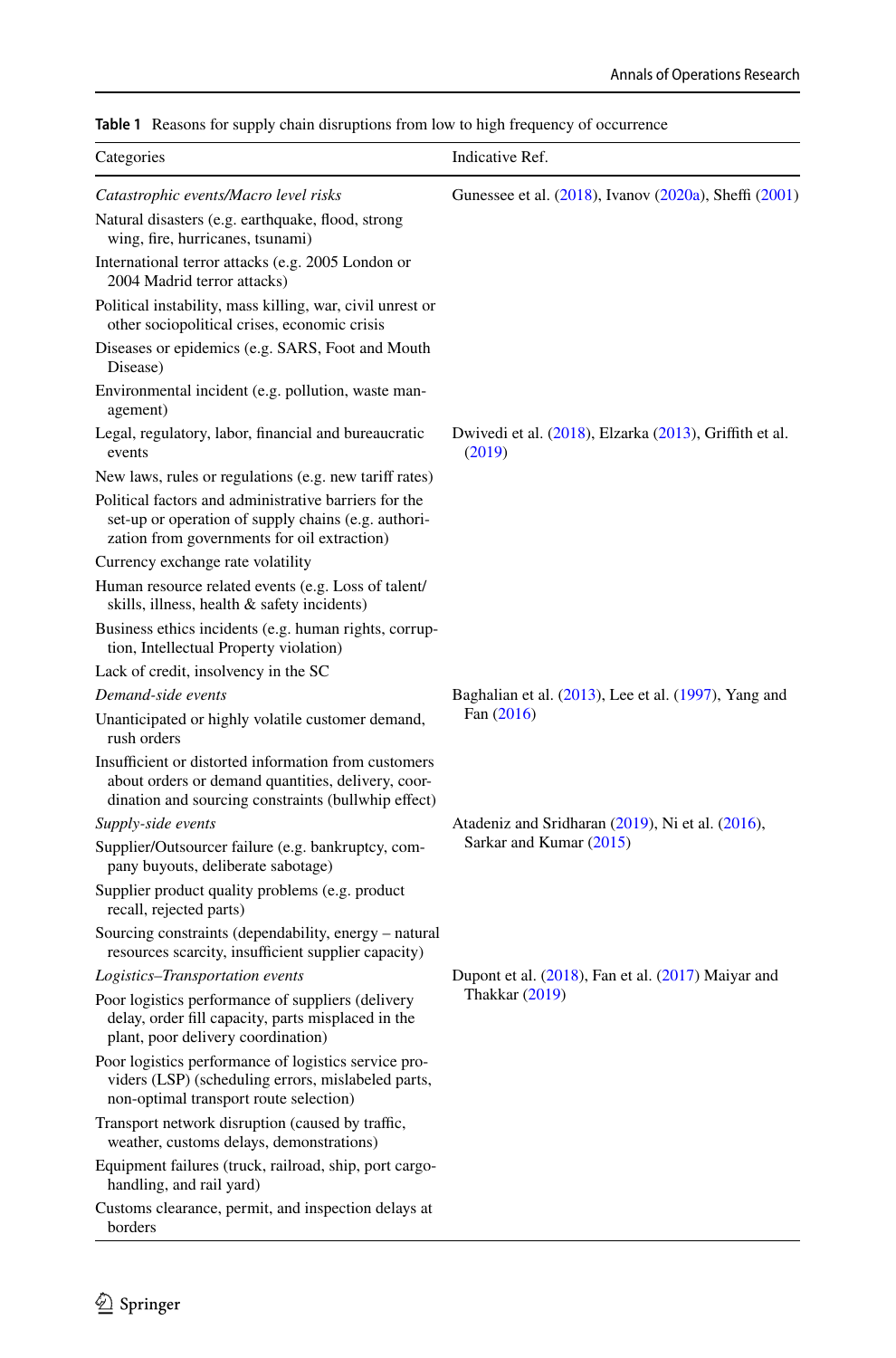**Table 1** (continued)

| Categories                                                                                                                                         | Indicative Ref.                                         |
|----------------------------------------------------------------------------------------------------------------------------------------------------|---------------------------------------------------------|
| Production-Infrastructural events                                                                                                                  | Ghadge et al. $(2019)$ , Khakzad $(2015)$ , Yang et al. |
| Loss of own production capacity due to technical<br>reasons (e.g. equipment breakdown, IT infrastruc-<br>ture failure, machine deterioration)      | (2017)                                                  |
| Unplanned IT or telecommunications outage                                                                                                          |                                                         |
| Downtime or loss of own production capacity due to<br>local disruptions (e.g. labor strike, fire, explosion,<br>industrial accidents, gas leakage) |                                                         |
| Cyber-attack and data breach                                                                                                                       |                                                         |

#### **4.2 Supply chain propagation and the ripple efect**

Given the geographical diversifcation, the number of tiers and the nature of product failure in an echelon of the SC may not only be a local problem but a far-reaching one which afects many echelons of the SC, but most importantly the end-customer. Perturbations originating in a localized point have the potential to be passed onto subsequent tiers of a SC with possible amplification effects (Wu et al. [2007\)](#page-37-5).

The most-known such SC amplification effect is the bullwhip effect, which is caused by changes in customer demand that can propagate through the SC, amplifying in magnitude as the change passes to adjacent tiers (Lee et al. [1997](#page-35-7)). However, the bullwhip efect only describes one type of demand-side disruption which is caused by order batching, promotions, shortage gaming and mainly from a lack of coordination among the SC tiers as well as the lack of information sharing and transparency. This is a problem that has been cured in recent years with the use of enterprise resource planning (ERP) software, cloud services and other online sharing means.

On the other hand, the amplifcation efect which is caused by any type of disruption in the SCs is called the ripple effect (Ivanov et al. [2014a](#page-34-0), [b;](#page-34-1) Liberatore et al. [2012](#page-35-10)). The ripple efect describes the disruption propagation in the SC, the resulting SC structural dynamics and the performance impact of this propagation (Sokolov et al. [2016](#page-36-15)). Disruptions may occur upstream from interruptions in the supply-side (supplier/production failure, product quality problems, resource constraints) or downstream originated from demand-side and legal, regulatory and fnancial unexpected changes in the markets. An upstream example is the case of a supplier that has produced some components with harmful properties for the environment, which are supplied to the next upstream tier and further to tier-one, where the component should be suspended and recalled, resulting in delays for the whole SC of the final product (Levner and Ptuskin [2018\)](#page-35-11).

The ripple effect describes the SC amplification and propagation effects of unpleasant events in broader terms and its consequences which may be much more severe than these of the bullwhip efect (Ivanov et al. [2017](#page-34-7)). The disruption frequency is usually lower, but the performance impact is higher than this of the bullwhip effect (Dolgui et al. [2018](#page-32-8)). The ripple efect has also been regarded with the snowball efect (Swierczek [2016](#page-36-16)) and domino effect (Khakzad [2015\)](#page-35-12), which have similar definitions. However, the term ripple efect has dominated the literature and in many papers has been related with low-frequency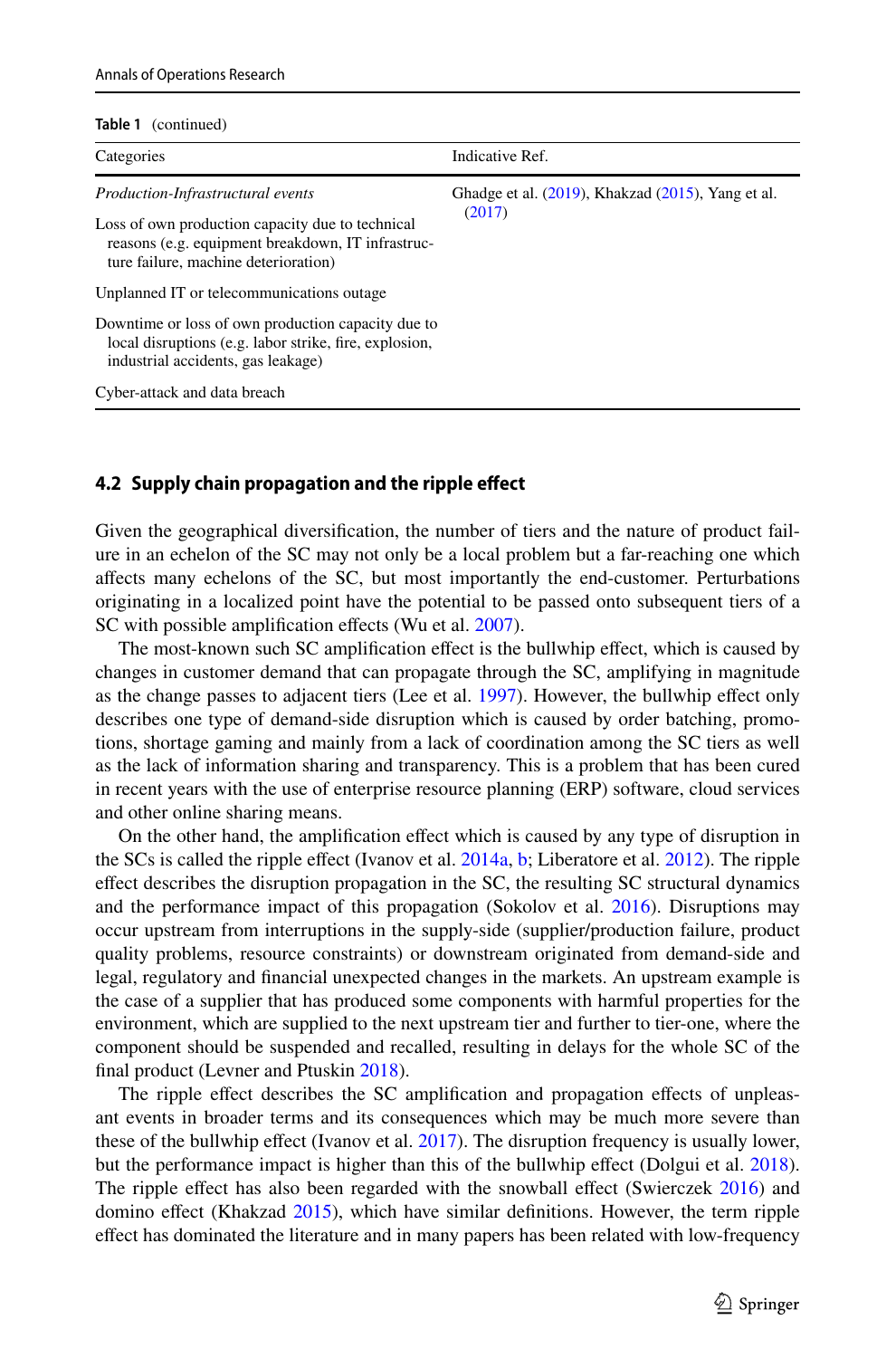high-consequence chains of accidents (Ivanov et al. [2017\)](#page-34-7). Often, the ripple effect has a tremendous impact on the whole supply chain's performance, its ability to deliver to the end-customer and ultimately to the fnancial survival of its network of companies (Ivanov et al. [2014a,](#page-34-0) [b](#page-34-1); Kamalahmadi and Mellat-Parast [2016](#page-34-9)).

#### **4.3 The impact of SC disruptions**

Companies find it difficult to measure the effects of supply-chain disruptions and empirical evidence remains limited (Wagner and Neshat [2012](#page-36-17)). However, there are a few surveys and case studies that have attempted to shed some light and quantify the impact of disruptions. Additionally, there is a list of notable large scale disruptive events and their consequences (Dolgui et al. [2018](#page-32-8)) which are often used in the literature as outstanding examples. Indicative is the plant fre (infrastructural event) of Philips microchip in 2000 in New Mexico which caused a shortage of chips in the market. The undelivered supplies resulted in \$400 million lost sales for the cellphone producer Ericsson. Similarly, in 2011 the food in Thailand and the earthquake-tsunami in Japan (catastrophic event), where many component manufacturers are concentrated, resulted in huge losses for these companies. This also afected the reputation, earnings and shareholder returns of several international industries such as Apple, Toshiba, General Motors, etc., as companies are increasingly dependent on the supply chains' business continuity (Chongvilaivan [2011\)](#page-32-0). In 2016, a contact dispute (legal event) between Volkswagen and two of its parts suppliers caused a production halt in 6 of the carmaker's German plants. Around 28,000 workers were laid of or made part-time (Dolgui et al. [2018](#page-32-8)).

Therefore, taking also into account the ripple efect, it is understood that disruptions cause many negative consequences to the entire SC and the individual frms involved. The relevant literature analyses a number of these consequences. Also, the accumulated knowledge from surveys of the last decade show that loss of productivity is the number one consequence followed by increased working cost, impaired service, customer complaints, loss of revenue and damage to brand reputation (BCI-Business Continuity Institute [2019](#page-31-1)).

In broad terms, the efect of SC disruptions may include a sales decrease and cost increase (Ponomarov and Holcomb [2009\)](#page-35-4), from which many companies never recover (Wagner and Neshat [2012\)](#page-36-17).

Sales decreases occur due to failure to meet end-customer demand as a result of product unavailability, partially fulflled orders in terms of quantity and late deliveries. These lead to customer complaints, damaged image and brand reputation and loss of customers. The fnancial consequences then follow with lower sales, loss of revenues and reduced market share.

On the other hand, higher costs may occur (a) due to the use of alternative transportation means for product deliveries, and higher administrative costs for dealing with backorders, (b) due to premium supplier contacts for ensuring delivery of the limited resources from alternative geographical areas and frms, (c) due to production rescheduling as a consequence of stockouts of certain resources, or worse (d) due to production shutdowns (e.g. fre) and hampered productivity (e.g. labor strike, slack times in manufacturing) and lower assets and capacity utilization (Jabbarzadeh et al. [2018\)](#page-34-10). Extra costs may incur also e) due to penalties for breaching contracts and failure to meet legal or regulatory requirements (Wagner and Neshat [2012](#page-36-17)). Overall the decreasing sales and increasing costs ultimately lead to loss of proftability and a decrease in the company's value (Ivanov [2017](#page-34-6)). Table [2](#page-10-0) presents this degradation process.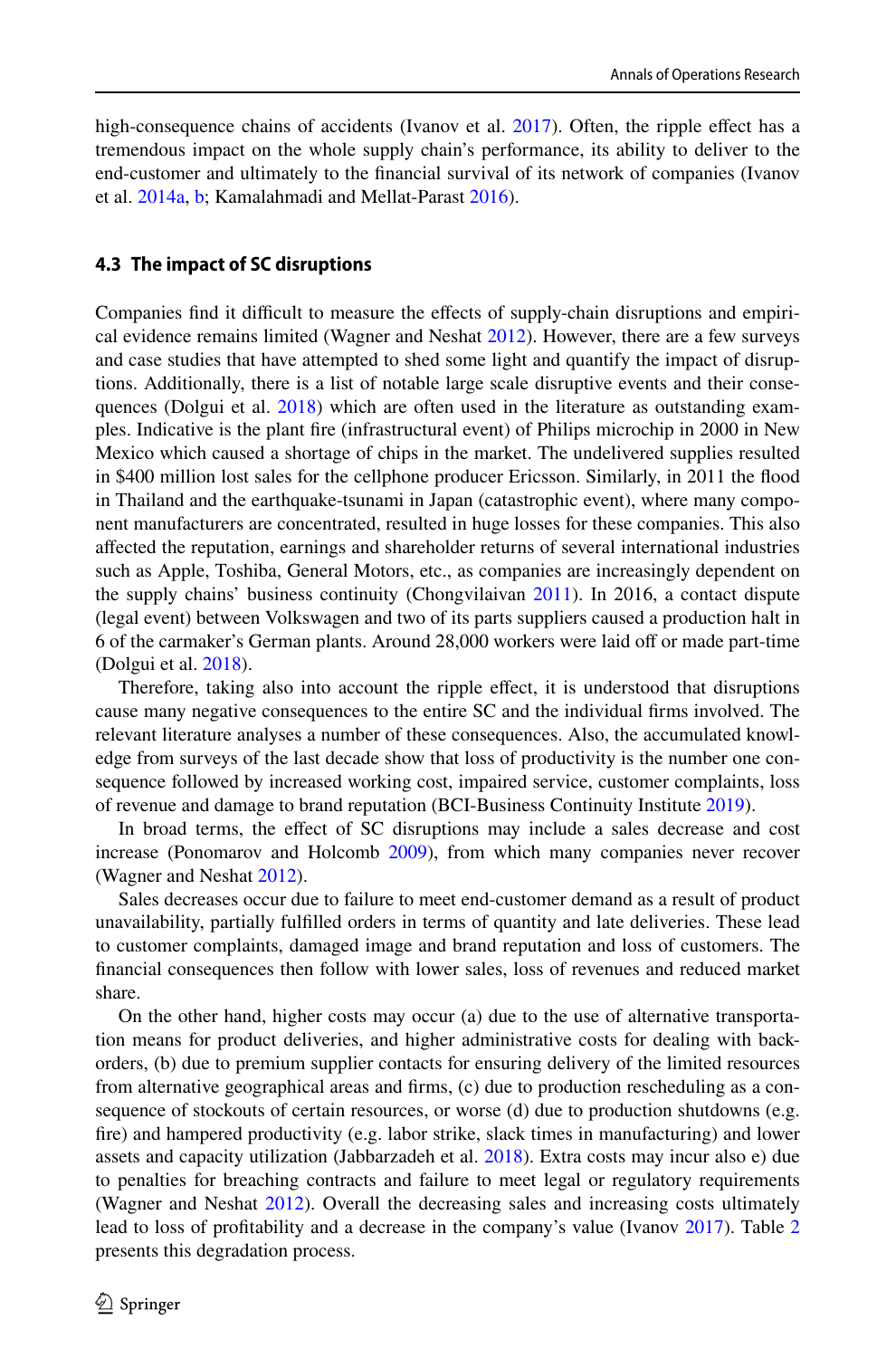| Impaci | Categories                                                                                                                                     |                                                                                                                                                                                                                           |                                                                                                                                                                                                        | Outcome                         |
|--------|------------------------------------------------------------------------------------------------------------------------------------------------|---------------------------------------------------------------------------------------------------------------------------------------------------------------------------------------------------------------------------|--------------------------------------------------------------------------------------------------------------------------------------------------------------------------------------------------------|---------------------------------|
|        | Operations                                                                                                                                     | Marketing                                                                                                                                                                                                                 | Finance                                                                                                                                                                                                |                                 |
|        | Sales decrease Failure to meet end-customer demand as a Customer complaints<br>result of product unavailability                                |                                                                                                                                                                                                                           | Lower sales                                                                                                                                                                                            | Profit Loss reduced stock price |
|        | Partially fulfilled orders in terms of quantity Damaged image and brand reputation                                                             |                                                                                                                                                                                                                           | Loss of revenues                                                                                                                                                                                       |                                 |
|        | Late deliveries                                                                                                                                | Loss of customers                                                                                                                                                                                                         | Reduced market share<br>Reduced stock price                                                                                                                                                            |                                 |
|        | Logistics                                                                                                                                      | Supplier contracts                                                                                                                                                                                                        | Production                                                                                                                                                                                             |                                 |
|        | Costs increase Use of alternative transportation means for<br>Higher administrative costs for dealing with<br>product deliveries<br>backorders | Penalties for breaching contracts and failure<br>to meet legal or regulatory requirements<br>alternative geographical areas and firms<br>delivery of the limited resources from<br>Premium supplier contacts for ensuring | because of stockouts of certain<br>Production shutdowns (e.g. fire)<br>Hampered productivity (e.g.<br>Lower assets and capacity<br>Production rescheduling<br>slack times)<br>utilization<br>resources |                                 |
|        |                                                                                                                                                |                                                                                                                                                                                                                           |                                                                                                                                                                                                        |                                 |

<span id="page-10-0"></span>Table 2 SC disruptions impact **Table 2** SC disruptions impact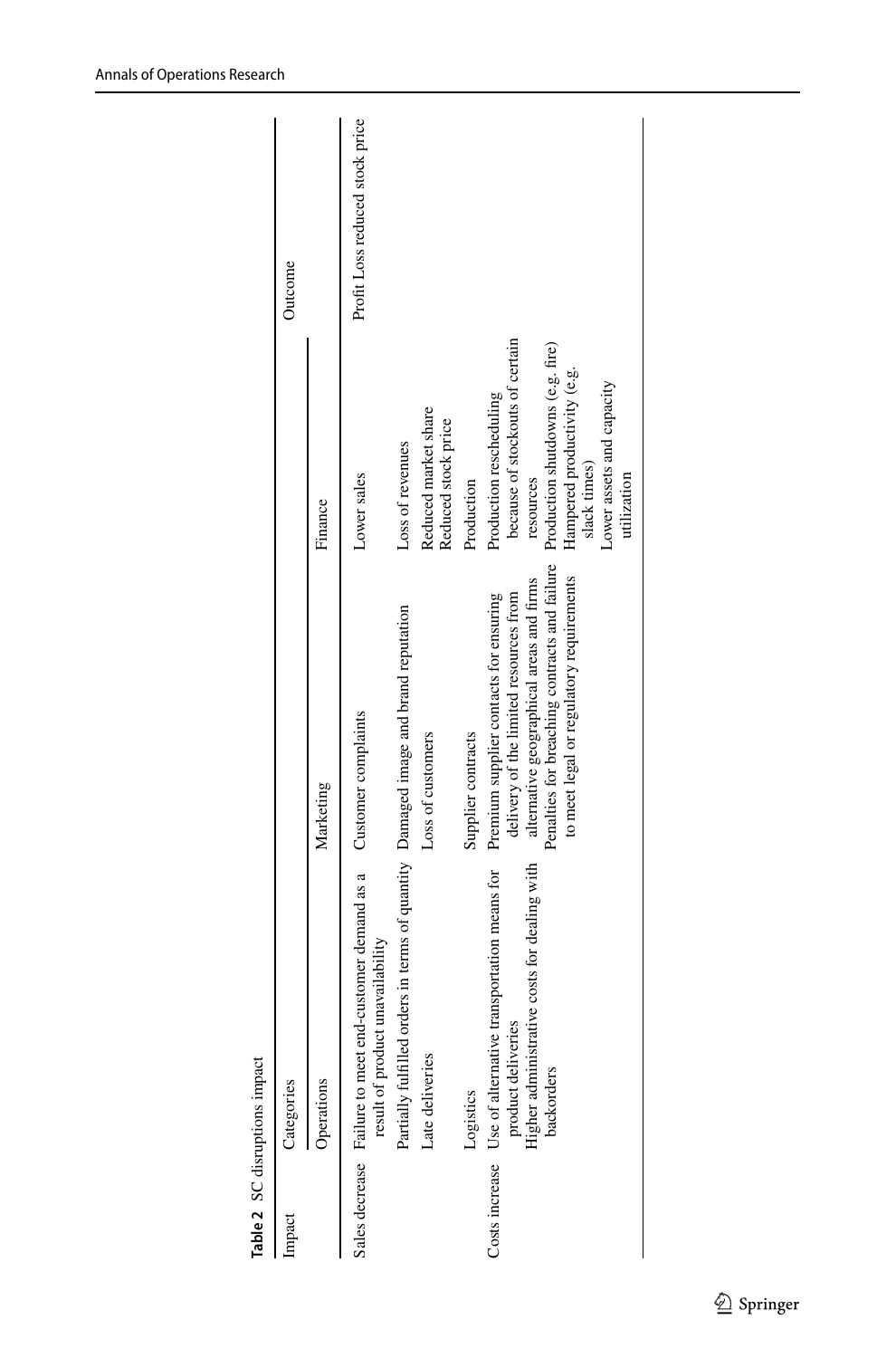Empirical research has shown that SC disruptions cause on average of a 107% drop in proftability (operating income), bring about 7% lower sales growth and an 11% growth in costs (Hendricks and Singhal [2005\)](#page-33-7).

Poor firm performance is one of the most acknowledged effects of disruptions, but its negative impact is not consistent across all types of risks (Wagner and Bode [2008\)](#page-36-18). Empirical research has shown that if recovery is possible, it takes up to 50 trading days (e.g. restart production) (Knight and Pretty [1996\)](#page-35-13) and lower performance is observed for a period of two years after disruptions (Hendricks and Singhal [2005](#page-33-7)). The non-recoverers sufer a net negative cumulative impact of almost 15% up to one year after the catastrophe. Moreover, the more frequent the occurrence of a disruption within a focal manufacturing firm, the more likely it is that plant performance, relative to its competitors, will diminish. Consequently the higher the frequency of supply disruptions, the lower the plant performance (Brandon-Jones et al. [2015](#page-32-11)).

Another major impact that has been extensively studied is the fnancial impact of disruptions. Empirical fndings indicate that fnancial markets react more dramatically to catastrophic and restrictive regulatory events, factors that usually cannot be easily controlled or avoided by frms, as compared to supply-side reasons, where some of them may be controlled or mitigated by frms through process improvement and early identifcation (Zsidisin et al. [2005](#page-37-0)).

At frst sight, these fndings indicate that managers should prioritize actions for contingency plans and the mitigation of catastrophic and regulatory-related disruptions, as these seem to have the highest fnancial impact. Nevertheless, apart from the severity of events, another factor that managers should consider when prioritizing actions related to disruptions is the frequency of occurrence of these disruptions and their cumulative fnancial impact. Therefore, low-impact but frequently occurring disruptions, combined, may have a more severe impact on shareholder wealth than infrequent high-impact events. Consequently, it is not irrational for managers to prioritize actions that could mitigate low-impact, high-likelihood events and especially these, mainly supply-side disruptions, that could be prohibited through process improvements (Zsidisin et al. [2016](#page-37-3)), good scheduling, appropriate maintenance and training, balancing inventory and capacity across the SC, etc. It is also empirically supported that frms with more operational slack, more days of inventory (inventory on hand) and a smaller sales over assets ratio (unutilized capacity), experience a less negative stock market reaction when disruptions occur, as slack provides resources and the required fexibility to handle disruptions (Hendricks et al. [2009\)](#page-33-9).

Nonetheless, comparative surveys (Hendricks and Singhal [2003;](#page-33-10) Zsidisin et al. [2016](#page-37-3)) show that disruptions have a less detrimental impact to frm fnancial performance than in the past. The investigation of the impact to the frms' stock price of SC glitches' announcements  $(500)$  showed a dramatic fall that has smoothed throughout the years. Specifcally, the efect of a SC disruption announcement (resulting in a production or shipment delay) on shareholder value meant an average reduction of above 10% on the stock market in the 90s (Hendricks and Singhal [2003\)](#page-33-10), which has reduced to 2% in the 2000s (Zsidisin et al. [2016\)](#page-37-3) probably due to an increased awareness and mitigation actions regarding disruptions and fast recovery (Wagner and Neshat [2012](#page-36-17)). Albeit the considerable advancements that have been achieved, disruptions now occur in greater frequency and intensity, therefore the consequences are still, in many cases, dramatic (Wagner and Neshat [2012\)](#page-36-17). Realizing this negative impact, businesses are recognizing the importance and are attempting to create and be part of more resilient SCs (Jabbarzadeh et al. [2018\)](#page-34-10).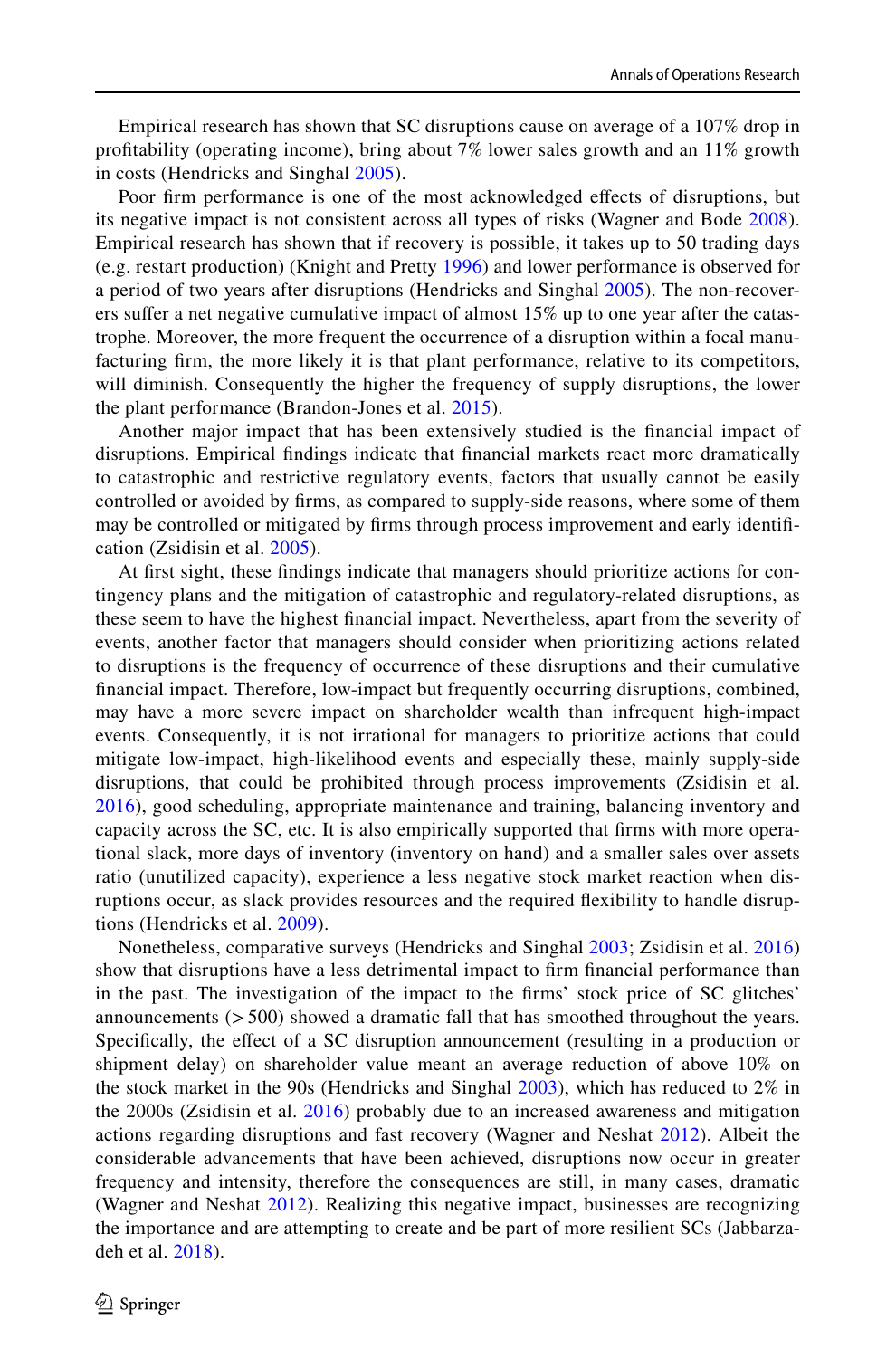#### **4.4 Resilience methods and recovery strategies**

To successfully recover from a SC disruption, a frm needs to activate efective methods (Blackhurst et al. [2005\)](#page-31-0). According to the literature, managers need to respond to such incidents by following three identifed stages of response: frst detecting the volume of disruption, then designing or selecting a predesigned recovery method to tackle the disruption and fnally deploying the solution (Chopra and Sodhi [2014\)](#page-32-9). Several literature reviews have described the stages, methods and techniques of frm reaction and recovery after a disruption (Dolgui et al. [2018;](#page-32-8) DuHadway et al. [2019](#page-33-18); Ivanov [2020b](#page-34-11); Ivanov et al. [2017;](#page-34-7) Sawik [2019](#page-36-19)).

According to the literature (Chowdhury and Quaddus [2017;](#page-32-12) Dolgui et al. [2018](#page-32-8)) resistance (proactive approach) and recovery (reactive approach) are included in the resilience concept. A frm needs to maintain redundancy (high safety-stock, additional production capacity) and fexibility (alternative suppliers for sourcing, alternative transportation depots and modes for delivery) to resist against disruptions and use them efectively to reduce their impact. Likewise, the recovery stage incorporates some of the same tactics as the resistance approach, such as the use of backup suppliers for sourcing, the use of the buffer stock for satisfying customer orders and redundant capacity for continuing the production (Ivanov et al. [2017\)](#page-34-7).

Other important mitigation strategies for disruptive events focus on better demand forecasting (Scheibe and Blackhurst [2018\)](#page-36-12), better coordination amongst the SC echelons before and after the disruption with the use of information-sharing (Dubey et al. [2019a](#page-32-1)[b](#page-32-2)[c\)](#page-33-1), joint relationship eforts, and decision synchronization (Nakano and Lau [2020](#page-35-2)) by deploying supply chain management software (such as warehouse and transport management systems and vendor managed inventories) connected to the ERP and business intelligence software add-ons (Brusset and Teller [2017\)](#page-32-13).

However, surveys show that frms address disruptions most commonly with increased safety-stock, dual or multi-sourcing, and better forecasting. Although they consider coordination between the SC nodes very signifcant to recover from disruptions, in reality they act in isolation and their visibility of the SC extends only to one tier above and one tier below (Scheibe and Blackhurst [2018\)](#page-36-12). Low collaboration and responsiveness has emerged as a great vulnerability (Pettit et al. [2013\)](#page-35-14). Real-time supply-chain reconfguration software could enhance responsiveness against specifc situations (Blackhurst et al. [2005](#page-31-0)) and improve coordination and decision-making by recomputing, for example, optimal routes and facility selection to maximize demand fulfllment and minimize penalties and delay costs due to the disruption (Banomyong et al. [2019\)](#page-31-10).

A representative example of the backup sourcing recovery option is the incident concerning the fre at the Philips microchip plant in Albuquerque. Ericson experienced a production shutdown because its materials were sourced only from that plant while Nokia took advantage of its emergency backup sourcing strategy to obtain chips from other suppliers (Chen and Yang [2014](#page-32-14)). A resilient design of a SC that promotes fexibility is described through the BASF example. BASF built a resilient SC with safety and risk prevention measures that included globally valid guidelines and requirements for capacity and security trainings for staf. In 2016 a pipeline at BASF facility in Germany exploded and destroyed a terminal for the supply of raw materials, limiting the access to key raw materials and product inventories. During this time, logistics was temporarily shifted from ships and pipelines to trucks and trains. BASF was prepared for an incident and was in close contact with its customers to keep them informed about the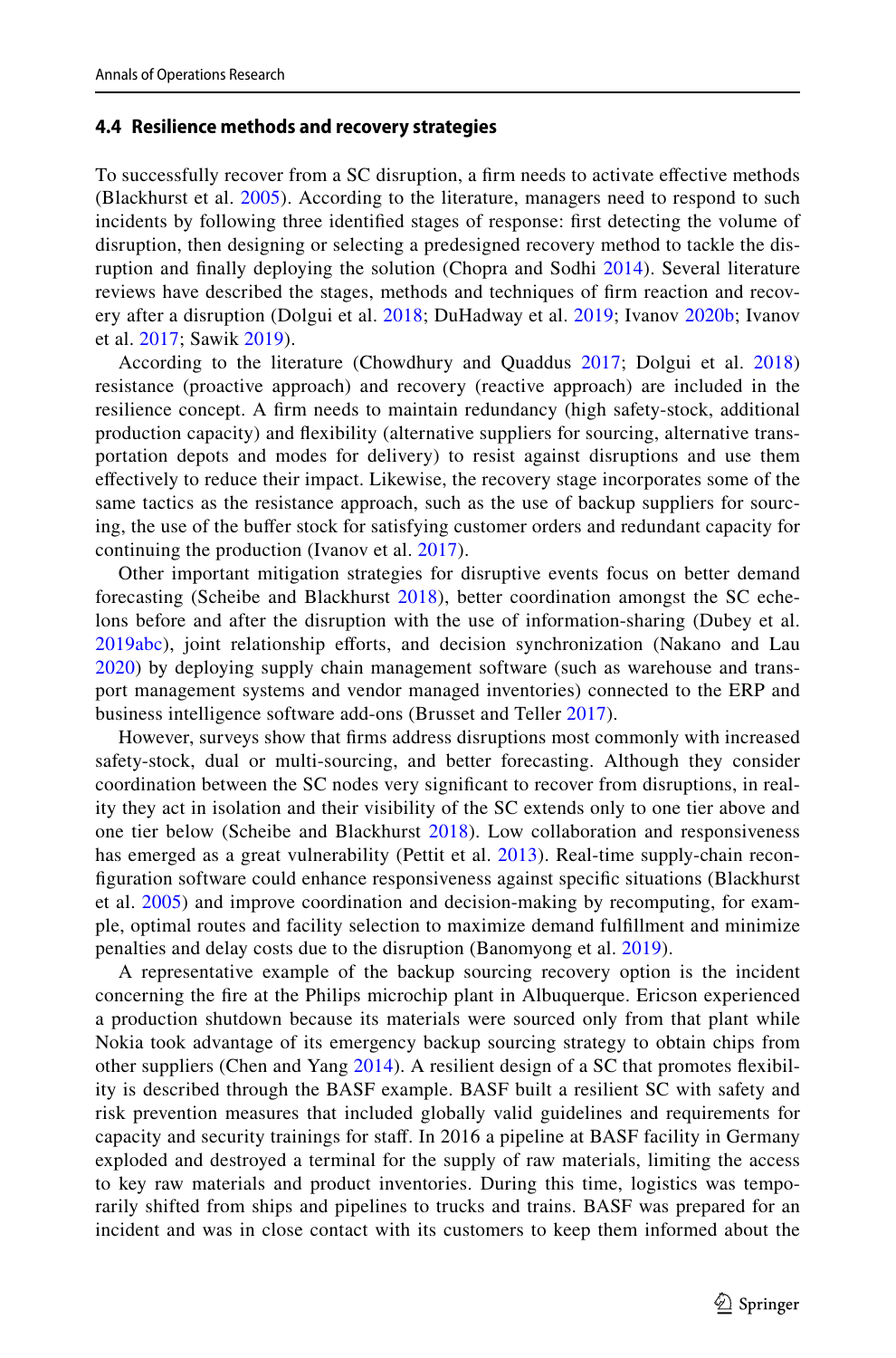current availability of products to minimize the impact on customer deliveries, which resulted in smaller than expected economic consequences from the accident (Dolgui et al. [2018](#page-32-8)). Another example of fexibility importance is the case of the 2015 Nepal earthquake in which humanitarian organizations ofering aid to locals were met with great disruptions (delays) in relief delivery. They identifed the signifcance of developing a fexible network with the most infuential factors being IT support, feets' (re) scheduling, and relief packages' volume (Baharmand et al. [2019\)](#page-31-11).

Firms belonging to specifc SCs can utilize practical assessment tools from the literature that were developed to measure their own SC resiliece (Chowdhury and Quaddus [2017;](#page-32-12) Pettit et al. [2013\)](#page-35-14). This is a first step to ackowledge their readiness to resist and respond to disruptions and understand where they should make efforts to improve.

#### **4.5 Popular modeling approaches**

#### **4.5.1 Modeling approaches for SC disruptions**

Mitigation and recovery are very important procedures and the adoption of these "recovery strategies" include processes based on quantitative methods (Ivanov et al. [2014a,](#page-34-0) [b\)](#page-34-1), which usually evaluate the efectiveness of each strategy prior to its implementation. Quantitative analysis methods for anticipating operational and disruption SC risks mainly include mathematical optimization, simulation, and control theory to control risk, respond and stabilize the execution process in case of disruptions and to recover or minimize the middle-term and long-term impact of deviations (Ivanov et al. [2017\)](#page-34-7). Mathematical optimization ofers optimal solutions by using algorithmic models; simulations are models that provide the "what if' scenarios" and control theory provides additional analytical tools often used to analyze system dynamic performances over time (Yang and Fan [2016\)](#page-37-4).

More specifically, optimization models offer analytical solutions which determine the impact of disruptions and identify resilient SC policies. Such models can incorporate a large variety of parameters and objectives (e.g. minimization of disruption cost). Mixedinteger programming (MIP) is a category of optimization problems that has been repeat-edly used to model SC disruptions (Ivanov et al. [2017\)](#page-34-7). However, a major limitation of optimization models is that they cannot capture the dynamic nature of SCs (e.g. disruptions are modeled as static events, without considering their duration or erratic impact) and therefore make a high number of assumptions (e.g. known demand, suppliers' reliability, etc.). On the other hand, stochastic programming modeling allows for the insertion of some uncertainty through probability distributions depicting disruption event scenarios and leads to optimal solutions by taking into account multiple objective functions (Sawik [2014\)](#page-36-11). Stochastic programming models incorporate a set of discrete scenarios with a given probability of occurrence. The probability distributions may describe demand uncertainly, disruption impact uncertainly, costs uncertainty for applying response and recovery strategies, etc. Stochastic programming techniques have also been used to model disruptions in SC, however, the scenario-based approach of stochastic programming modelling exponentially increases the number of variables and constraints and makes these models difcult to implement and run.

Simulation methods are more fexible than stochastic optimization models as they are used to replicate system behavior and allow for a dynamic approach of randomness in disruption and recovery policies, as well as they incorporate and handle more complexity (more probabilistic scenarios for more variables simultaneously), incorporate the time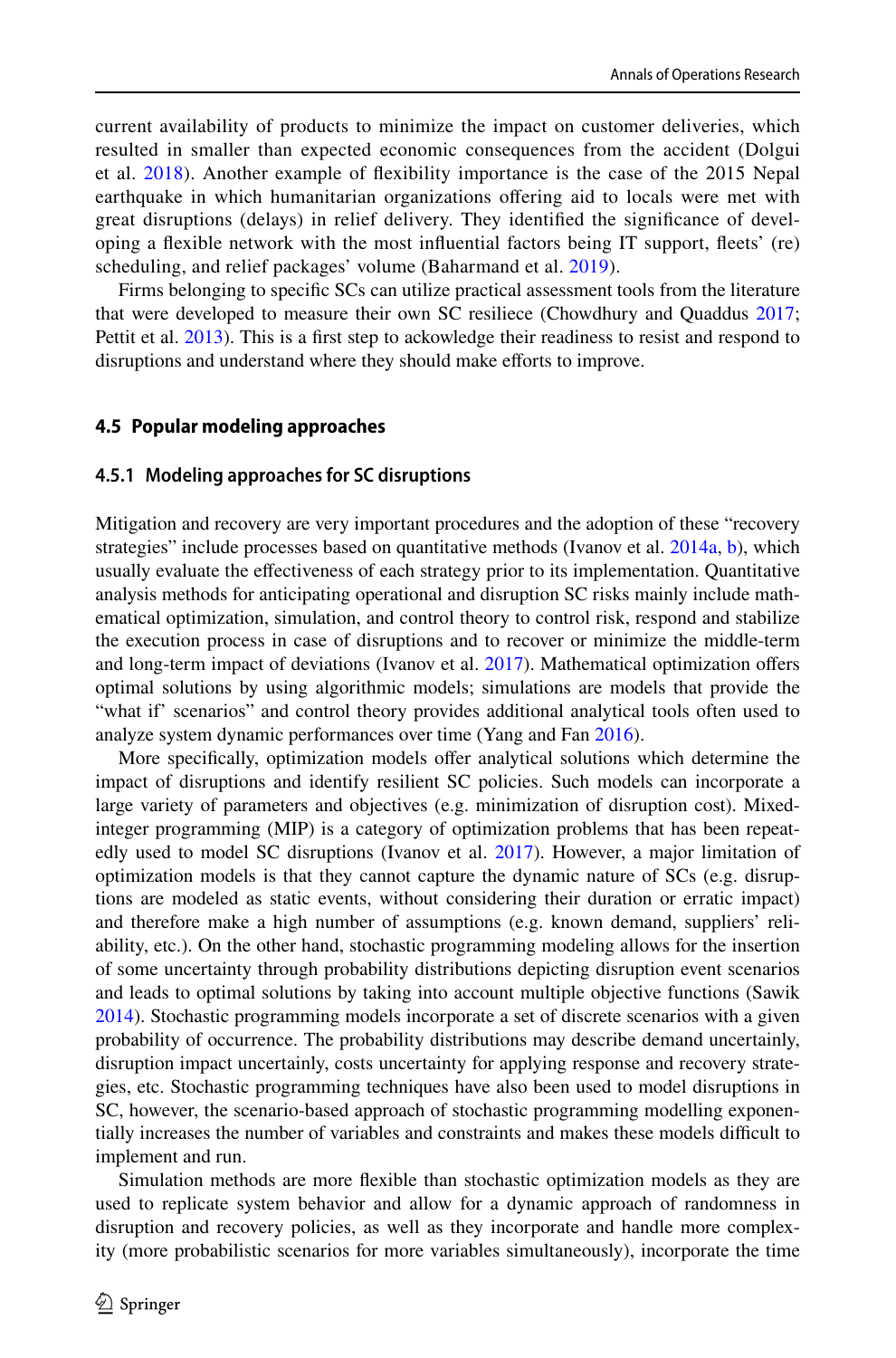dimension and even offer real-time analysis, and multiple results under each what-if scenario. Simulation can also be applied to enhance the optimization results or be used as a simulation-based optimization technique. Simulation techniques such as discrete-event simulation, system dynamics, agent-based modeling, optimization-based simulation and graph theory-based simulation have been applied to describe and model the impact of the ripple effect in SC disruptions (Ivanov et al. [2017\)](#page-34-7) among other things.

Control theory has also the analytical ability to execute SCs over time and is used to analyze eventual system dynamic performances. The development of control models is usually related to specifc operational risks which constitute the key control metrics (such as, demand fuctuation, degree of information sharing, speed of convergence) for quantifying disruption recovery performance (Ivanov and Sokolov [2019](#page-34-12); Yang and Fan [2016](#page-37-4)).

Another technique which is apparent in the analysis of SC disruptions is graph theory (e.g. Bayesian network, decision trees) which, through mathematical structures, describes the interrelationships of the SC and based on the predictions and decision scenarios model pairwise relations between entities (Hosseini and Ivanov [2019](#page-33-19)). Finally, game theory (e.g. Stackelberg game) is another type of mathematical modeling which focuses on the strategic interaction among rational decision-makers and, given the order of decisions from decision-makers, certain scenarios are deployed about their reactions in SC disruptions.

Needless to say, inventory theory is dominantly used for modeling SC disruptions. It incorporates popular inventory models (deterministic or stochastic optimization models), such as economic order quantity models and periodic review models which determine safety stock, optimal ordering and production quantities during the design of resilient SCs and the recovery period to minimize total costs, capturing the trade-ofs between inventory policies and disruption risks. These models can be two-echelon or multi-echelon models based on the length of the SC.

In the examined articles, we have identifed that most papers use optimization methods, followed by papers that apply simulation techniques. There are also studies that present statistical analysis of database data or survey, e.g. (Brusset and Teller [2017\)](#page-32-13) or that use graph theory, e.g. (Nakatani et al. [2018\)](#page-35-15) and game theory, e.g. (Fang and Shou [2015](#page-33-20)). From the optimization methods notable is the use of stochastic programing e.g. (Snoeck et al. [2019](#page-36-20)), mixed-integer programming, e.g. (Amini and Li [2011](#page-31-12)) and multi-objective programing e.g. (Teimuory et al. [2013](#page-36-21)). The simulation methods used are discrete-event simulation, e.g. (Ivanov et al. [2017\)](#page-34-7), system dynamics, e.g. (Kochan et al. [2018](#page-35-16)) and agent-based modeling, e.g. (Hou et al. [2018\)](#page-34-13). Looking into our article pool, the papers that have developed quantitative analysis methods model resilience, response and recovery strategies. (Appendix Table [5](#page-28-0) shows 10 indicative papers as examples of the variety of quantitative methods used in the relevant literature with a brief explanation of the model's purpose.)

Quantitative techniques ofer a great range of analysis which varies from solving single, simple problems to very complex and interrelated ones. The latter more precisely describes the need of SC modeling. Operations and supply chain managers can choose from the available quantitative tools for diferent application areas of SC disruptions and determine an optimal or near optimal solution.

### **4.5.2 Modeling approaches for the ripple efect**

Special attention is given in the most recent literature (after 2014) with regards to the ripple efect and the ways to manage it/reduce it through tactics that are tested in quantitative models. From a search in the Web of Science database regarding the literature on the ripple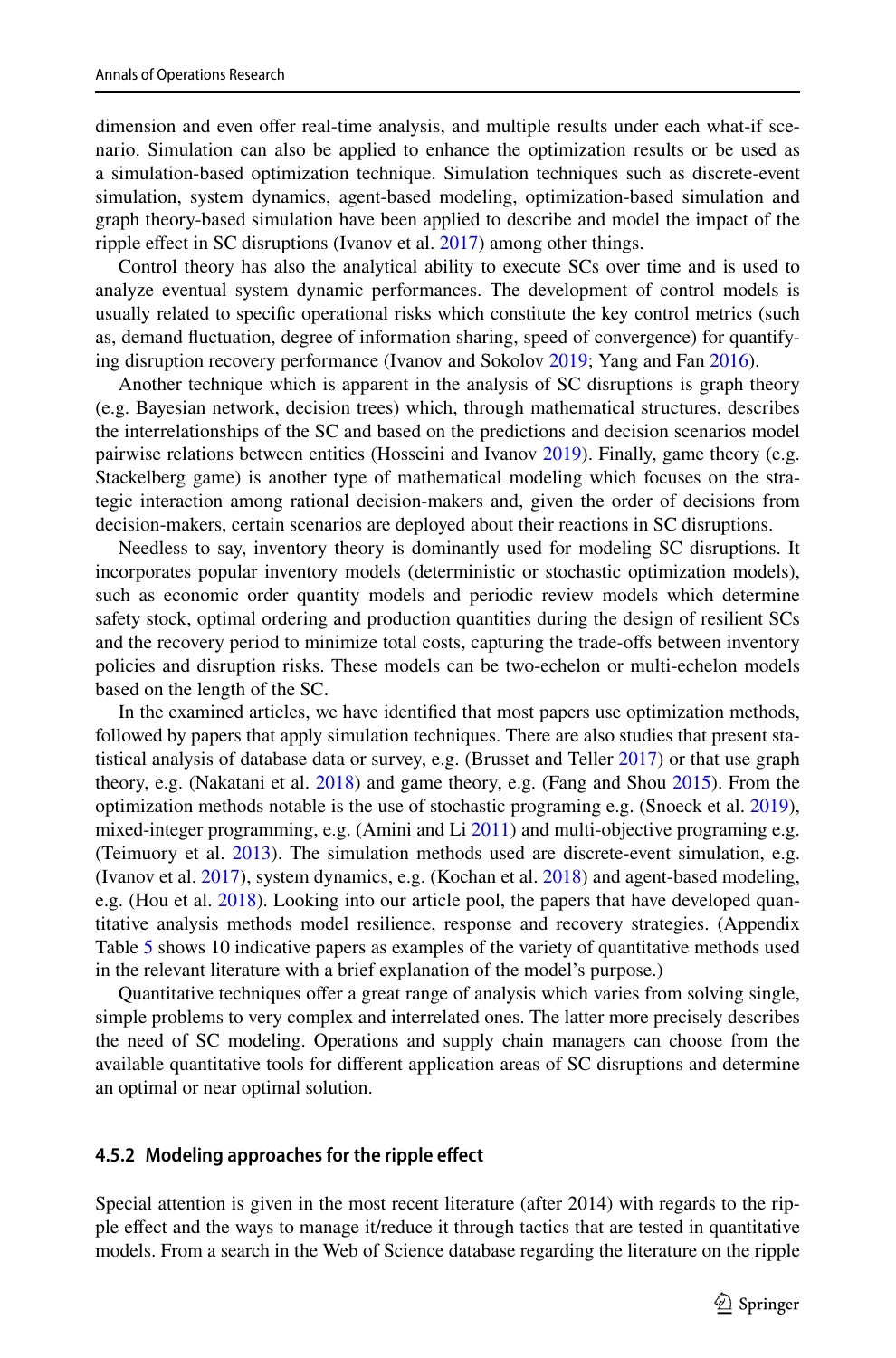efect of SCs (keywords: "ripple efect" and "supply chain"), 31 journal papers have been identifed, 18 of which are published in the IJPR, 3 in the International Journal of Production Economics (IJPE) and the remaining 10 each in diferent journals. Prof Ivanov is the author in 21 of these, establishing the ripple-efect as a scientifc topic in the area of SC disruption management, by using an analogy to computer science where ripple efect deter-mines the disruption-based scope of changes in the system (Ivanov et al. [2014a,](#page-34-0) [b](#page-34-1)).

Α thorough analysis of the ripple efect in SCs is given in a review paper (Ivanov et al. [2014a,](#page-34-0) [b](#page-34-1)) and its follow-up (Dolgui et al. [2018](#page-32-8)) which provides a framework for the reasons of the ripple efect (sourcing strategy, production planning, inventory management, and control), presents its quantitative modelling approaches (including mixed-integer programming, simulation, control theory, complexity and reliability theory) and provides an analytic count down of future research avenues. Adding to the latter an overview paper demonstrates the positive impact of technology (big data analytics, 3D printing, blockchain, etc.) on the ripple efect mitigation (Ivanov et al. [2019](#page-34-4)). Attention is also drawn to case studies. For example a highly cited paper published in IJPE (Koh et al. [2012\)](#page-35-17), assesses impact of actions for greening the SC and the triggering of the ripple efect and another one based on the analysis of the 2009 Italian earthquake uses MIP to model protection plans of regional disruptions by identifying which facilities to protect frst (Liberatore et al. [2012\)](#page-35-10).

The majority of the remaining papers in the literature on ripple efect are focused on modelling the phenomenon, which requires the inclusiosn of many SC echelons and thus more complex processes in the model, and exploring mitigation tactics. This is done by the use of mathematical models e.g. (Hosseini and Ivanov [2019;](#page-33-19) Ivanov et al. [2015](#page-34-14); Ivanov et al. [2013;](#page-34-15) Kinra et al. [2019;](#page-35-18) Pavlov et al. [2019;](#page-35-19) Sokolov et al. [2016\)](#page-36-15) or by simulation techniques which are frequently used to present the ripple efect phenomenon (Dolgui et al. [2019;](#page-32-10) Hosseini et al. [2019b](#page-34-16); Ivanov [2017;](#page-34-6) Ivanov et al. [2016a](#page-34-2), [b\)](#page-34-3). (Appendix Table [6](#page-30-0) gives an overview and a categorization of the main papers focusing on the phenonmenon and their contribution).

Research on papers that focus on the ripple efect is dominated by the performance analysis of disruptions probabilities, especially for supplier failure. There is an urge for studies to explore other characteristics too by applying new modelling approaches with real company data and visualization techniques (Dolgui et al. [2018;](#page-32-8) Kinra et al. [2019](#page-35-18)). Forward and backward propagation analysis with the use of Bayesian networks and inclusion of the dynamic recovery time and cost by applying multi-objective stochastic optimization and agent-based models are some of the approaches that can be tried out (Hosseini et al. [2019a\)](#page-33-4).

#### **4.6 Cost–beneft analysis of supply chain resilience**

Since disruption implies serious commercial costs, the mechanisms for resilience, response and recovery are of vital importance to all SC echelons. An approach to reducing the costs of disturbance events is to highly motivate the managers to implement risk mitigation programs in the frm and engage in knowledge development activities (Cantor et al. [2014](#page-32-15)). Therefore, SCs should be protected in anticipation of disruptions by means of mitigation actions such as having safety stock, capacity reservations, backup sources and other methods, which nevertheless raise the level of management complexity and end-up being costly solutions themselves, especially if no disruption happens (Ivanov et al. [2019\)](#page-34-4). So, resilient SC designs result in costly systems, which could negatively infuence SC's fnancial performance. To overcome the resulted costs, an efficient combination of resilient elements must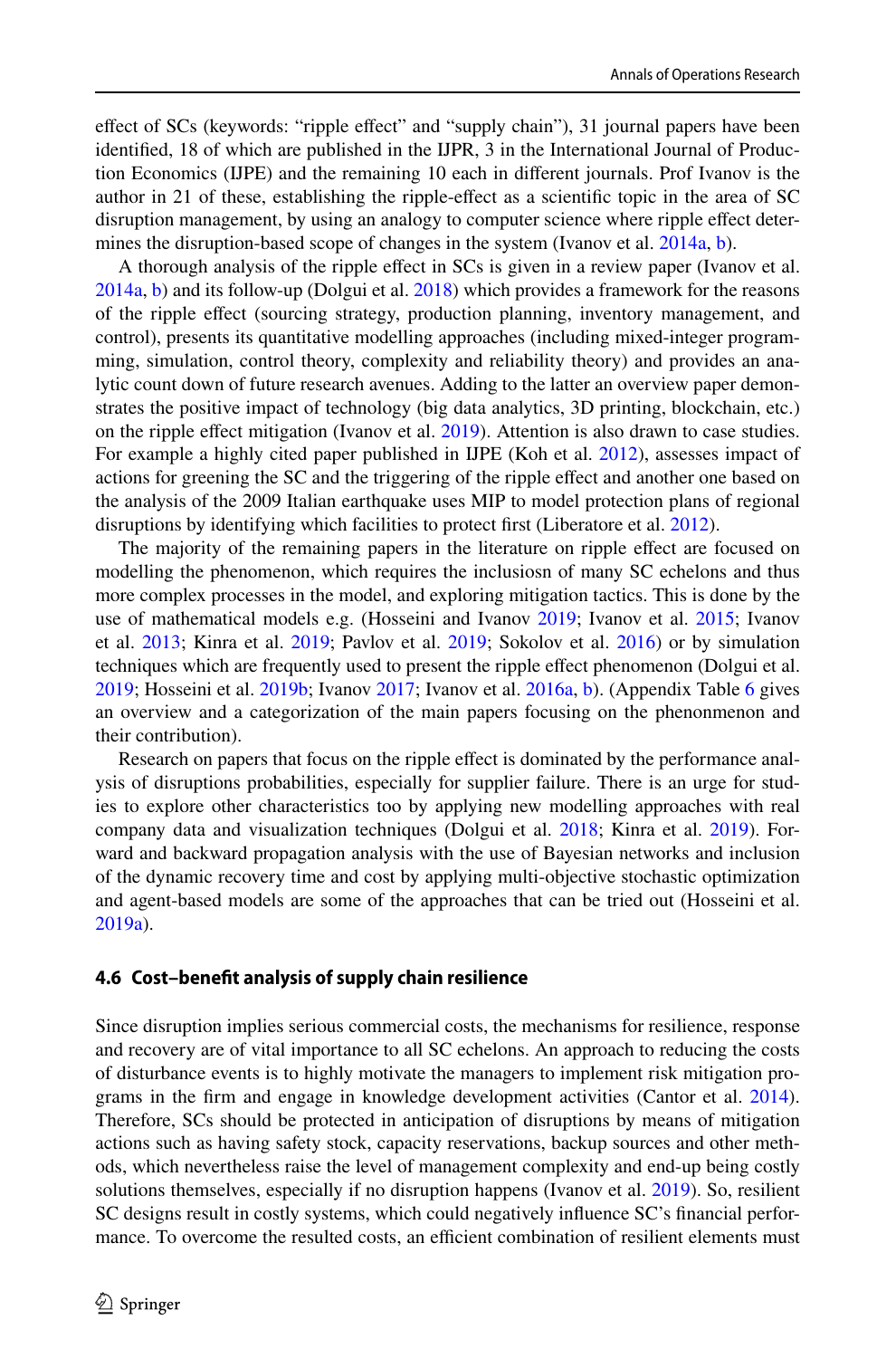be implemented, such as structural variety and complexity reduction, process and resource utilization fexibility and non-expensive parametric redundancy together with decision-support systems for SCs (Ivanov et al. [2019\)](#page-34-4). Nevertheless, researchers have come to the conclusion that the cost for building resilience by using slack resources and visibility is smaller than the cost of SC disruptions (Jabbarzadeh et al. [2018\)](#page-34-10).

Unfortunately, cost–beneft analysis (CBA) is not common in studies that present SC control models (Ivanov et al. [2019\)](#page-34-4). The beneficial portion of the CBA can be modelled via the reduction of the disruption risk by a given percentage or its incurring costs, the shortening of the period of the disruption impact or via sustaining the service level (Nam-dar et al. [2018\)](#page-35-20). On the other hand, although the cost of risk mitigation is considered visible (e.g. performance measures include fxed and variable costs, disruption costs, recovery cost), its accurate calculation is made difficult by the fact that recovery costs are generated by the adoption of a combination of proactive and reactive policies while cost analysis can also be extended to the operative losses and long-term future impact of deviation and recovery (Ivanov et al. [2017](#page-34-7)).

Nevertheless, there are many studies in the literature that, in their modeling approach, incorporate in the objective function the cost element and then by running what-if scenarios can measure the impact of certain policies and the overall beneft. For example, a study (Mori et al. [2014](#page-35-21)) developed a risk simulator for a multi-tier supply chain to evaluate the cost of retailer's decentralized ordering and the efect of risk mitigation, identifying the cost–beneft relationship. Another study used a MIP which enables what-if analyses of cost and performance trade-off options in the SC (Das and Lashkari [2015\)](#page-32-16).

Therefore, the use of quantitative models are viable methods for testing ways of minimizing costs of disruptions and contributing to the responsiveness and fexibility of the entire SC. Another identifed way is for companies to choose to invest in social responsibility in order to balance disruption costs and resilience planning. Even though investment in corporate social responsibility activities could bring more cost to the company, it is also capable of increasing profit and reducing risk by decreasing production inefficiencies and increasing sales, access to capital and new markets (Cruz [2009\)](#page-32-17). In line with this, it is the frm's investment in good communication infrastructure, with the help of professionally qualifed marketing agencies, that help problems with demand risks (e.g. demand decline) be mitigated (Diabat et al. [2012](#page-32-18)) or the implementation of pre-disaster/pre-disruption defense measures, such as insurance purchasing (Song and Du [2017\)](#page-36-22). In any of these cases top management commitment is essential for building robust SC connectivity and informa-tion sharing systems to accomplish efficient SC integration (Shibin et al. [2017\)](#page-36-23)

#### **4.7 Popular IT tools for resilience and response to disruptions**

Modeling methods paired together with digitization enabled the development of tools that have led to many interesting applications for aiding SCs in general and SC resilience and real-time response to disruptions in specifc. Many papers in our database ofer very interesting overviews of digital technologies and their impact in mitigating disruption risks in the SC.

Computerized planning systems tools, such as materials requirements planning, manufacturing resource planning and enterprise resource planning (ERP) were the frst software to help with the scheduling of operations and timely rescheduling in the case of disruptions and the retrieval of enterprise data from a single access point for informed decision-making (Baryannis et al. [2019a](#page-31-6), [b](#page-31-7)), especially in cases of emergency interventions. Moreover,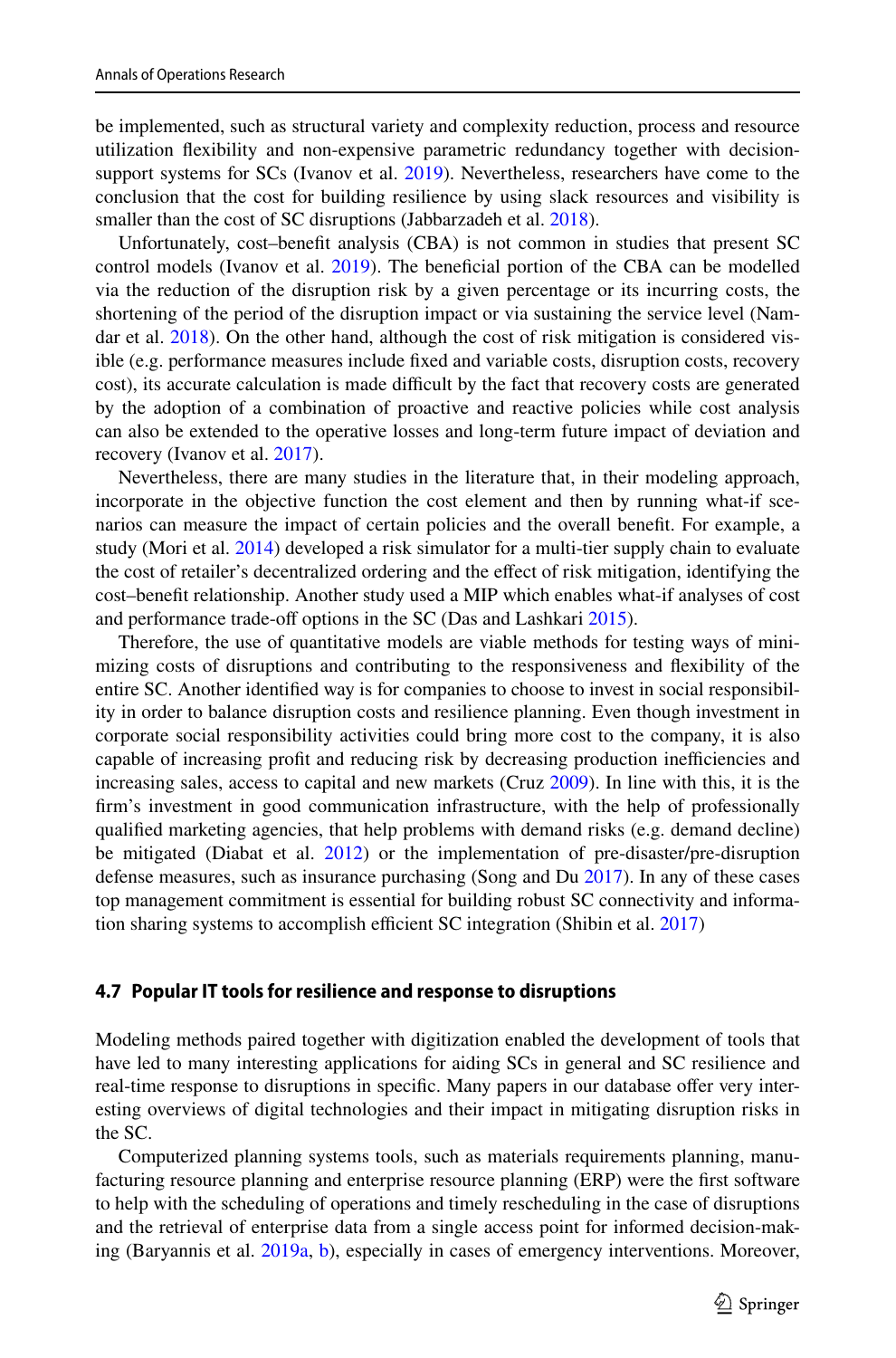fexible manufacturing systems with sensors and advanced robots for more precise, reliable and easily adaptable production processes; automated guided vehicles and automated tracking and tracing technologies for safe, accurate and fast fulfllment of orders from wholesalers; radio frequency identifcation (RFID) for inventory control; geographic positioning systems (GPS) for timely and less costly distribution of goods are all technologies that have highly been adopted in the last decades and have greatly aided the SCs and reduced their response time, especially with their real-time capabilities for fast implementation of contingency plans (Blackhurst et al. [2005](#page-31-0)).

Then, the Internet of Things (IoT) have taken these technologies a step forward. The IOT is a dynamic network infrastructure with self-confguring capabilities of interoperable physical devices (Things), such as wireless sensors, smart devices, RFID chips, GPS, which can monitor, report and exchange data using intelligent interfaces seamlessly integrated into the information (Wi-Fi or data) network (Kranenburg [2008\)](#page-35-22). The IOT can efectively track and authenticate products and shipments and inform on the location of goods, their storage condition and their time of arrival. Enhanced with augmented reality, which adds digital elements to a live view by using a camera, the IOT combines the real with the virtual world. A few examples of the uses of augmented reality in SCs are: the easier navigation of workers or tracing systems in the warehouse with the help of a graphic overlay of the space and its products, the reduction in the searching time of courier drivers for a box in the truck for the next delivery with a graphic overlay of the initial loading of products in the truck, informing the customers in real-time about prices and stock availability of items on the shelves by incorporating virtual labels viewable from smartphone cameras or google glasses. Like this, IoT and augmented reality technologies ofer SC visibility and traceability, sending early warnings of internal and external disruptions that require attention, reducing uncertainty and enhancing effective internal operations and collaboration among all SC players (Ben-Daya, Hassini, & Bahroun, [2019](#page-31-13)).

Moreover, Industry 4.0, 3D printing, big data analytics (BDA), as well as blockchain also constitute tools of the new era that quickly fnd their way into the business world.

With the help of the IOT, Industry 4.0 is the smart factory of cyber-physical systems, like internet-connected workstations, conveyors and robotics, which autonomously control and monitor the route of products in the assembly line ofering customized confguration (Katsaliaki and Mustafee [2019\)](#page-34-17). Hence, Industry 4.0 enables the production of customized goods at the cost of mass production, with shorter lead times and better capacity utilization. Cost risks are minimized while higher market fexibility and responsiveness to customers is offered with customized products and risk diversification (Ivanov et al. [2019\)](#page-34-4). On the other hand, 3D printing (additive manufacturing) builds a 3D object from a computer-aided design model by sequentially adding material layer by layer. This method of production, which progressively broadens the range of products it ofers, constitutes a disruptive technology to the traditional SC confguration as products can be manufactured to SC echelons closer to the customer and even at the retailer's site. The shorter lead times and the reduction in demand risks as manufacturing comes closer to the customer are the main contributions made by this technology (Ivanov et al. [2019](#page-34-4)) to aid in the reduction of disruptions.

With recent revolutions in technology, data is generated much quicker from diferent sources and technologies are in place capable for their storage, categorization and analysis. Statistical analysis and reliability become stronger with the increased data volume and the high number of factors for analysis. Therefore, predictive methods have better explana-tory power (Gunasekaran et al. [2016](#page-33-21)) and together with machine learning algorithms, artifcial intelligence (AI) that allows computers to evolve behaviors based on empirical data (Chen and Zhang [2014\)](#page-32-19) offer answers to demanding questions and what-if scenarios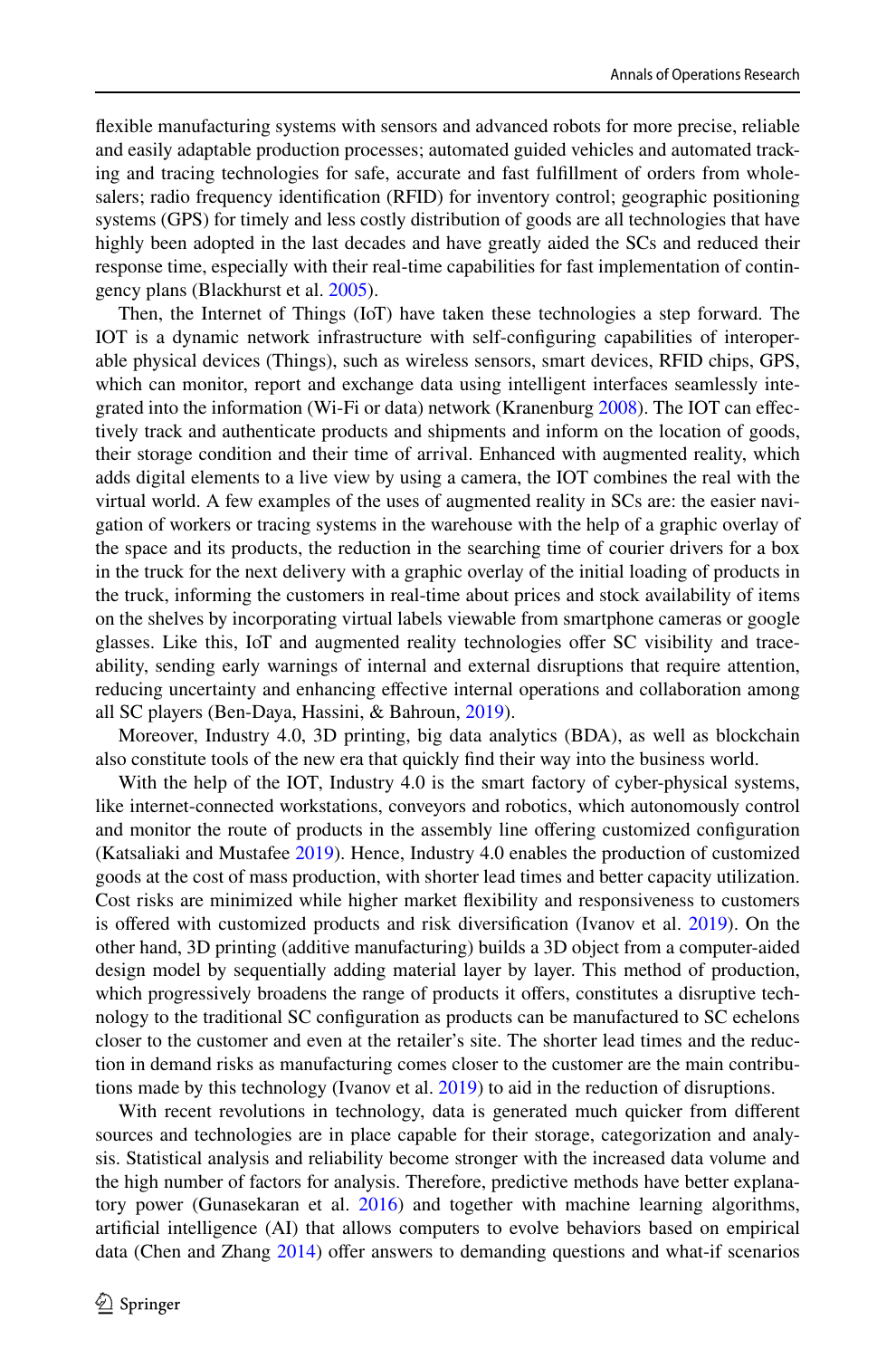through prescriptive analytics. Big data analytics and machine learning methods came to the foreground as enablers of value creation from massive data, ofering new competitive advantages to companies (Chen et al. [2012](#page-32-20)). They have increased SC data visibility and data transparency and can reduce information disruption risks and behavioral uncertainty as well as demand risks through predictability (Baryannis et al. [2019a](#page-31-6), [b;](#page-31-7) Brintrup et al. [2019\)](#page-32-21); all of which are positively linked to SC resilience.

Blockchain technology is a distributed database of records or shared public/private ledgers of all digital events that have been executed and shared among participating blockchain agents (Crosby et al. [2016\)](#page-32-22). Blockchains can be considered a disruptive technology for the general management of SCs, specifcally in the feld of suppliers' contracts. Distributed contract collaboration platforms using blockchain technology could guarantee the traceability and authenticity of information, along with smart contracts (computer protocols which digitally verify or enforce the agreed terms between the members of a contract without third parties' involvement). These transactions are trackable and irreversible and validate transactions (Saberi et al.  $2019$ ). This brings a new era in SCs and a remedy to fraudulent acts and security risks (Wang et al. [2019](#page-37-7)).

Especially for the ripple efect, information technology can have a very positive mitigation infuence. RFID technology can ofer feedback control and SC event management systems can communicate disruptions to the other SC tiers and assist in revising and adapting schedules. For example, Resilience360 at DHL is a cloud-based analytics platform for managing disruption risks by mapping end-to-end SC partners, building risk profles, identifying critical hotspots in order to initiate mitigation actions and alert in near-real time mode about events that could possibly disrupt the SC (Dolgui et al. [2018\)](#page-32-8).

#### **4.8 Future research agenda**

Following a content analysis of selective papers on SC disruptions, future directions have been identifed which we hope will inspire new scholars to establish their research agenda in this feld. The selection of the research topics was made primarily on the grounds of managerial applicability without diminishing the importance of theory advancements. The great majority of the papers include a shorter or longer future research section but, in many cases, this is targeted to the advancement of their modelling technique, of their data collection approach, or the hypothesis testing which are out of the scope of this study's agenda. Below we take a practical approach of the feld and we try to map research on SC disruptions especially with regards to the use of new tools and resilience approaches. There is a list of 34 research directions organized in seven themes. These relate to research about (a) efective resilience strategies, (b) SC disruptions in specifc sectors, (c) a special focus on human resources management (HRM) and behavioral analysis, (d) modelling approaches with an emphasis on the ripple efect, e) combination of modeling approaches with new information technologies  $(IT)$ , f) research about the implementation of these new IT/digital technologies and g) research driven by the recent enormous disruptions due to the COVID19 pandemic. It is notable that about 1/3rd of these topics are related to the use of digital technologies which greatly enhance modeling capabilities and decision-making to tackle and resist SC disruptions. Each research direction begins with a short title in bold, depicting its aim and its methodology approach.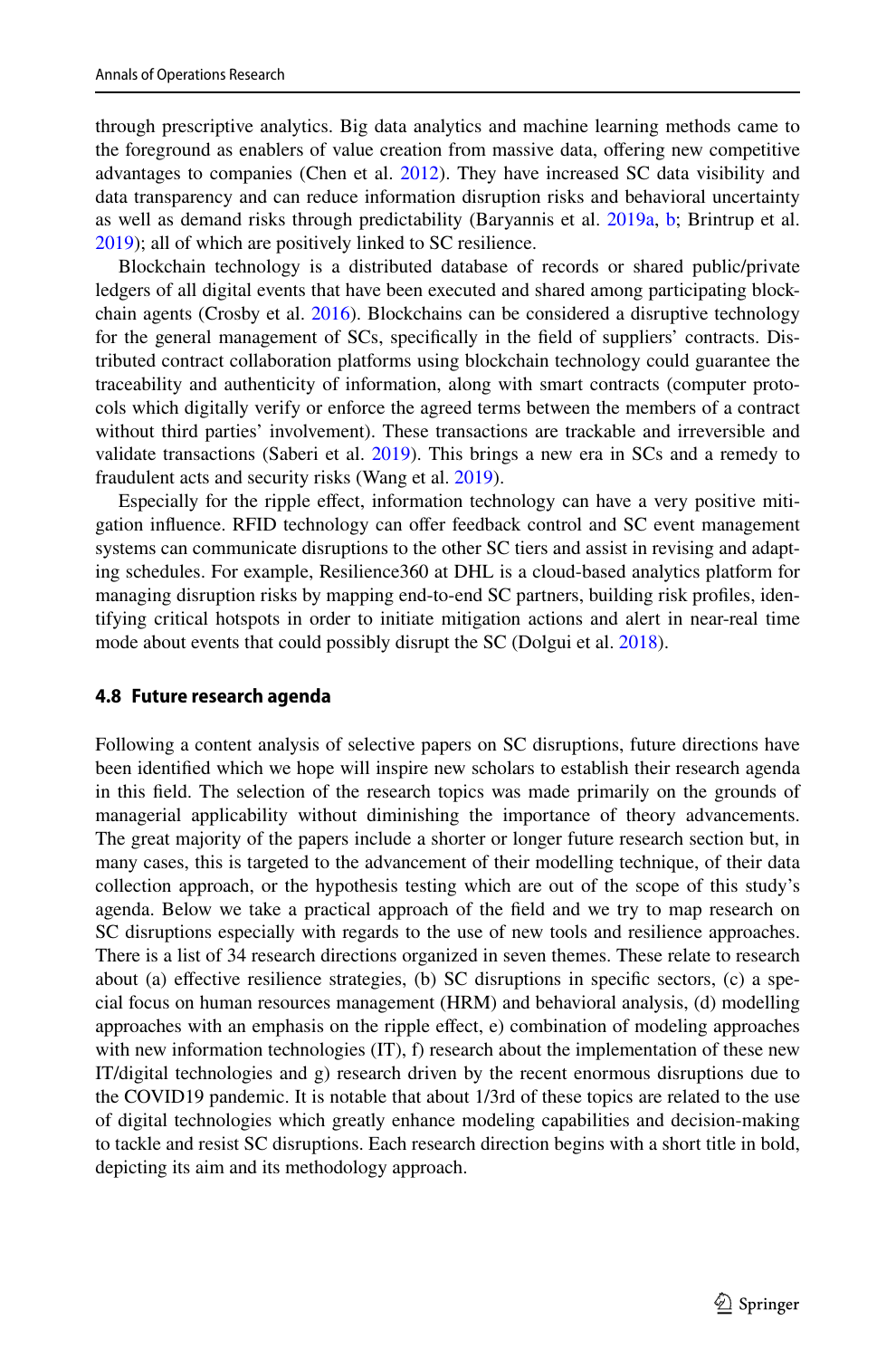### **4.9 Resilience strategies**

- (1) *Resilience Strategies—Multi-method (modelling, survey)* Which strategy or combination of strategies: redundancy (excess inventory, spare capacity, multiple sourcing), fexibility (fexible production systems and distribution channels, multi-skilled workforce), collaborative planning (information-sharing, joint relationship efforts, decision synchronization), contingency planning (back-up suppliers-transportation modes) is most efective for building resilient SCs to disruption risks? (Centobelli et al. [2019\)](#page-32-4)
- (2) *Resilience Strategies—Survey, case study* Is it true that SCs that adopt a fexibility strategy utilize a higher degree of information sharing and collaboration through higher ICT utilization in comparison to adopting a redundant strategy? Is it true that redundant strategies are more expensive to implement (need more capital and operating cost) than fexibility strategies? (Nakano & Lau, [2020](#page-35-2)).
- (3) *Resilience Strategies—Survey* What is the efect and relative importance of specifc disruptions (such as, inefective suppliers' management, lack of information sharing and risk assessment) so managers can prioritize the allocation of resources to tackle them? (Centobelli et al. [2019](#page-32-4)).
- (4) *Risk metrics—Survey* What are the most efective, as opposed to the most used SC risk metrics (performance measurement system), among recovery time, safety stock, customer service level, total cost and others, for managers to focus on and under which circumstances (e.g. ripple efect)? (Dolgui et al. [2018](#page-32-8)).

### **4.10 Certain sectors of SC disruptions' application areas**

- (5) *Military—Mixed methods* Exploring efective disaster resilience approaches for the military (Centobelli et al. [2019\)](#page-32-4).
- (6) *Perishable products—Modelling* Modelling disruptions in the SC of perishable products and their limited resilience strategies as redundancy strategies may not be an option (freshness, write-ofs) but others may be, such as customer segmentation by requirements for freshness and product batching (Dolgui et al. [2018\)](#page-32-8).
- (7) *Food—Mixed methods* Analysis of the use of the IoT and other recent technologies for preventing avoidable food waste generation, food safety and efficiency throughout the food SC (Ben-Daya et al. [2019\)](#page-31-13).
- (8) *Information Systems disruptions—Mixed methods* Research on disruptions in the information systems and the networked cloud-based digital SC environment (Dolgui et al. [2018](#page-32-8)).
- (9) *Reverse logistics—Modelling* Studying the disruptions that take place in the reverse logistics flows of SCs (e.g. unavailability/limited space in the warehouse that stores the collected recyclable materials) for analyzing their impact to the overall SC performance and identifying efective response and mitigation strategies (Dolgui et al. [2018](#page-32-8)).
- (10) *Humanitarian aid—Modelling* Analysis of the fair allocation of the limited resources in situations of severe regional disasters which usually simultaneously lead to humanitarian emergency and industrial crisis, in order to balance human life rescue, everyday life and the recovery of the industrial sector (Dolgui et al. [2018\)](#page-32-8).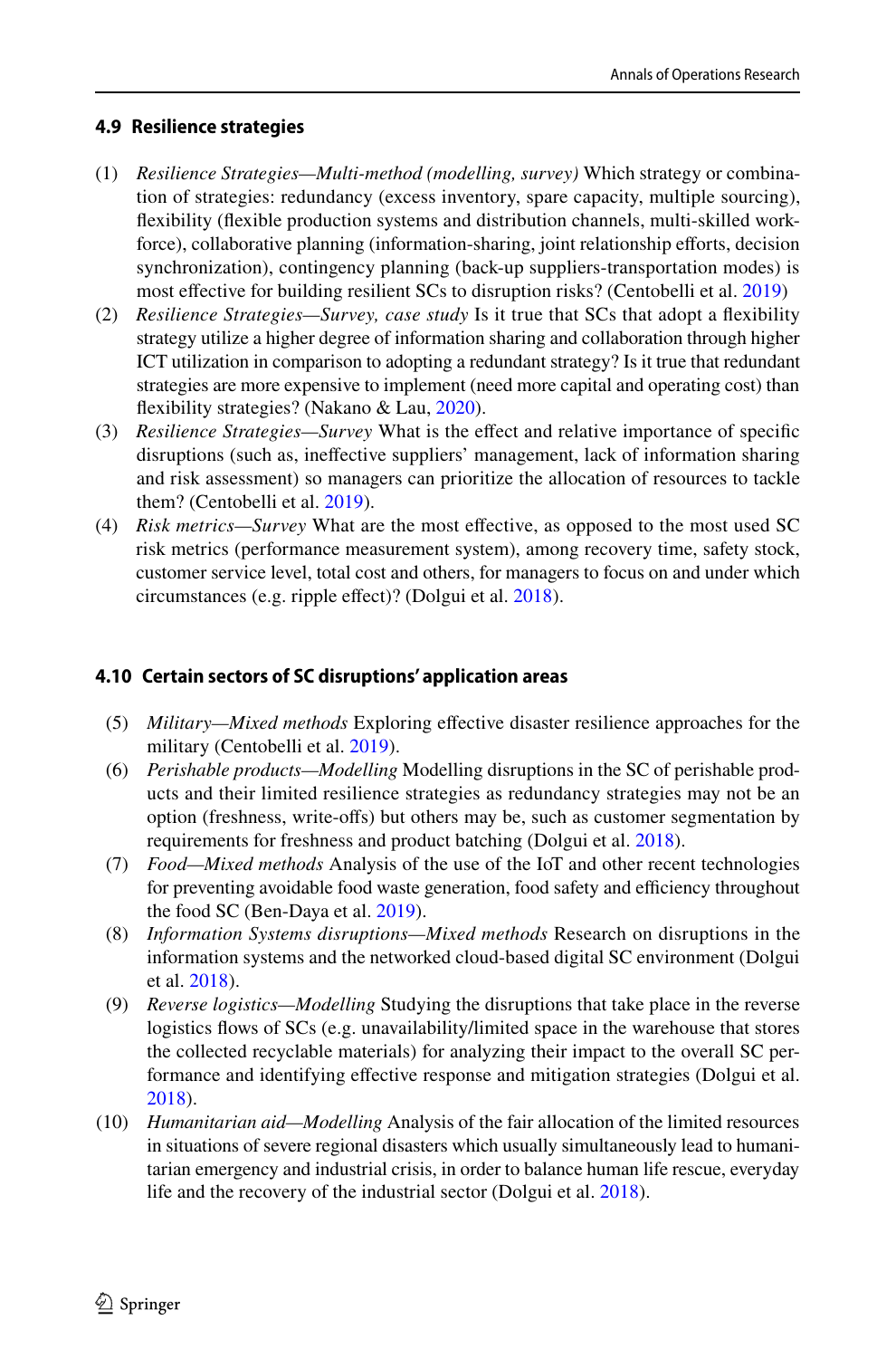### **4.11 HRM**

- (11) *Behavioral analysis—Modelling* Employing agent-based simulation to model managerial decisions subject to individual risk perceptions, such as collaboration issues (trust and information sharing) and SC risk management culture (leadership and risk-averse behavior) (Dolgui et al. [2018](#page-32-8)).
- (12) *Behavioral analysis—Mixed methods* Analysis of the patterns of human behavior when managers are faced with real data or the dashboards of big data and visualization/cognitive computing approaches (that their development mechanisms may or may not be trusted) and the nature of their governance and decision-making, especially when related decision refer to disasters causing humanitarian crises (de Oliveira and Handfeld, [2019\)](#page-32-23).
- (13) *Training—Survey* Analyzing ways that ofer successful training to company staf in the related departments to efectively cope with SC disruptions, which create a stressful environment and require preparedness (Dolgui et al. [2018\)](#page-32-8).

### **4.12 Modelling methods about SC disruptions**

- (14) *Ripple efect—Multiple models* Modelling SC disruptions by considering the dynamic recovery time/cost. More modelling approaches are needed for capturing the disruption propagation and SC design survivability and for evaluating recovery policies and their implementation (Dolgui et al. [2018](#page-32-8)).
- (15) *Ripple efect—Stochastic modelling* Development of two-stage stochastic models with the frst-stage objective function to minimize the traditional SC cost (procurement, supplier evaluation, transportation costs) and the second-stage objective function to measure the SC resilience under all possible disruption scenarios (Hosseini et al. [2019a\)](#page-33-4).
- (16) *Ripple efect—Model validation* Practical validation of the simulation and optimization models for preventing and mitigating the ripple efect in the SC with real company data, such as coordinated contingency plans (Dolgui et al. [2018](#page-32-8)).
- (17) *Ripple efect—Model visualization* Adding visualizing features to the simulation models of the ripple efect (Dolgui et al. [2018](#page-32-8)).
- (18) *Ripple efect—Bayesian Networks* Forward and backward propagation analysis using Bayesian Networks (a unique capability of this method) by entering any number of disruption observations to analyze the ripple efect in complex supply networks with a large number of nodes and links (Hosseini et al. [2019a](#page-33-4)).
- (19) *Resilience Vs Sustainability—Multi-objective stochastic optimization* Developing multi-objective stochastic optimization models capable of making trade-ofs between resilience (that requires capacity bufer, surplus inventory, multiple sourcing) and sustainability decisions (which on the contrary requires less redundancy) (Hosseini et al. [2019a](#page-33-4)).
- (20) *Large supply networks—Modelling Toolbox* Development of a common language to facilitate the development of reference models for supply networks with a standardized toolbox of supply network representations and identifcation of suitable methods for analyzing risks in complex supply networks (Bier et al. [2019\)](#page-31-5) and will accelerate comprehension and execution.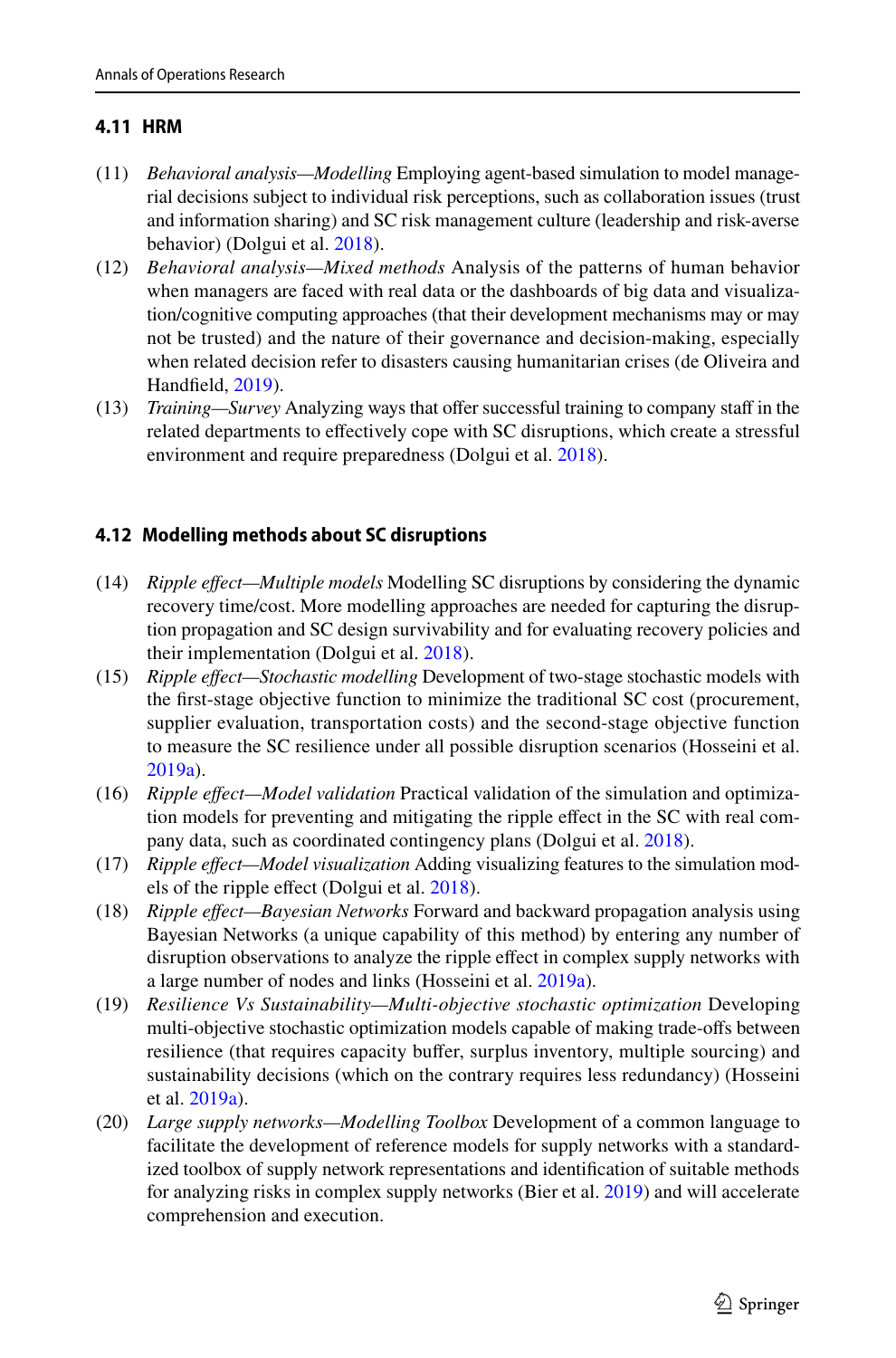### **4.13 Hybrid models combined with IT**

- (21) *Predicting SC disruptions—Prediction and machine learning algorithms* Development of prediction models and adaptation of SC disruptions management practices with the use of prediction algorithms and machine learning techniques such as unsupervised learning algorithms which can be used to mine SC data, identify patterns related to certain risks and be trained to recognize risk patterns and their incurring probability (Baryannis et al. [2019a](#page-31-6), [b\)](#page-31-7).
- (22) *Risk management practices—Mathematical programming, Multi agent systems, Semantic reasoning, Machine learning techniques and BDA* Development of hybrid models to analyze risk management practices by combining mathematical programming (efective in modelling highly complex systems for SC risk avoidance and mitigation), with agent-based approaches, BDA and machine learning techniques (capable of automated decision-making by creating automated rule-based reasoning and learning and handling of big and variable data) in order to select an appropriate response strategy (Baryannis et al. [2019a,](#page-31-6) [b](#page-31-7); Hosseini et al. [2019a](#page-33-4)).
- (23) *Digital SC twin—Simulation, optimization and BDA* Analysis of the combination of simulation, optimization and data analytics to create a digital SC twin – a model that represents the state of the network in real-time (Ivanov et al. [2019](#page-34-4)) offering end-toend SC visibility when all players are included. A disruption in a SC echelon can be reported by a risk data monitoring tool and transmitted to the simulation model. The simulation model in the digital twin can measure disruption propagation and impact, test recovery policies and adapt the contingency plans based on the situation (e.g. considering back-up routes on-the-spot) (Hosseini et al. [2019a;](#page-33-4) Ivanov et al. [2019](#page-34-4)).
- (24) *IoT Modelling* Modelling SC problems (procurement, production planning, inventory management, quality, maintenance) in an IoT environment. Decision-making in an IoT context requires new tools and models to exploit the new environment, such as big data generated from sensors and connected things (Ben-Daya et al. [2019\)](#page-31-13).
- (25) *Resilience strategies—BDA and AI* Analysis of how BDA and AI techniques can help with SC disruptions and the mechanics for achieving it. For example in global SCs where sales volumes and product variability are high and disperse, the analysis of SC big data (sales, buying behavior, product inventory, transportation channels, distribution frequency and production rates) can reduce demand uncertainty and sensor data in distribution centers which can mitigate logistics risks and increase visibility and trust among suppliers (Baryannis et al. [2019a](#page-31-6), [b](#page-31-7)). Some evidence also exists (Grifth et al. [2019](#page-33-14)) that the BDA and AI technologies can assist visibility (e.g. with open-source imagery tools and analytic mapping tools) in disaster relief chains and humanitarian logistics but how this can be done is a question that requires further investigation (Dubey et al. [2019a](#page-32-1)[b](#page-32-2)[c\)](#page-33-1).
- (26) *Identifcation of suppliers based on proximity—machine learning algorithm* Development of a learning algorithm to deduce location-based relationships of suppliers by identifying the localization of suppliers from public data sources (Brintrup et al. [2019](#page-32-21)).
- (27) *Large supply chain networks—BDA* Analysis of large-scale complex supply networks and their risks (as in their majority researchers illustrate their contributions using small cases) with the use of current digital technologies which facilitate collection of big data from across the SC. Having such test datasets of realistic size and complexity for SCs would result in more empirical insights (Bier et al. [2019\)](#page-31-5).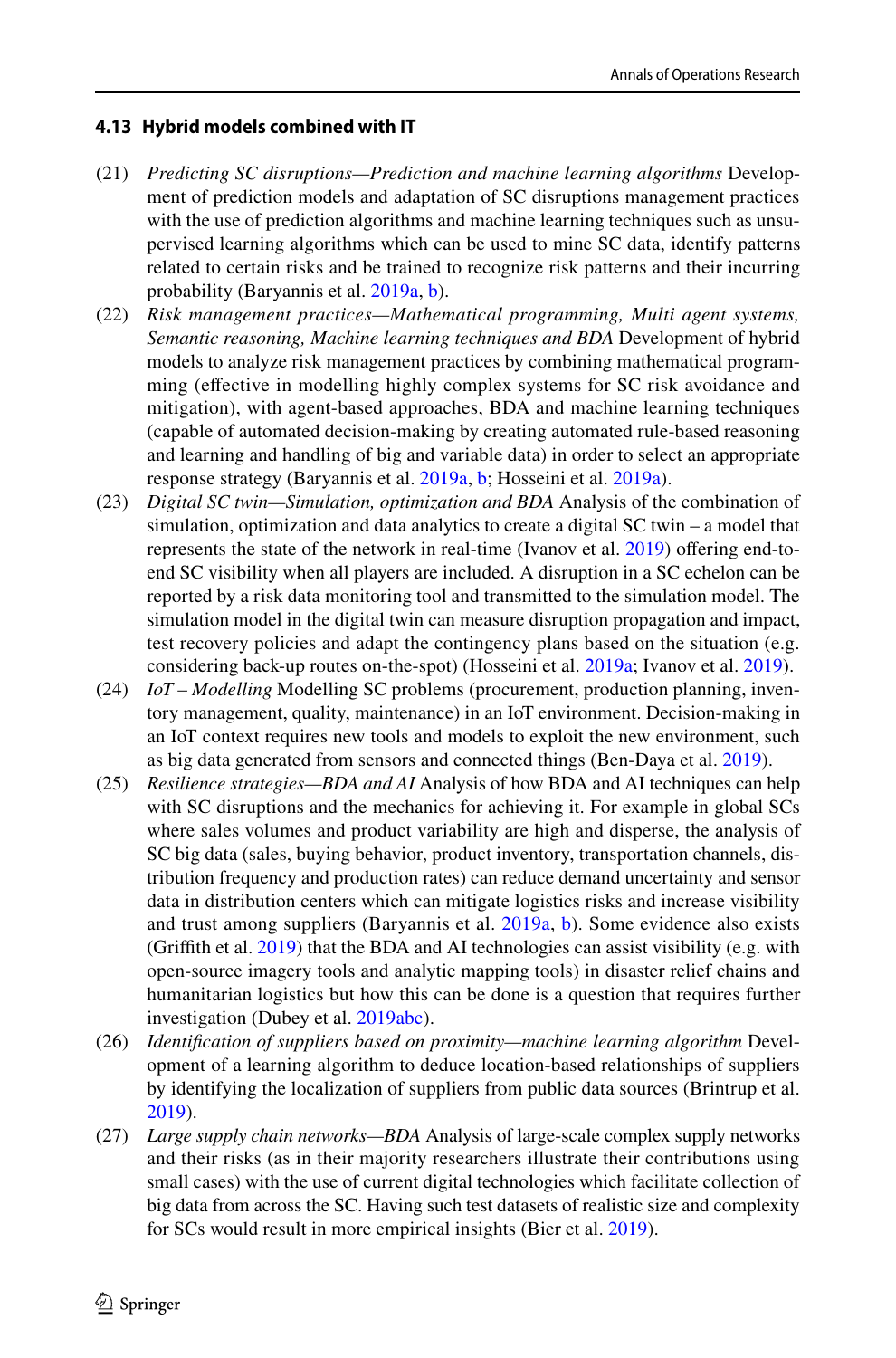### **4.14 Digital technologies**

- (28) *Blockchain—Survey, case study* Testing the hypothesis that implementing blockchain technology in SCs decreases opportunistic behavior of SC players like subtle violation of agreements and concealing of critical information due to the transparency, security, and auditability that the technology promotes (Saberi et al. [2019\)](#page-36-4).
- (29) *Blockchain—Survey, case study* Supply chain governance structure characteristics need to be evaluated for efectiveness in understanding blockchain-based SCs where no central authority is responsible for information management and validation. Analysis is required regarding who and what governs transactions, rules, and policies. Will operational relationships improve their outcome due to the features of blockchain technology, which do not require strategic formal coordination (Saberi et al. [2019](#page-36-4))?
- (30) *IoT—Survey, case study* Provision of guidance for IoT adoption from companies as to which process and where in the SC they should deploy IoT, given that SC partners may be at diferent stages of the IoT implementation (Ben-Daya et al. [2019](#page-31-13)).

### **4.15 Disease outbreaks/pandemics/COVID19**

- (31) *Pandemic—Mixed Methods* Measuring how the Covid-19 or other pandemics afect frms, employees, consumers, and markets for formulating efective policy responses to the challenges posed by the crisis (Hassan et al. [2020](#page-33-22)).
- (32) *Pandemic—Modelling* Development of a contingency plan framework with operating policies for specifc SCs deriving from the analysis of modeling techniques that simulate disease breakouts, as unlike other disruption risks, epidemic outbreaks start small but spread fast and disperse over many geographic regions creating increased uncertainty (Ivanov [2020a](#page-34-8)). A special case are products with high demand during disease outbreaks such as medical face masks, sanitizers, etc. Evaluation of the SC behaviors of adaptation, digitalization, preparedness, recovery, ripple effect, and sustainability during and after pandemics (Queiroz et al. [2020](#page-36-24)).
- (33) *Pandemic—Modelling, case study* How do changing regulations due to the pandemic (lockdowns, changing working patterns, etc.) impact productivity throughout the supply chain? How do dark (fully automated) warehouses and other operational solutions for contactless or zero interaction among employees or employees with customers impact frms' performance, employees' work environments and customer experience? (Mollenkopf et al. [2020\)](#page-35-23)
- (34) *Pandemic/digital technologies—Modelling, case study* Investigation of the utilization of digital technologies, such as digital SC twins, omnichannel, additive and digital manufacturing, to support decision-making in long-term disruptions caused by pandemic outbreaks (Ivanov and Dolgui [2020\)](#page-34-18).

### **5 Discussion**

In this study, we aimed to present an overview of the literature in order to provide a picture of SC disturbances and resilience methods. We frst mapped all relevant studies and provided a profle of the popular articles. The second part of the paper, through content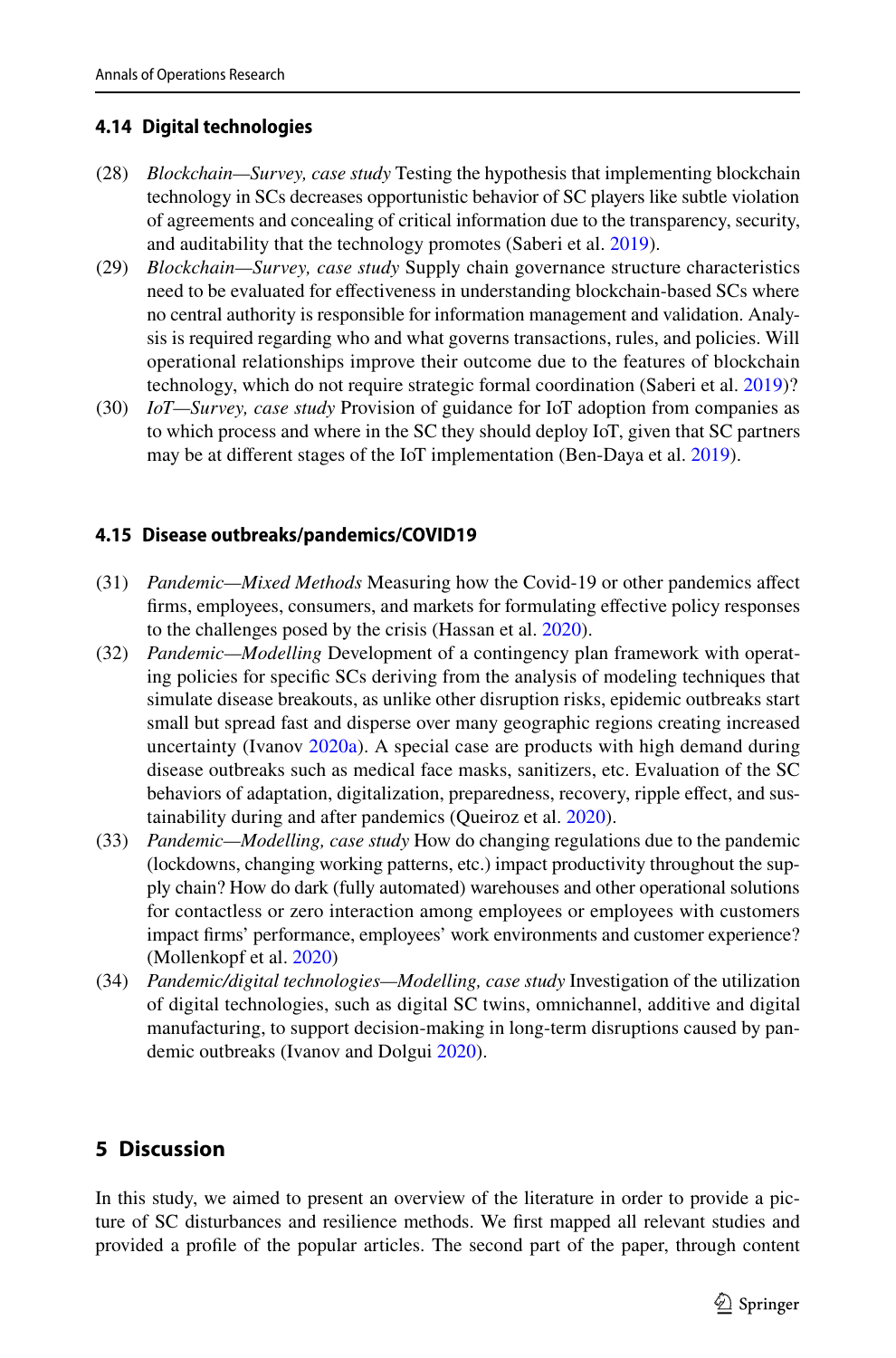analysis, presented the knowledge ofered in selected articles in a comprehensive and narrative way. Both methods concluded in a synthesis of knowledge about SC disruptions and resilience methods which we believe are useful to researchers and managers alike.

#### **5.1 Research implications**

Our study has numerous implications for researchers. First, it provides a useful introduction to the feld through the profling study which focuses on the key literature. It shows that publications about SC disruptions started appearing after 2004 but the feld has matured fast and in these 15-20 years is populated by many studies which explain and evaluate the impact of the adoption of certain response strategies to SC disruptions and risks. However, this is not to say that the feld has been over-researched but on the contrary it has become as hot as ever due to the recent pandemic of COVID19 and the enormous disruptions that has caused to the whole world. Therefore, more research is required for specifc and new types of disruptions but also in general for all types as innovative ways of building resilience are created by utilizing modelling techniques and new digital technologies. Two popular review studies on SC disruptions and risks are (Kleindorfer and Saad [2005;](#page-35-1) Tang [2006\)](#page-36-2) and two more trending papers deal with Industry 4.0 (Ivanov et al. [2019\)](#page-34-4) and blockchain (Saberi et al. [2019](#page-36-4)).

As SC disruptions occur in greater frequency and intensity (Zsidisin et al. [2016\)](#page-37-3), we hierarchized them based on the literature by type, impact and occurrence, starting from the catastrophic events of low frequency and high impact and concluding with the infrastructural events of high occurrence but lower impact. Although the urge so far has been to research high occurrence but lower impact SC disruptions which cumulative cause a nonnegligible and continuous problem to SCs (Zsidisin et al. [2016\)](#page-37-3), the new unforeseen pandemic seems to rush research towards the other direction as already in 2020 a number of papers have been published in the particular topic, e.g.(Ivanov [2020a](#page-34-8); Queiroz et al. [2020](#page-36-24)). Our study also examined the growing research on the ripple/snowball efect of perturbations originating in a localized point which amplifes consequences for the downstream SC echelons, as opposed to the bullwhip effect which impacts the SC upstream. The realizations of the ripple efect consequences is another reason for more research in SC disruptions with models that take into considerations many echelons across the SC.

Moreover, the study presents an analysis supported with examples of quantitative approaches which were used to model the SCs based on risk factors, their impacts, mitigation tactics' costs and benefts and what-if scenarios for testing certain strategies (Das and Lashkari [2015\)](#page-32-16). Optimization is the mathematical method most often used for this purpose (stochastic programing, mixed-integer programing, multi-objective programing) followed by simulation techniques (system dynamics, discrete-event simulation, agent-based model and Monte-Carlo simulations) that can handle more uncertainty and complexity. Statistical analysis, graph theory and game theory are also among the modeling methods that are distinguished in the papers of our review. Many models incorporate a function of cost to measure the impact of disruptions and provide a cost–beneft analysis of mitigation or resilience actions.

There is also an attempt to beneft, with regards to data promptness and accuracy, from the operability with new digital solutions (e.g. IOT, BDA, machine learning) to build realtime reconfgurable SC models based on the incurring disruption and knowledge that has been accumulated from past reactions. These trends call for new principles and models to support SCM and populate the future research agenda. Such promising methods for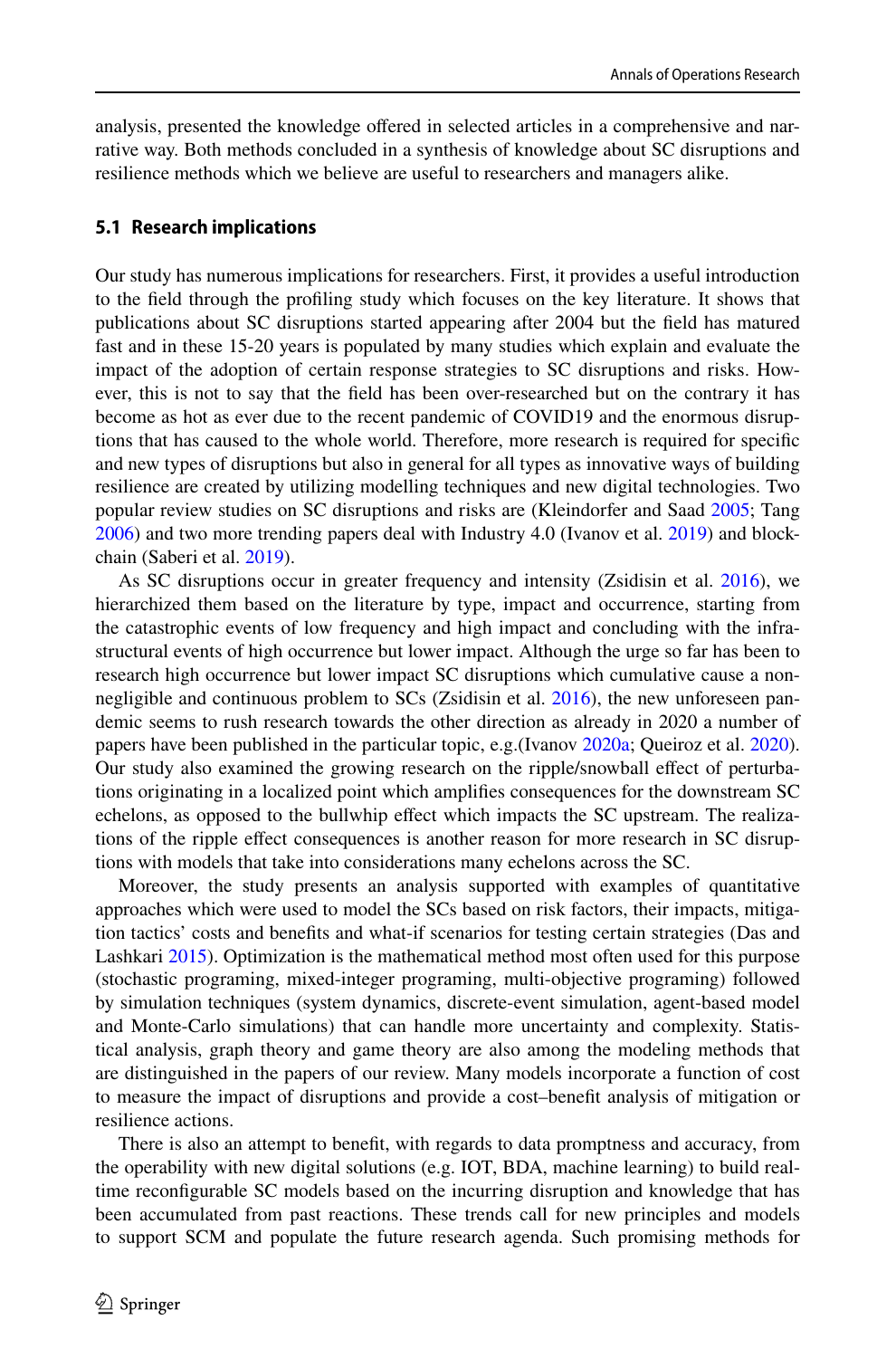dynamic supply-chain models are Agent-based models, which are confgurable distributed software components that continually realign goals and processes (Blackhurst et al. [2005](#page-31-0)). In the research agenda of SC disruptions and the ripple efect, notable is the call for the development of quantitative decision-making models coupled with the new digital technologies' capabilities including blockchain contracts. Another area is the behavioral analysis of managers who interpret the automated generated knowledge and the importance of receiving training for tackling SC disruptions and increasing the level of preparedness. The study offers a long list of topics in the field that require immediate investigation from interested researchers. While the research dealing with disease outbreaks from the humanitarian logistics aspect provides a substantial body of knowledge, e.g. (Banomyong et al. [2019;](#page-31-10) Dubey et al. [2019a](#page-32-1)[b](#page-32-2)[c](#page-33-1)), the literature on analyzing the impact of pandemics from a business point of view is still limited (Ivanov [2020a\)](#page-34-8) but growing fast. Therefore a special focus is required with regards to SC disruptions caused due to pandemics, such as COVID19. New and fast changing regulations for lockdowns, transport guidelines and employees' working conditions call for urgent understanding and evaluation of their efect in the SCs and identifcation of appropriate ways to react and adapt with the minimum possible distraction.

#### **5.2 Managerial implications**

The review part of this study has also identifed several interesting points with managerial applicability.

The literature brings up several recovery and resilient strategies and methods that frms choose to adopt either in isolation or in coordination with the other SC echelons. The aim should be to build resilience to reduce or avoid disruptions (Hosseini et al. [2019a\)](#page-33-4). Popular resilience strategies are redundancy building through safety stock, capacity reservations and multiple sourcing but more efective is considered the fexibility acquisition strategy through alternative suppliers, contingency plans and the adoption of ICT for information access, tracing, monitoring, warning, reporting and prediction of SC risk for fast response and rescheduling of operations (Centobelli et al. [2019\)](#page-32-4). Moreover, information-sharing, collaborative communication with the other SC echelons, joint relationship eforts from the product/service design until its delivery and the reverse logistics fow and decision synchronization utilizing ICT capabilities (Nakano and Lau [2020](#page-35-2)) are all cost-efective ways for building resilience to SC disruptions and minimizing the occurrences and the duration of man-made disruptions.

Digital technologies have also played a crucial role, maybe the most important of all, in the improvement of SC performance enabling new capabilities of real-time reconfgurations and fast response and implementation of emergency plans in cases of disruptions. While the individual contributors (e.g. robots, sensors, RFID, agents, modular factories, etc.) are not new, they are becoming more approachable and companies more receptive to using them to stay competitive. More recent technologies, such as the IOT, augmented reality, Industry 4.0, 3D printing, BDA, artifcial intelligence and blockchain are all examples of tools that are progressively changing the way SCs are organized. The level of accuracy, transparency, traceability and fexibility is immensely growing, transforming SCs to systems which continuously evolve and can be reconfgured on demand. Involvement of such technologies, which are often characterized as disruptive to the traditional SC model, have the potential to shrink SCs, and also produce better quality, reduce product development times, increase customized oferings to customers (Viswanadham [2018\)](#page-36-25) and be more prepared for timely reactions to perturbations. Applicability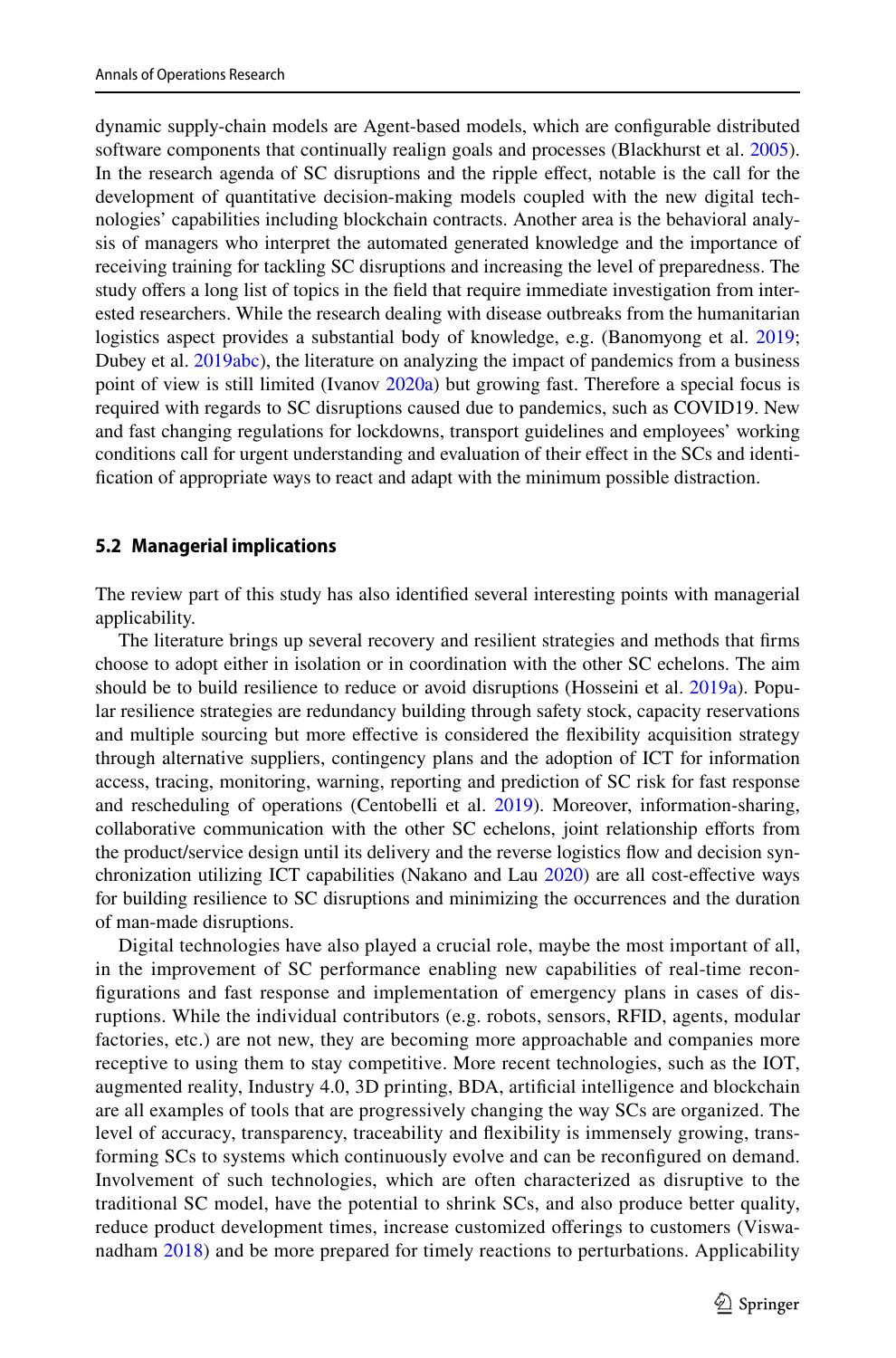studies of these technologies in the business environment are part of the future agenda. More importantly at the current situation of the rapid-spreading pandemic which has caused so many SC disruptions the whole business world is changing the business model by fast-tracking digital transformation to increase chances of survival.

Natural disasters and disease outbreaks consequences can be mitigated through resilient management of the relief SC operation. Development of trust between humanitarian organisations and other partners/stakeholders is necessary for coping with complex tasks during disaster relief and following standard code of ethics (Awasthy et al. [2019\)](#page-31-14). Therefore, a focus on metrics and performance measurement such as delivery time, number of saved lives, the quantity of distributed relief items, and operations' costs is essential in order to empower the efectiveness and long-term relationships of the humanitarian aids and relief SCs (Baharmand et al. [2019](#page-31-11)). Foremost, research emphasizes the development of fexible resiliency strategies with assisting technological solutions, such as BDA and AI technologies ofering open-source imagery tools and analytic mapping tools in humanitarian logistics, for improving responsiveness through information and materials pipeline visibility and increased efectiveness of processes through better management of the scene (Grifth et al. [2019\)](#page-33-14). Flexible networks with prompt rescheduling functions can achieve the required balance between speed and quality of the survival processes.

### **6 Conclusions**

IT professionals continually develop new applications with big data capabilities to help stakeholders increase value (Galetsi et al. [2019](#page-33-23)), thus there are expectations for the allocation of higher budgets towards IT infrastructure and BDA experts (Galetsi et al. [2020](#page-33-24)). Investing in appropriate technology and quality information sharing helps with SC visibility, enhances trust and cooperation among SC partners and eventually leads to a more resilient SC (Dubey et al. [2019a](#page-32-1),[b](#page-32-2),[c;](#page-33-1) Kamalahmadi and Mellat-Parast [2016\)](#page-34-9) against disruptive events. This should be the focus of the top administration of each frm alone and in collaboration with the other echelons of their SC. Supply chains should embrace the TQM (total quality management) philosophy of prevention, as studies have shown that building resilience is less costly than recovering from problems (Jabbarzadeh et al. [2018\)](#page-34-10). Yet, it is impossible to completely avoid disruption and attention should also be drawn to the recovery policies regardless of what caused the disruption. Therefore, human-driven adaptation frst, followed by computer-driven adaptation, is needed to change SC plans, inventory policies and schedules to achieve the desired performance, which is the precondition of stability and robustness (Ivanov et al. [2013\)](#page-34-15). As SCs become more global and complex, the impact of any disruption intensifes. The answer is building resilience by incorporating longer term partnerships, government policy that enables fexibility, an IT approach that fosters business continuity (Wright [2013\)](#page-37-1) and a culture of readiness in contingency actions.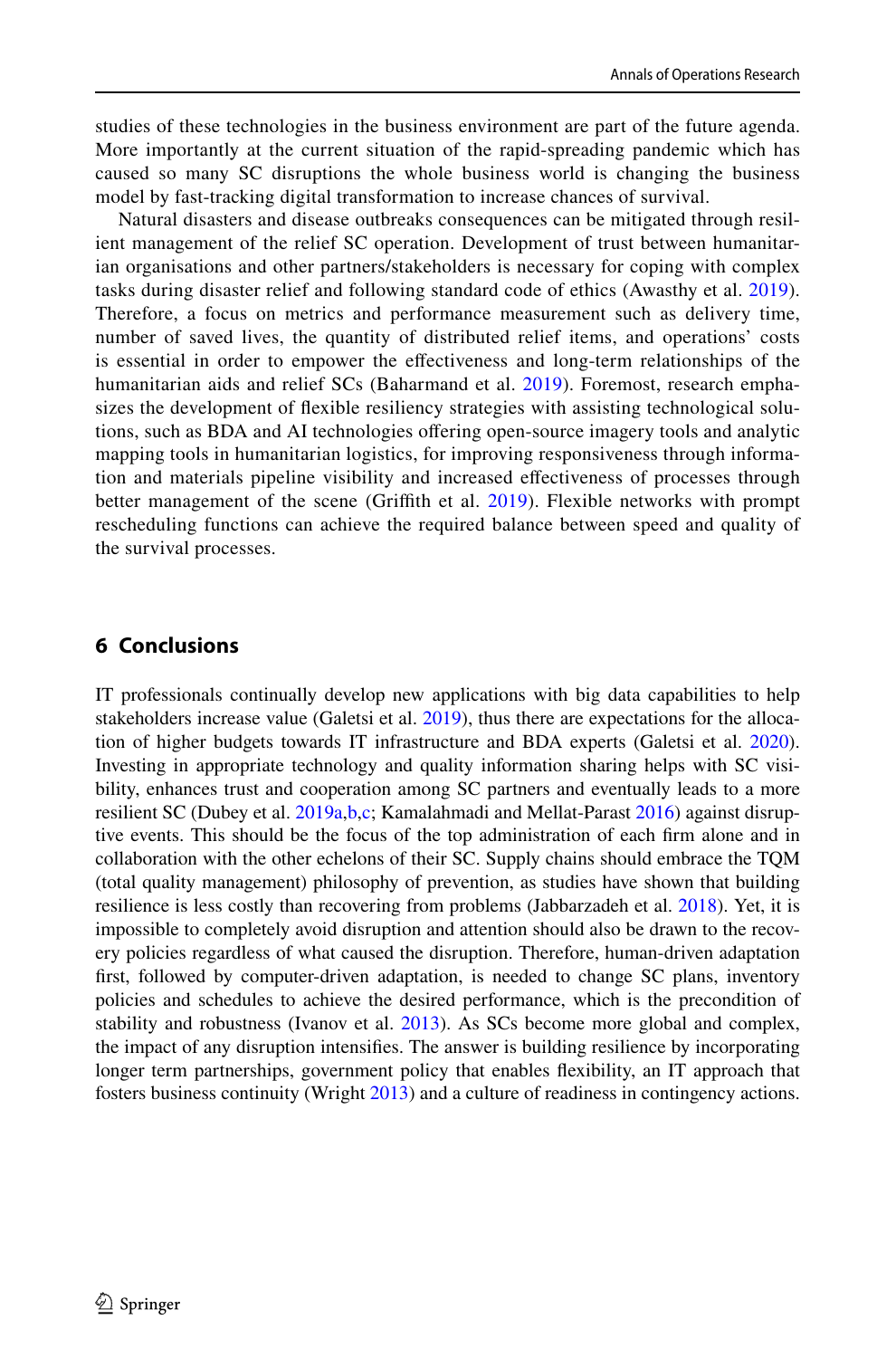# **Appendix**

See Tables [3,](#page-26-0) [4](#page-27-0), [5,](#page-28-0) [6](#page-30-0).

<span id="page-26-0"></span>

| Table 3 Top 10 referenced articles in supply chain disruptions |  |
|----------------------------------------------------------------|--|
|----------------------------------------------------------------|--|

|                | TITLE – JOURNAL - Ref                                                                                                                                                           | Contribution                                                                                                                                                                                                                                                                                                                                                                                                |
|----------------|---------------------------------------------------------------------------------------------------------------------------------------------------------------------------------|-------------------------------------------------------------------------------------------------------------------------------------------------------------------------------------------------------------------------------------------------------------------------------------------------------------------------------------------------------------------------------------------------------------|
| 1              | Perspectives in Supply Chain Risk<br>Management. International Journal of<br>Production Economics Tang (2006)                                                                   | It develops a framework for classifying SC risk management<br>literature. It reviews quantitative models for managing SC<br>risks and relates such strategies with actual practices. One of<br>the first reviews to provide a holistic approach for tackling<br>risks with effective supply contracts information sharing,<br>demand shifting, product postponement, etc.                                   |
| $\overline{2}$ | Managing Disruption Risks in Supply<br>Chains. Production & Operations Man-<br>agement Kleindorfer and Saad (2005)                                                              | It provides a conceptual framework for SC disruptions' man-<br>agement, depicting actions of risk assessment and mitigation<br>followed by empirical results from accidents in the chemical<br>industry. It is one of the early studies to discuss the concepts<br>of SC disruptions                                                                                                                        |
| 3              | Managing Risk to Avoid Supply-chain<br>Breakdown. MIT Sloan Management<br>Review Chopra and Sodhi (2004)                                                                        | An overview of risk factors for SC disruptions and mitigation<br>strategies supported by real case examples. Textbook style                                                                                                                                                                                                                                                                                 |
| 4              | On the Value of Mitigation and Contin-<br>gency Strategies for Managing Supply<br>Chain Disruption Risks. Management<br>Science Tomlin (2006)                                   | It explores sourcing strategies by developing an inventory-<br>optimization problem for risk-averse and risk-neutral firms'<br>decisions between the selection of an unreliable supplier and<br>a reliable one that is more expensive                                                                                                                                                                       |
| 5              | The Severity of Supply Chain Disruptions:<br>Design Characteristics and Mitigation<br>Capabilities. Decision Sciences Craig-<br>head et al. (2007)                              | Through semi-structured interviews and focus groups the paper<br>explores how and why one SC disruption could be more<br>severe than another. It presents six propositions that relate to<br>the severity of SC disruptions to three SC design character-<br>istics of density, complexity, and node and to two SC mitiga-<br>tion capabilities of recovery and warning                                     |
| 6              | An empirical analysis of the effect of sup-<br>ply chain disruptions on long-run stock<br>price performance and equity risk of the<br>firm Hendricks and Singhal (2005)         | The study investigates the impact of 827 disruption announce-<br>ments made the period 1989-2000 to the stock price of SC<br>disruptions. It shows that the average stock returns of dis-<br>rupted firms are nearly -40% and the effect lasts for 1 year<br>after disruption. This is one of the series of studies published<br>by the authors on the idea of financial effect of operations<br>management |
| 7              | The organizational antecedents of a firm's<br>supply chain agility for risk mitigation<br>and response." Journal of Operations<br>Management Braunscheidel and Suresh<br>(2009) | A survey on SC professionals followed by a statistical model-<br>ling identified that internal integration, external integration<br>with key suppliers and customers, and external flexibility to<br>have significant positive impact on the firm's supply chain<br>agility                                                                                                                                 |
| 8              | Understanding the concept of supply<br>chain resilience International Journal of<br>Logistics Management Ponomarov and<br>Holcomb(2009)                                         | A review which sets the basis for explaining SC resilience<br>and for the development of a conceptual model. It identifies<br>that resilience had yet to be researched from the logistics<br>perspective                                                                                                                                                                                                    |
| 9              | Global supply chain risk management strat-<br>egies." International Journal of Physical<br>Distribution & Logistics Management.<br>Manuj and Mentzer (2008)                     | A survey (interview-based with senior SC executives) and<br>review study exploring risk management strategies in global<br>supply chains, and building a theoretical model based on<br>demand, supply and operational risks                                                                                                                                                                                 |
| 10             | Identifying risk issues and research<br>advancements in supply chain risk<br>management." International Journal of<br>Production Economics Tang and Musa<br>(2011)              | A review and profiling study that investigates the research<br>development in SC risk management using citation/co-<br>citation analysis                                                                                                                                                                                                                                                                    |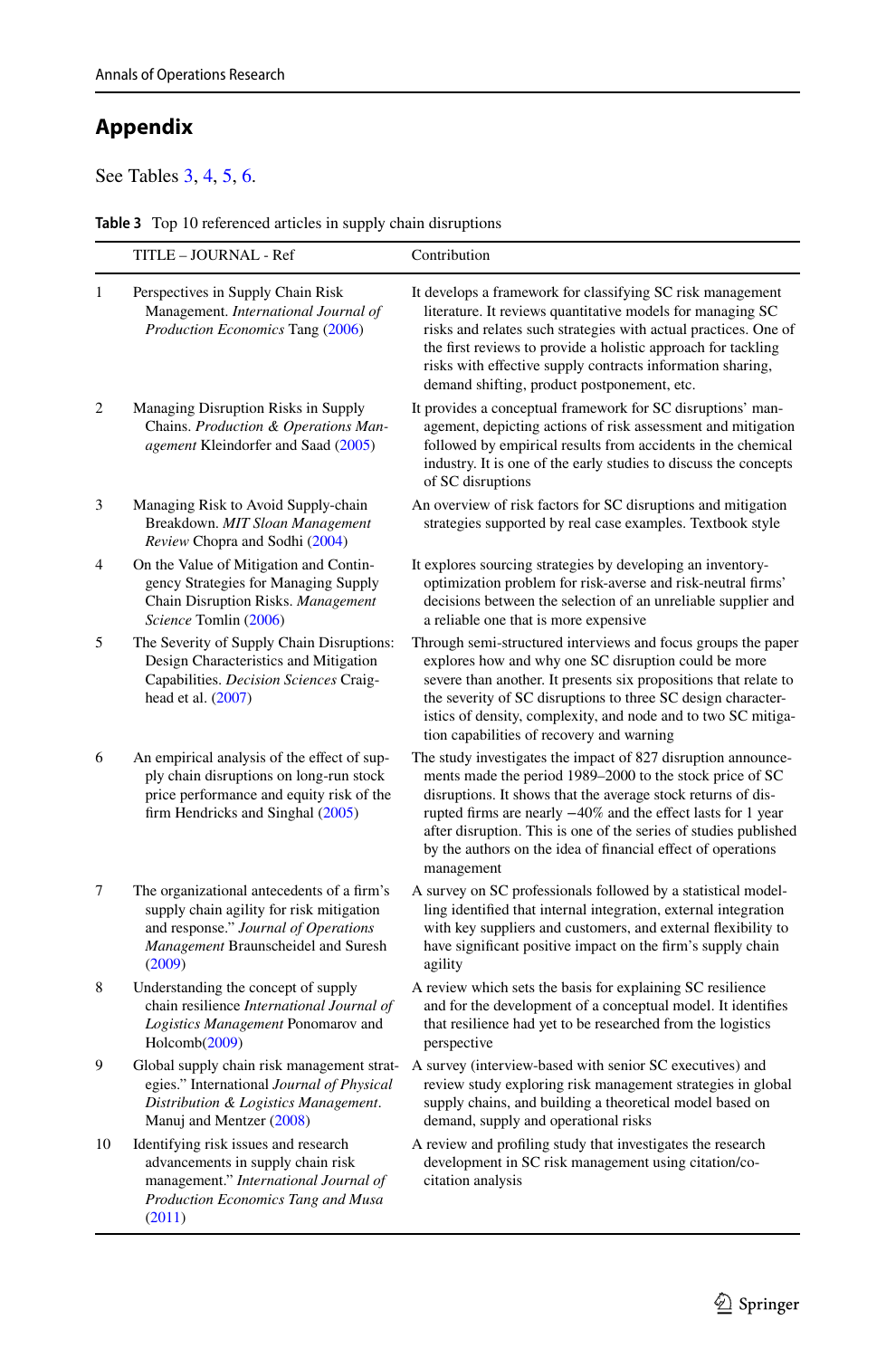<span id="page-27-0"></span>**Table 4** Top 10 trending\* papers on supply chain disruptions

|                | TITLE-JOURNAL-Ref                                                                                                                                                                                              | Contribution                                                                                                                                                                                                                                                                                                                                       |
|----------------|----------------------------------------------------------------------------------------------------------------------------------------------------------------------------------------------------------------|----------------------------------------------------------------------------------------------------------------------------------------------------------------------------------------------------------------------------------------------------------------------------------------------------------------------------------------------------|
| 1              | The impact of digital technology and<br>Industry 4.0 on the ripple effect and supply<br>chain risk analytics. International Journal<br>of Production Research. Ivanov et al.<br>(2019)                         | It analyses future transformations towards cyber-physical<br>SCs and the impact of digitalisation (big data analytics,<br>Industry 4.0, additive manufacturing, advanced trace &<br>tracking systems) of SCs on the ripple effect control and<br>SC disruptions                                                                                    |
| $\overline{2}$ | Blockchain technology and its relationships<br>to sustainable supply chain management.<br>International Journal of Production<br>Research Saberi et al. (2019)                                                 | It discusses blockchain technology and smart contracts and<br>their potential application to SCM to mitigate risks                                                                                                                                                                                                                                 |
| 3              | Review of quantitative methods for supply<br>chain resilience analysis. Transportation<br>Research Part E: Logistics and Transpor-<br>tation Review (Hosseini et al. 2019a)                                    | It presents a systematic review and profiling study of recent<br>literature on SC risks and analyses the quantitative methods<br>can be used at different levels of capacity resilience                                                                                                                                                            |
| 4              | Blockchain adoption challenges in supply<br>chain: An empirical investigation of the<br>main drivers in India and the USA. Inter-<br>national Journal of Information Manage-<br>ment. Queiroz and Wamba (2019) | A survey and statistical modeling of the employee' attitudes<br>towards the adoption of blockchain technology. Factors<br>that positively affect the behavioral intention to adopt<br>blockchain are facilitating conditions and trust between SC<br>stakeholders                                                                                  |
| 5              | Low-Certainty-Need (LCN) supply chains:<br>a new perspective in managing disruption<br>risks and resilience. International Journal<br>of Production Research Ivanov and Dolgui<br>(2019)                       | It presents a new conceptual approach to SC design with a<br>low need for certainty, less dependent on the unpredictabil-<br>ity of disruptive changes                                                                                                                                                                                             |
| 6              | Ripple effect in the supply chain: an analysis<br>and recent literature. International Journal<br>of Production Research Dolgui et al.<br>(2018)                                                               | A follow-up review study which thoroughly presents the rip-<br>ple effect in SCs by describing its reasons, the quantitative<br>models for its analysis and research gaps                                                                                                                                                                          |
| 7              | OR/MS models for supply chain disruptions:<br>a review. IIE Transactions Snyder et al.<br>(2016)                                                                                                               | A review of 180 OR modelling studies on SC disruptions<br>organized under evaluation of SC disruptions, strategic and<br>sourcing decisions, contracts and incentives, inventory; and<br>facility location                                                                                                                                         |
| 8              | A critical review on supply chain risk-<br>Definition, measure and modeling. Omega<br>Heckmann et al. (2015)                                                                                                   | A review of quantitative SC risk management approaches<br>also emphasizing the definition of SC risk and related<br>concepts                                                                                                                                                                                                                       |
| 9              | Supply chain risk management: a literature<br>review. International Journal of Produc-<br>tion Research Ho et al. (2015)                                                                                       | Classification of studies based on risk factors, types, indus-<br>tries and the use of quantitative modeling methods and<br>qualitative techniques                                                                                                                                                                                                 |
| 10             | Researchers' Perspectives on Supply Chain<br>Risk Management. Production and opera-<br>tions management Sodhi et al. (2012)                                                                                    | A survey using open-ended questions to focus groups of<br>professionals (members of Supply Chain Thought Leaders,<br>International SCRM groups, Operations and SC manage-<br>ment researchers of INFORMS). The survey identified<br>gaps related to the definition of SCRM, the experiences of<br>risk incidents, and the use of empirical methods |
|                |                                                                                                                                                                                                                |                                                                                                                                                                                                                                                                                                                                                    |

\*(6 hot papers as characterized by WoS because were published in the past 2 years and received enough citations to be in the top 0.1% of papers in their academic feld and 4 papers with a high average citation per year index)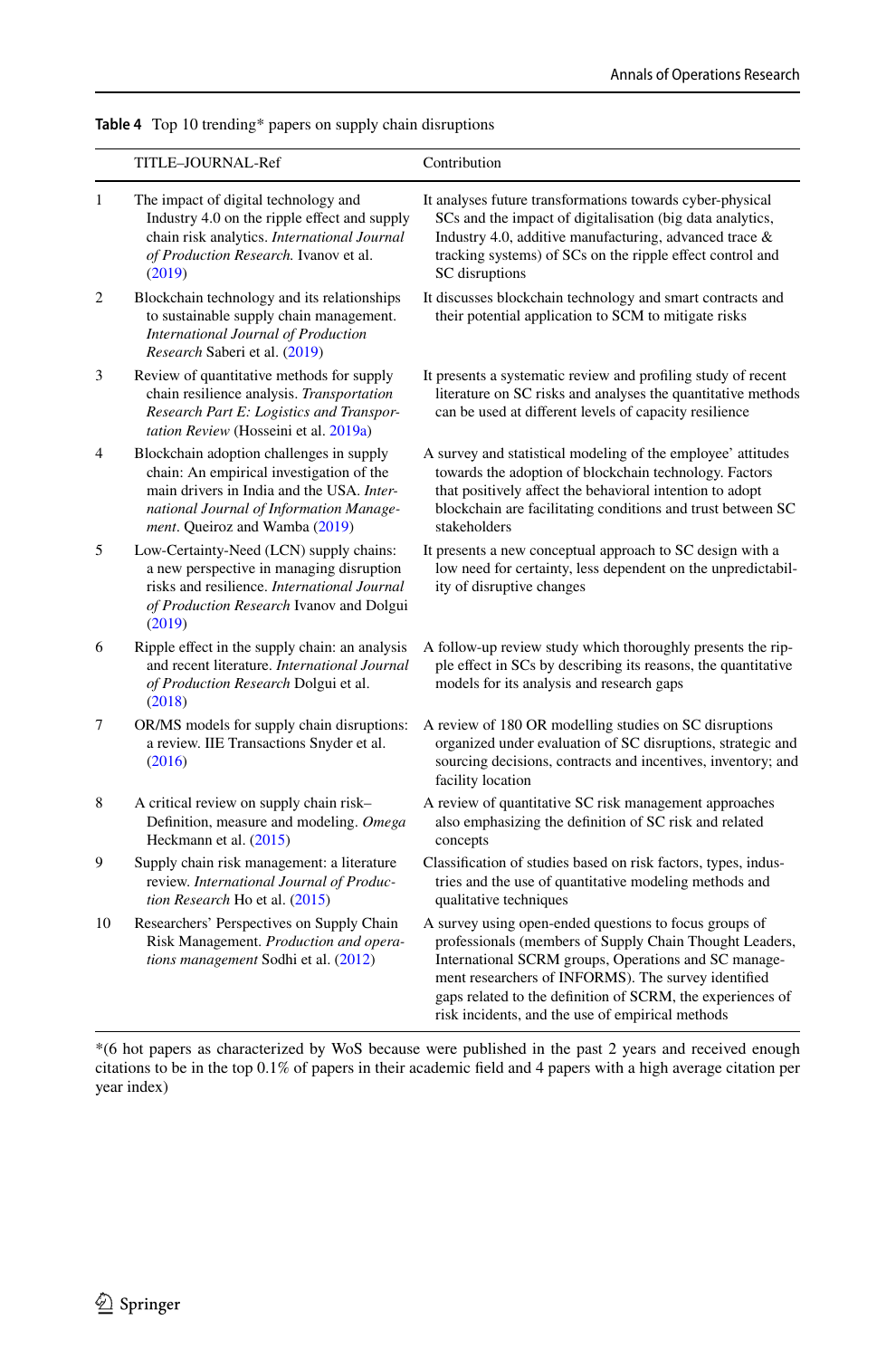| Modeling<br>technique                                                                              | Disruption response                                              | Ref.                    | Example description                                                                                                                                                                                                                                                                                                                                                                                                                                                                                                                                                                                                                                                                                                                                                                                                                                  |
|----------------------------------------------------------------------------------------------------|------------------------------------------------------------------|-------------------------|------------------------------------------------------------------------------------------------------------------------------------------------------------------------------------------------------------------------------------------------------------------------------------------------------------------------------------------------------------------------------------------------------------------------------------------------------------------------------------------------------------------------------------------------------------------------------------------------------------------------------------------------------------------------------------------------------------------------------------------------------------------------------------------------------------------------------------------------------|
| Optimization:<br>mixed-<br>integer<br>nonlinear<br>program-<br>ming                                | Multiple sourcing                                                | Amini and Li<br>(2011)  | The hybrid optimization model represents a<br>supply chain configuration for a new product<br>diffusion that allows the manufacturer to source<br>from multiple suppliers and modes and deter-<br>mines safety stock placement decisions based<br>on demand dynamics throughout the product's<br>life cycle. The multiple-sourcing approach is<br>superior to single-sourcing on the overall sup-<br>ply chain performance in an environment with<br>random supply disruptions.                                                                                                                                                                                                                                                                                                                                                                      |
| Optimization:<br>stochastic<br>program-<br>ming model                                              | $Risk - Costs$ perfor-<br>mance                                  | Snoeck et al.<br>(2019) | A two-stage stochastic programing model is<br>developed to assess the costs of disruptions<br>and the SC mitigation options incorporat-<br>ing a conditional value at risk in the model's<br>objective function to depict the risk averted<br>decision-makers. Using the case of a chemi-<br>cal SC, the results show the trade-off between<br>long-term costs minimization and short term<br>risk minimization, which latter leads to a more<br>aggressive investment policy.                                                                                                                                                                                                                                                                                                                                                                       |
| Simulation:<br>System<br>dynamics                                                                  | Information Sharing Kochan et al.                                | (2018)                  | The study builds two system dynamics models<br>one representing traditional and the other<br>cloud-based information sharing in a hospital<br>supply chain and simulates their performance<br>The findings show that cloud-based informa-<br>tion sharing improves visibility and hospital's<br>responsiveness to accommodate fluctuations in<br>patient demand and supply lead times.                                                                                                                                                                                                                                                                                                                                                                                                                                                               |
| Simulation:<br>hybrid<br>model<br>(discrete-<br>event simu-<br>lation and<br>agent-based<br>model) | Ripple effect—<br>Capacity change                                | Ivanov $(2017)$         | The study models the ripple effect using a<br>discrete-event simulation model of which each<br>structural model object is an agent. Demand<br>forecasts are set up based on historical data and<br>periodic demand. Ordering incorporates sourc-<br>ing policies from distribution centers (DCs) to<br>customers (e.g. single or multiple sourcing) and<br>inventory control policies at DCs. Production<br>includes sourcing policies from factories to<br>DCs and inventory policies at factories. Under<br>transportation, vehicle types and path data<br>are set-up. By decreasing capacities (capacity<br>disruptions) at different points in time and for<br>different durations, performance impacts are<br>observed for different scenarios. Performance<br>measures include revenue, costs, lead time,<br>delayed orders and service level. |
| Simulation:<br>discrete-<br>event<br>simulation                                                    | Ripple effect-<br>single-multiple<br>sourcing/capacity<br>change | Ivanov $(2018)$         | The detailed large-scale discrete-event simula-<br>tion model replicates the supply chain of a<br>smartphone and under the execution of different<br>scenarios it determines the factors that mitigate<br>the ripple effect (facility fortification at major<br>employers in regions) and the factors that<br>enhance the effect (single sourcing, reduction<br>of storage facilities downstream the SC).                                                                                                                                                                                                                                                                                                                                                                                                                                            |

### <span id="page-28-0"></span>**Table 5** Ten indicative examples of papers applying quantitative techniques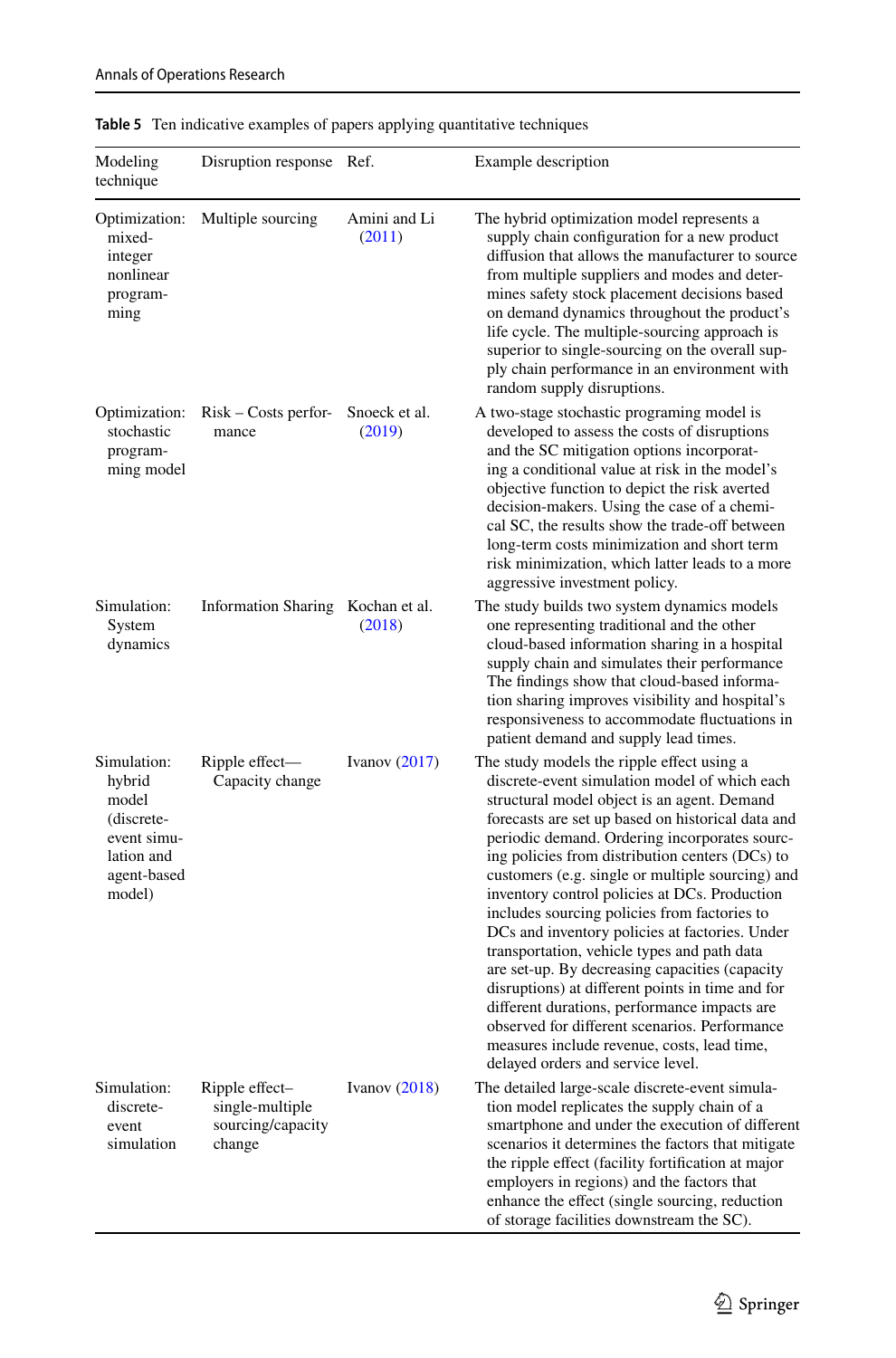| Modeling<br>technique                                                   | Disruption response                         | Ref.                         | Example description                                                                                                                                                                                                                                                                                                                                                                                                                                                                                                                                                                                                                               |
|-------------------------------------------------------------------------|---------------------------------------------|------------------------------|---------------------------------------------------------------------------------------------------------------------------------------------------------------------------------------------------------------------------------------------------------------------------------------------------------------------------------------------------------------------------------------------------------------------------------------------------------------------------------------------------------------------------------------------------------------------------------------------------------------------------------------------------|
| Simulation:<br>agent-based<br>model                                     | Supplier selection                          | Hou et al. (2018)            | An agent-based simulation model is built of a SC<br>network where each firm is modeled as an agent<br>who selects suppliers based on trust, selling<br>price or just randomly. The model shows that<br>the trust-based rule is the most robust against<br>disruptions.                                                                                                                                                                                                                                                                                                                                                                            |
| Control<br>theory and<br>time-<br>continuous<br>simulation              | Information shar-<br>ing—Bullwhip<br>effect | Yang and Fan<br>(2016)       | By using control theory modeling and simulation<br>this study analyses three two-echelon SCs with<br>different information management strategies<br>[traditional, information sharing and collabora-<br>tive planning, forecasting and replenishment<br>(CPFR)] and assesses how these contribute<br>to mitigating operational and disruption<br>demand risks. System stability, recovery time<br>and demand shock amplification are taken as<br>performance metrics when the SC is under a<br>demand disruption. Results show that SCs with<br>popular information management strategies are<br>not evidently more stable than traditional ones. |
| Game theory                                                             | Supplier reliability                        | Fang and Shou<br>(2015)      | This paper uses game theory to examine the<br>Cournot competition between two SCs. Each<br>SC comprises a retailer and an exclusive sup-<br>plier with random yield. The model evaluates<br>the impact of supply uncertainty and competi-<br>tion intensity on the equilibrium decisions of<br>ordering quantity, contract offering and cen-<br>tralization choice. One finding is that a retailer<br>should order more if its competing retailer's<br>supply becomes less reliable or if its own sup-<br>plier becomes more reliable.                                                                                                            |
| Graph theory                                                            | Supply risk                                 | Nakatani et al.<br>(2018)    | Graph theory is used to model a SC with domes-<br>tic and imported raw materials with chance of<br>disruption and evaluates the SC vulnerability<br>as determined by market concentration. Using<br>a case study of the Japanese synthetic resins<br>SC the model identifies the bottleneck raw<br>materials.                                                                                                                                                                                                                                                                                                                                     |
| Statistical<br>analysis:<br>Structural<br>equation<br>modeling<br>(SEM) | Building resilience                         | Brusset and<br>Teller (2017) | The results of a survey of 171 SC managers with<br>the use of structural equation modeling evaluate<br>the relationships among SC capabilities, resil-<br>ience and SC risks presented in a conceptual<br>model. The findings show that resilience is<br>imrpoved when the SC exhibits high flexibility<br>and strong integration between its echelons.                                                                                                                                                                                                                                                                                           |

**Table 5** (continued)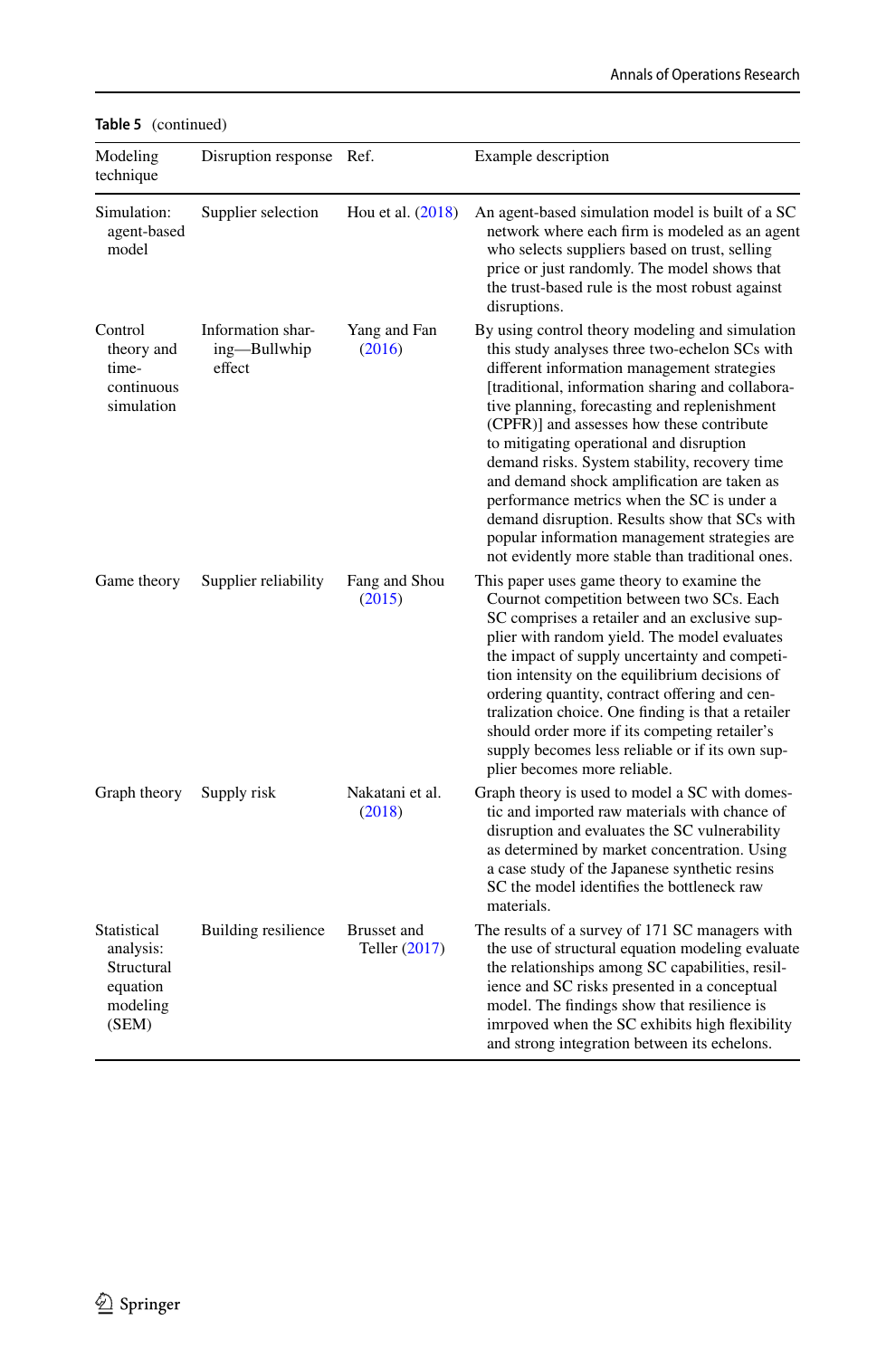<span id="page-30-0"></span>

| Methods                            | <b>Contribution-References</b>                                                                                                                                                                                                                                                                                                                                                                                                                                                                                                                                                                                                                                                                                                                                                                                                                                                                                                                                                                                                                                                                                                                                                                                                                                                                                                                                                                                                                                                                                             |
|------------------------------------|----------------------------------------------------------------------------------------------------------------------------------------------------------------------------------------------------------------------------------------------------------------------------------------------------------------------------------------------------------------------------------------------------------------------------------------------------------------------------------------------------------------------------------------------------------------------------------------------------------------------------------------------------------------------------------------------------------------------------------------------------------------------------------------------------------------------------------------------------------------------------------------------------------------------------------------------------------------------------------------------------------------------------------------------------------------------------------------------------------------------------------------------------------------------------------------------------------------------------------------------------------------------------------------------------------------------------------------------------------------------------------------------------------------------------------------------------------------------------------------------------------------------------|
| Literature review                  | Review and overview analysis to introduce the ripple effect in SCs;<br>reasons for happening, modelling approaches for describing the<br>phenomenon and its impact, mitigation strategies and future research<br>Dolgui et al. (2018), Ivanov et al. (2014a, b)                                                                                                                                                                                                                                                                                                                                                                                                                                                                                                                                                                                                                                                                                                                                                                                                                                                                                                                                                                                                                                                                                                                                                                                                                                                            |
| Bibliometric analysis              | Bibliometric analysis with network and meta-analysis techniques to<br>classify research in clusters and identify current and future research<br>on the field (Mishra et al. 2019).                                                                                                                                                                                                                                                                                                                                                                                                                                                                                                                                                                                                                                                                                                                                                                                                                                                                                                                                                                                                                                                                                                                                                                                                                                                                                                                                         |
| Viewpoint                          | A conceptual framework for researching the relationships between dig-<br>italization (big data analytics, Industry 4.0, additive manufacturing,<br>trace & tracking systems) and SC disruptions and how IT applica-<br>tions can control the ripple effect (Ivanov et al. 2019)                                                                                                                                                                                                                                                                                                                                                                                                                                                                                                                                                                                                                                                                                                                                                                                                                                                                                                                                                                                                                                                                                                                                                                                                                                            |
| Interviews-case study-observations | Environmental directives for greening a SC and the ripple effect these<br>enforcements may have on the SC, acknowledging the importance of<br>SC partners collaboration at the planning stage (Koh et al. 2012)                                                                                                                                                                                                                                                                                                                                                                                                                                                                                                                                                                                                                                                                                                                                                                                                                                                                                                                                                                                                                                                                                                                                                                                                                                                                                                            |
| Survey                             | Executives' survey about their perceptions on the impact and causes of<br>SC risks, actions they take to address them and challenges they face<br>(Marchese and Paramasivam 2013)                                                                                                                                                                                                                                                                                                                                                                                                                                                                                                                                                                                                                                                                                                                                                                                                                                                                                                                                                                                                                                                                                                                                                                                                                                                                                                                                          |
| Simulation models                  | A simulation study of a real distribution case in the beverage sector to<br>investigate the interrelations of the bullwhip and ripple effect. The<br>findings show that the ripple effect can be a bullwhip-effect driver,<br>while the latter can be launched by a severe disruption even in the<br>downstream direction (Dolgui et al. 2019)<br>Development of multi-stage SC hybrid models consider capacity/<br>sourcing disruptions in order to measure the ripple effect impact and<br>identify recovery strategies. The studies contribute to the identifica-<br>tion of major areas of simulation application to the ripple effect<br>modelling (Hosseini et al. 2019b; Ivanov 2017).<br>A model for reactive recovery policies in the dairy SC under condi-                                                                                                                                                                                                                                                                                                                                                                                                                                                                                                                                                                                                                                                                                                                                                       |
| Mathematical models                | tions of the ripple effect (Ivanov et al. 2016a, b)<br>Modelling of protection plans of large area disruptions where the<br>ripple effect distresses entire regions by analyzing the 2009 L'Aquila<br>earthquake case. The single-level mixed-integer model applied to a<br>tree-search procedure identifies which facilities to protect (Libera-<br>tore et al. 2012).<br>Development of linear programming models of multi-period, multi-<br>commodity production-distribution/transportation SC models<br>with disruptions and the ripple effect consideration in order to aid<br>decision making in reconfiguring the network design (Ivanov et al.<br>2015, 2013)<br>With a focus on the modelling aspect of a multi-stage, multi-period,<br>and multi-commodity problem settings are developed for multi-<br>objective decision-making on optimal distribution planning for an<br>upstream centralized network taking into account structure dynamics<br>and the ripple effect of different disturbances (Ivanov et al. 2014a, b)<br>The contribution of this study is to establish an interrelation between<br>the disruption scenarios of different risk aversions and the optimiza-<br>tion of the SC reconfiguration paths for recovery (Pavlov et al. 2019)<br>A Bayesian network approach for SC resilience measure with a multi-<br>stage assessment of suppliers' proneness to disruptions (included<br>for the first time in the literature) considering also SC propagation.<br>(Hosseini and Ivanov 2019) |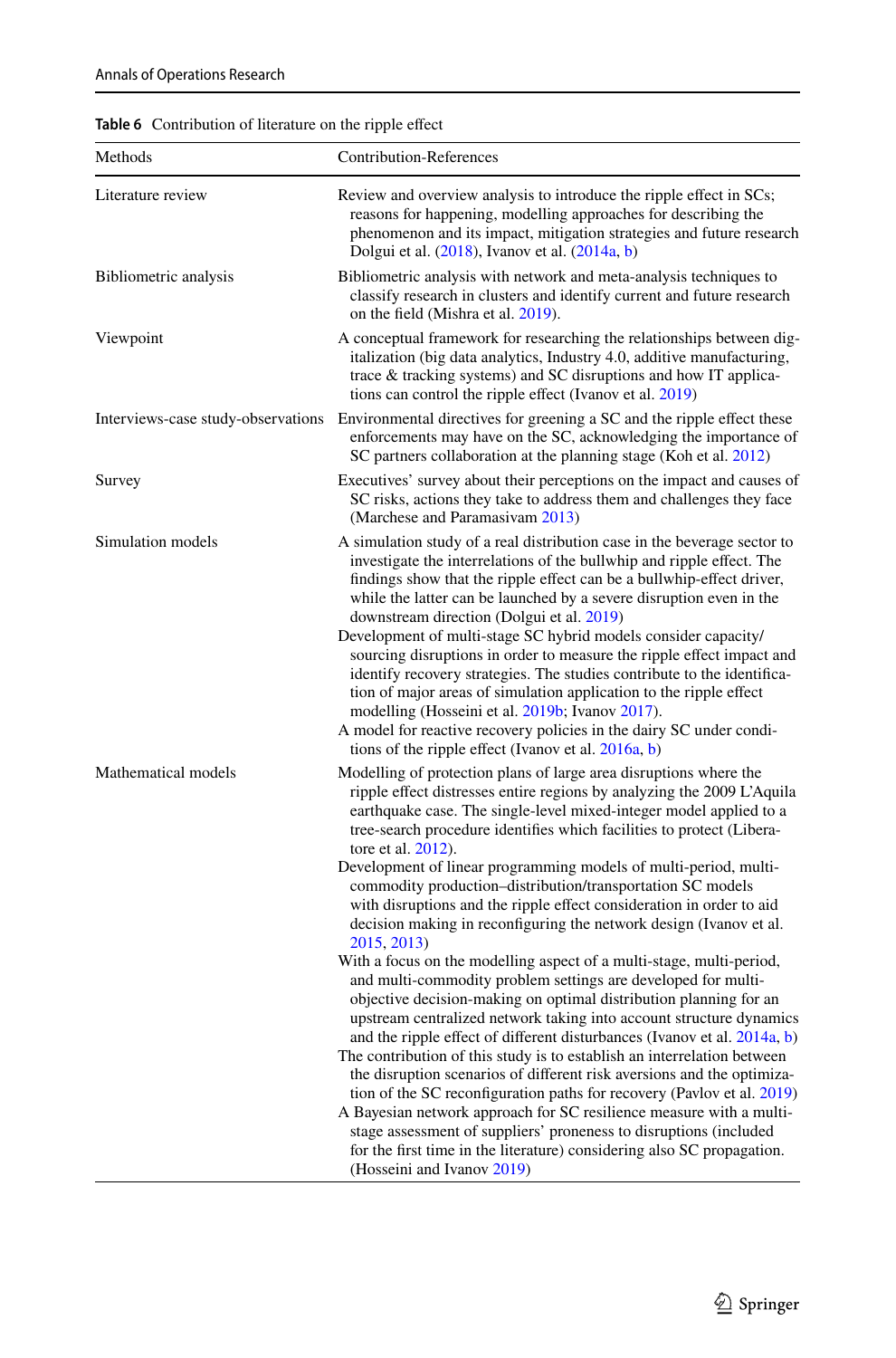| Methods                     | Contribution-References                                                                                                                                                                                                                                                     |
|-----------------------------|-----------------------------------------------------------------------------------------------------------------------------------------------------------------------------------------------------------------------------------------------------------------------------|
| Optimization and simulation | A multi-echelon inventory model to assess the ripple effect of a sup-<br>plier disruption, with the addition that the study combines features<br>of financial, customer, and operational performance based on pos-<br>sible maximum loss (Kinra et al. 2019).               |
| Multi-criteria model        | A multi-criteria approach based on the analytic hierarchy process<br>method to select a SC design under the ripple effect consideration by<br>integrating operability objectives as new KPIs (resilience, stability,<br>robustness) into SC decisions (Sokolov et al. 2016) |
| Graph model                 | A multi-level graph model of the SC with an entropic approach which<br>is capable of defining SC risks for the identification and quantifica-<br>tion of the ripple effect (Levner and Ptuskin 2018)                                                                        |

#### **Table 6** (continued)

## **References**

- <span id="page-31-4"></span>Ali, A., Mahfouz, A., & Arisha, A. (2017). Analysing supply chain resilience: Integrating the constructs in a concept mapping framework via a systematic literature review. *Supply Chain Management: An International Journal, 22*(1), 16–39.
- <span id="page-31-12"></span>Amini, M., & Li, H. (2011). Supply chain configuration for diffusion of new products: An integrated optimization approach. *Omega, 39*(3), 313–322.
- <span id="page-31-3"></span>Araz, O., Choi, T., Olson, D., & Salman, F. (2020). Data analytics for operational risk management. *Decision Sciences*. [https://doi.org/10.1111/deci.12443.](https://doi.org/10.1111/deci.12443)
- <span id="page-31-9"></span>Atadeniz, S. N., & Sridharan, S. V. (2019). Efectiveness of nervousness reduction policies when capacity is constrained. *International Journal of Production Research, 58,* 4121.
- <span id="page-31-14"></span>Awasthy, P., Gopakumar, K. V., Gouda, S. K., & Haldar, T. (2019). Trust in humanitarian operations: a content analytic approach for an Indian NGO. *International Journal of Production Research, 57*(9), 2626–2641. [https://doi.org/10.1080/00207543.2019.1566652.](https://doi.org/10.1080/00207543.2019.1566652)
- <span id="page-31-8"></span>Baghalian, A., Rezapour, S., & Farahani, R. Z. (2013). Robust supply chain network design with service level against disruptions and demand uncertainties: A real-life case. *European Journal of Operational Research, 227*(1), 199–215.
- <span id="page-31-11"></span>Baharmand, H., Comes, T., & Lauras, M. (2019). Defning and measuring the network fexibility of humanitarian supply chains: Insights from the 2015 Nepal earthquake. *Annals of Operations Research, 283*(1), 961–1000.
- <span id="page-31-2"></span>Banker, S. (2019). Supply chain trends to watch in 2019. *Forbes, Transportation* [https://www.forbes.com/](https://www.forbes.com/sites/stevebanker/2019/01/05/supply-chain-trends-to-watch-in-2019/#2b4b4f5a323d) [sites/stevebanker/2019/01/05/supply-chain-trends-to-watch-in-2019/#2b4b4f5a323d.](https://www.forbes.com/sites/stevebanker/2019/01/05/supply-chain-trends-to-watch-in-2019/#2b4b4f5a323d)
- <span id="page-31-10"></span>Banomyong, R., Varadejsatitwong, P., & Oloruntoba, R. (2019). A systematic review of humanitarian operations, humanitarian logistics and humanitarian supply chain performance literature 2005 to 2016. *Annals of Operations Research, 283*(1–2), 71–86.
- <span id="page-31-6"></span>Baryannis, G., Dani, S., & Antoniou, G. (2019a). Predicting supply chain risks using machine learning: The trade-of between performance and interpretability. *Future Generation Computer Systems, 101,* 993–1004.
- <span id="page-31-7"></span>Baryannis, G., Validi, S., Dani, S., & Antoniou, G. (2019b). Supply chain risk management and artifcial intelligence: State of the art and future research directions. *International Journal of Production Research, 57*(7), 2179–2202. <https://doi.org/10.1080/00207543.2018.1530476>.
- <span id="page-31-1"></span>BCI-Business Continuity Institute. (2019). Supply chain resilience 10 year trend analysis. 2009–2018. *Zurich Insurance Group* [https://www.b-c-training.com/img/uploads/resources/Supply-Chain-Resil](https://www.b-c-training.com/img/uploads/resources/Supply-Chain-Resilience-10-year-trend-analysis.pdf) [ience-10-year-trend-analysis.pdf.](https://www.b-c-training.com/img/uploads/resources/Supply-Chain-Resilience-10-year-trend-analysis.pdf)
- <span id="page-31-13"></span>Ben-Daya, M., Hassini, E., & Bahroun, Z. (2019). Internet of things and supply chain management: A literature review. *International Journal of Production Research, 57*(15–16), 4719–4742.
- <span id="page-31-5"></span>Bier, T., Lange, A., & Glock, C. H. (2019). Methods for mitigating disruptions in complex supply chain structures: A systematic literature review. *International Journal of Production Research, 58,* 1835.
- <span id="page-31-0"></span>Blackhurst, J., Craighead, C. W., Elkins, D., & Handfeld, R. B. (2005). An empirically derived agenda of critical research issues for managing supply-chain disruptions. *International Journal of Production Research, 43*(19), 4067–4081. <https://doi.org/10.1080/00207540500151549>.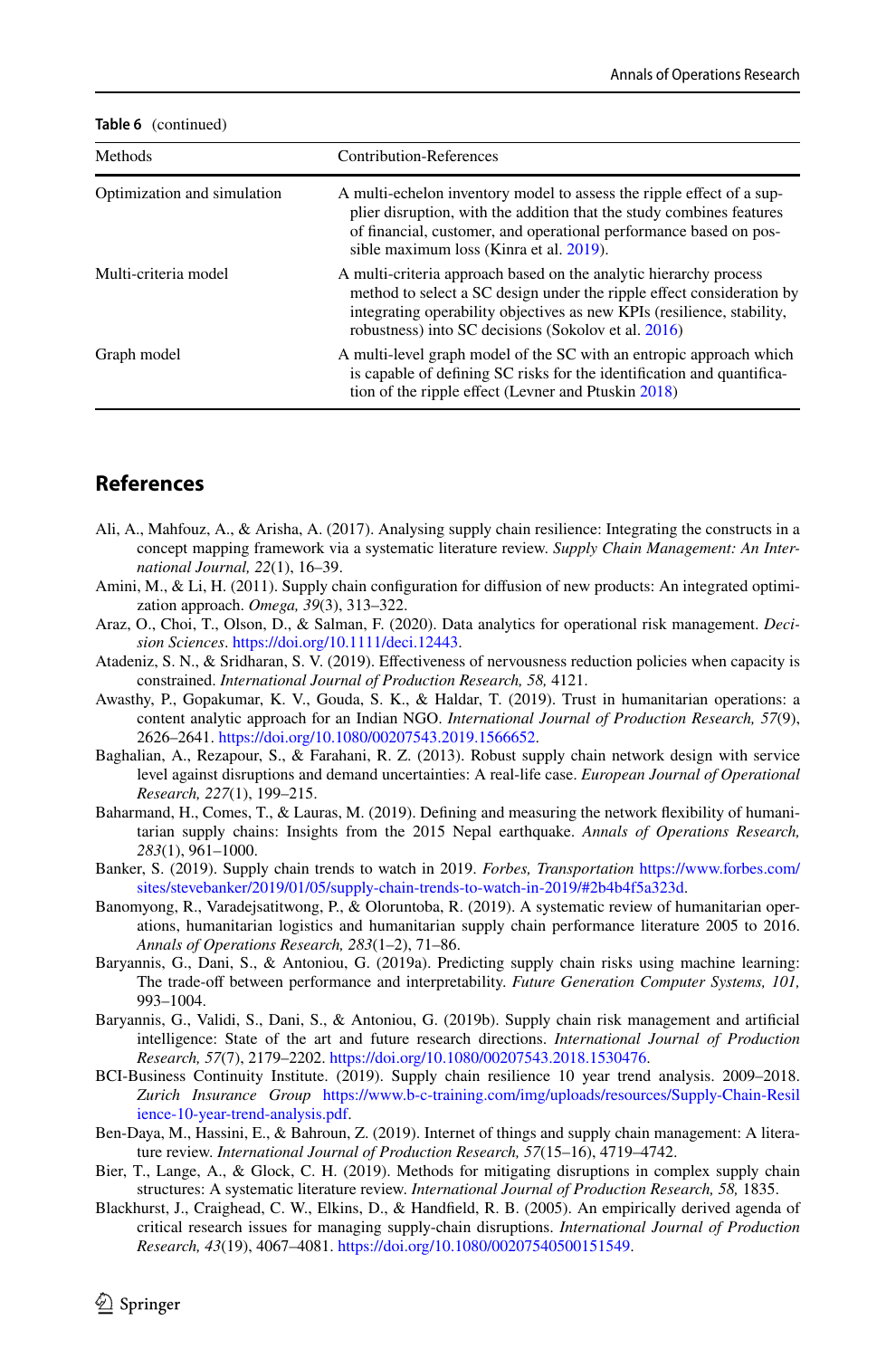- <span id="page-32-11"></span>Brandon-Jones, E., Squire, B., & Van Rossenberg, Y. G. T. (2015). The impact of supply base complexity on disruptions and performance: The moderating efects of slack and visibility. *International Journal of Production Research, 53*(22), 6903–6918. <https://doi.org/10.1080/00207543.2014.986296>.
- <span id="page-32-7"></span>Braunscheidel, M. J., & Suresh, N. C. (2009). The organizational antecedents of a frm's supply chain agility for risk mitigation and response. *Journal of operations Management, 27*(2), 119–140.
- <span id="page-32-21"></span>Brintrup, A., Pak, J., Ratiney, D., Pearce, T., Wichmann, P., Woodall, P., et al. (2019). Supply chain data analytics for predicting supplier disruptions: a case study in complex asset manufacturing. *International Journal of Production Research, 58,* 3330.
- <span id="page-32-13"></span>Brusset, X., & Teller, C. (2017). Supply chain capabilities, risks, and resilience. *International Journal of Production Economics, 184,* 59–68.
- <span id="page-32-15"></span>Cantor, D. E., Blackhurst, J., Pan, M., & Crum, M. (2014). Examining the role of stakeholder pressure and knowledge management on supply chain risk and demand responsiveness. *The International Journal of Logistics Management, 25,* 202.
- <span id="page-32-4"></span>Centobelli, P., Cerchione, R., & Ertz, M. (2019). Managing supply chain resilience to pursue business and environmental strategies. *Business Strategy and the Environment, 29,* 1215.
- <span id="page-32-14"></span>Chen, K. B., & Yang, L. (2014). Random yield and coordination mechanisms of a supply chain with emergency backup sourcing. *International Journal of Production Research, 52*(16), 4747–4767. [https://](https://doi.org/10.1080/00207543.2014.886790) [doi.org/10.1080/00207543.2014.886790](https://doi.org/10.1080/00207543.2014.886790).
- <span id="page-32-19"></span>Chen, C. P., & Zhang, C. Y. (2014). Data-intensive applications, challenges, techniques and technologies: A survey on Big Data. *Information Sciences, 275,* 314–347.
- <span id="page-32-20"></span>Chen, H., Chiang, R. H. L., & Storey, V. C. (2012). Business intelligence and analytics: From big data to big impact. *MIS Quarterly, 36*(4), 1165.
- <span id="page-32-0"></span>Chongvilaivan, A. (2011). Managing global supply chain disruptions: Experience from Thailand's 2011 fooding. *Regional Economic Studies Programme, Institute of Southeast Asian Studies (ISEAS), 30*
- <span id="page-32-5"></span>Chopra, S., & Sodhi, M. (2004). Supply-chain breakdown. *MIT Sloan Management Review, 46*(1), 53–61.
- <span id="page-32-9"></span>Chopra, S., & Sodhi, M. (2014). Reducing the risk of supply chain disruptions. *MIT Sloan Management Review, 55*(3), 72–80.
- <span id="page-32-12"></span>Chowdhury, M. M. H., & Quaddus, M. (2017). Supply chain resilience: Conceptualization and scale development using dynamic capability theory. *International Journal of Production Economics, 188,* 185–204.
- <span id="page-32-3"></span>Christopher, M., & Peck, H. (2004). Building the resilient supply chain. *The International Journal of Logistics Management, 15*(2), 1–14.
- <span id="page-32-6"></span>Craighead, C. W., Blackhurst, J., Rungtusanatham, M. J., & Handfeld, R. B. (2007). The severity of supply chain disruptions: Design characteristics and mitigation capabilities. *Decision Sciences, 38*(1), 131–156.
- <span id="page-32-22"></span>Crosby, M., Nachiappan Pattanayak, P., Verma, S., & Kalyanaraman, V. (2016). Blockchain technology: Beyond bitcoin. Applied Innovation Review, June, Issue No. 2. *Sutardja Center for Entrepeneurship and Technology, Berkeley*.
- <span id="page-32-17"></span>Cruz, J. M. (2009). The impact of corporate social responsibility in supply chain management: Multicriteria decision-making approach. *Decision Support Systems, 48*(1), 224–236.
- <span id="page-32-16"></span>Das, K., & Lashkari, R. S. (2015). Risk readiness and resiliency planning for a supply chain. *International Journal of Production Research, 53*(22), 6752–6771. [https://doi.org/10.1080/00207543.2015.10576](https://doi.org/10.1080/00207543.2015.1057624) [24](https://doi.org/10.1080/00207543.2015.1057624).
- <span id="page-32-23"></span>de Oliveira, M. P. V., & Handfeld, R. (2019). Analytical foundations for development of real-time supply chain capabilities. *International Journal of Production Research, 57*(5), 1571–1589. [https://doi.](https://doi.org/10.1080/00207543.2018.1493240) [org/10.1080/00207543.2018.1493240](https://doi.org/10.1080/00207543.2018.1493240).
- <span id="page-32-18"></span>Diabat, A., Govindan, K., & Panicker, V. V. (2012). Supply chain risk management and its mitigation in a food industry. *International Journal of Production Research, 50*(11), 3039–3050. [https://doi.](https://doi.org/10.1080/00207543.2011.588619) [org/10.1080/00207543.2011.588619](https://doi.org/10.1080/00207543.2011.588619).
- <span id="page-32-8"></span>Dolgui, A., Ivanov, D., & Sokolov, B. (2018). Ripple efect in the supply chain: an analysis and recent literature. *International Journal of Production Research, 56*(1–2), 414–430. [https://doi.org/10.1080/00207](https://doi.org/10.1080/00207543.2017.1387680) [543.2017.1387680](https://doi.org/10.1080/00207543.2017.1387680).
- <span id="page-32-10"></span>Dolgui, A., Ivanov, D., & Rozhkov, M. (2019). Does the ripple effect influence the bullwhip effect? An integrated analysis of structural and operational dynamics in the supply chain(dagger). *International Journal of Production Research*. [https://doi.org/10.1080/00207543.2019.1627438.](https://doi.org/10.1080/00207543.2019.1627438)
- <span id="page-32-1"></span>Dubey, R., Altay, N., & Blome, C. (2019a). Swift trust and commitment: The missing links for humanitarian supply chain coordination? *Annals of Operations Research, 283*(1), 159–177.
- <span id="page-32-2"></span>Dubey, R., Gunasekaran, A., Childe, S. J., Papadopoulos, T., Blome, C., & Luo, Z. (2019b). Antecedents of resilient supply chains: An empirical study. *IEEE Transactions on Engineering Management, 66*(1), 8–19.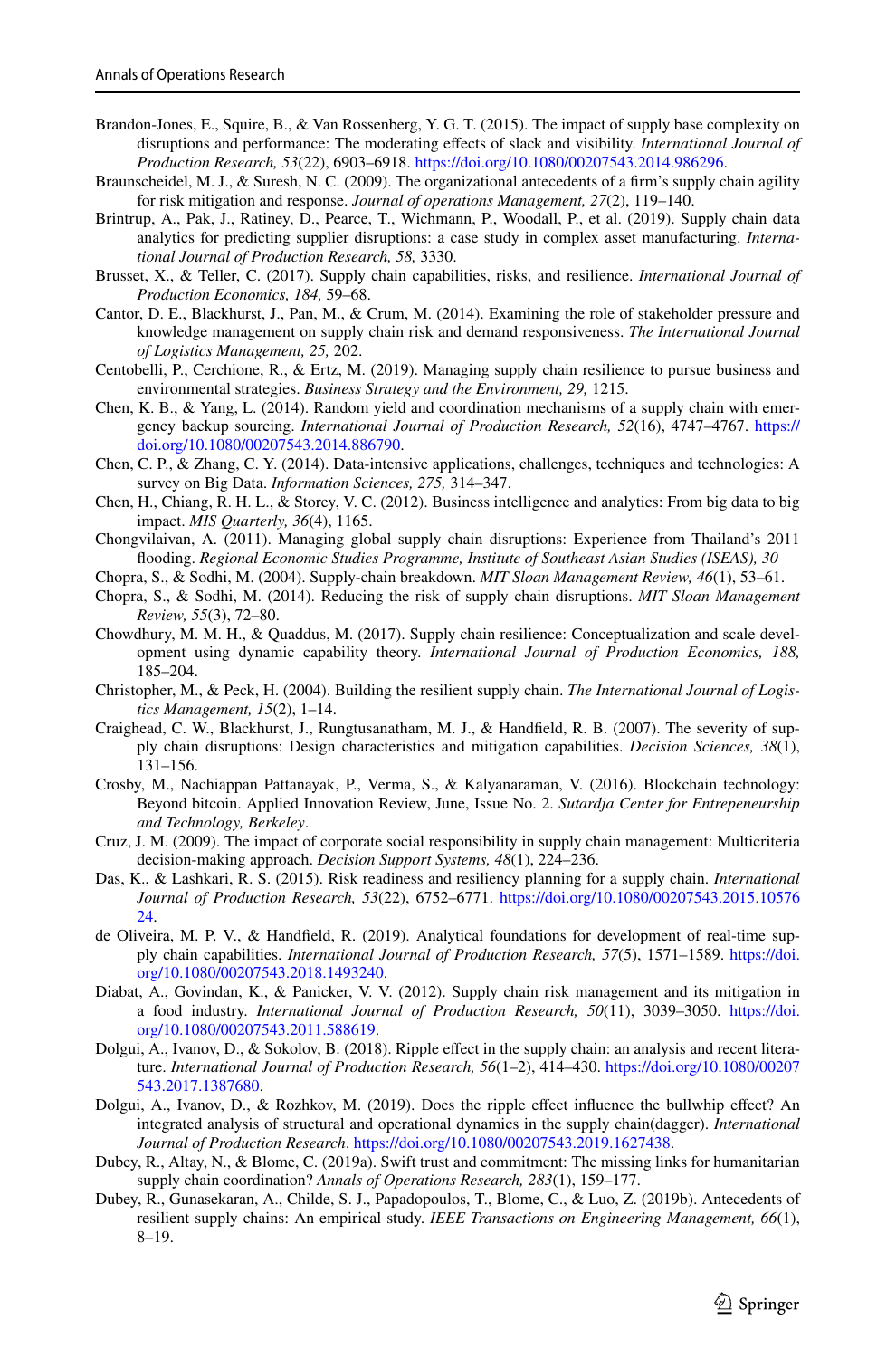- <span id="page-33-1"></span>Dubey, R., Gunasekaran, A., & Papadopoulos, T. (2019c). Disaster relief operations: Past, present and future. *Annals of Operations Research, 283*(1–2), 1–8.
- <span id="page-33-18"></span>DuHadway, S., Carnovale, S., & Hazen, B. (2019). Understanding risk management for intentional supply chain disruptions: Risk detection, risk mitigation, and risk recovery. *Annals of Operations Research, 283*(1), 179–198.
- <span id="page-33-15"></span>Dupont, L., Bernard, C., Hamdi, F., & Masmoudi, F. (2018). Supplier selection under risk of delivery failure: A decision-support model considering managers' risk sensitivity. *International Journal of Production Research, 56*(3), 1054–1069. <https://doi.org/10.1080/00207543.2017.1364442>.
- <span id="page-33-12"></span>Dwivedi, Y. K., Shareef, M. A., Mukerji, B., Rana, N. P., & Kapoor, K. K. (2018). Involvement in emergency supply chain for disaster management: A cognitive dissonance perspective. *International Journal of Production Research, 56*(21), 6758–6773. [https://doi.org/10.1080/00207543.2017.1378958.](https://doi.org/10.1080/00207543.2017.1378958)
- <span id="page-33-13"></span>Elzarka, S. M. (2013). Supply chain risk management: The lessons learned from the Egyptian revolution 2011. *International Journal of Logistics Research and Applications, 16*(6), 482–492.
- <span id="page-33-16"></span>Fan, Y., Schwartz, F., & Voß, S. (2017). Flexible supply chain planning based on variable transportation modes. *International Journal of Production Economics, 183,* 654–666.
- <span id="page-33-20"></span>Fang, Y., & Shou, B. (2015). Managing supply uncertainty under supply chain Cournot competition. *European Journal of Operational Research, 243*(1), 156–176.
- <span id="page-33-0"></span>FEMA. (2015). Make your business resilient: Business infographic. *Federal Emergency Management Agency* [https://www.fema.gov/media-library/assets/documents/108451.](https://www.fema.gov/media-library/assets/documents/108451)
- <span id="page-33-3"></span>Ferreira, F. D. A. L., Scavarda, L. F., Ceryno, P. S., & Leiras, A. (2018). Supply chain risk analysis: A shipbuilding industry case. *International Journal of Logistics Research and Applications, 21*(5), 542–556.
- <span id="page-33-23"></span>Galetsi, P., Katsaliaki, K., & Kumar, S. (2019). Values, challenges and future directions of big data analytics in healthcare: A systematic review. *Social Science and Medicine, 241,* 112533.
- <span id="page-33-24"></span>Galetsi, P., Katsaliaki, K., & Kumar, S. (2020). Big data analytics in health sector: Theoretical framework, techniques and prospects. *International Journal of Information Management, 50,* 206–216.
- <span id="page-33-5"></span>Gaviria-Marin, M., Merigó, J. M., & Baier-Fuentes, H. (2019). Knowledge management: A global examination based on bibliometric analysis. *Technological Forecasting and Social Change, 140,* 194–220.
- <span id="page-33-17"></span>Ghadge, A., Weib, M., Caldwell, N., & Wilding, R. L. (2019). Managing cyber risk in supply chains: A review and research agenda. *Supply Chain Management, 25*(2), 223.
- <span id="page-33-6"></span>Godin, B. (2006). On the origins of bibliometrics. *Scientometrics, 68*(1), 109–133.
- <span id="page-33-14"></span>Grifth, D. A., Boehmke, B., Bradley, R. V., Hazen, B. T., & Johnson, A. W. (2019). Embedded analytics: improving decision support for humanitarian logistics operations. *Annals of Operations Research, 283*(1–2), 247–265.
- <span id="page-33-21"></span>Gunasekaran, A., Kumar Tiwari, M., Dubey, R., & Fosso Wamba, S. (2016). Big data and predictive analytics applications in supply chain management. *Computers & Industrial Engineering, 101,* 525–527.
- <span id="page-33-11"></span>Gunessee, S., Subramanian, N., & Ning, K. (2018). Natural disasters, PC supply chain and corporate performance. *International Journal of Operations & Production Management*. [https://doi.org/10.1108/](https://doi.org/10.1108/IJOPM-12-2016-0705) [IJOPM-12-2016-0705](https://doi.org/10.1108/IJOPM-12-2016-0705).
- <span id="page-33-22"></span>Hassan, T. A., Hollander, S., van Lent, L., & Tahoun, A. (2020). Firm-level exposure to epidemic diseases: Covid-19, SARS, and H1N1 (0898-2937). Retrieved from
- <span id="page-33-8"></span>Heckmann, I., Comes, T., & Nickel, S. (2015). A critical review on supply chain risk–Defnition, measure and modeling. *Omega, 52,* 119–132.
- <span id="page-33-10"></span>Hendricks, K. B., & Singhal, V. R. (2003). The efect of supply chain glitches on shareholder wealth. *Journal of Operations Management, 21*(5), 501–522.
- <span id="page-33-7"></span>Hendricks, K. B., & Singhal, V. R. (2005). An empirical analysis of the efect of supply chain disruptions on long-run stock price performance and equity risk of the frm. *Production and Operations Management, 14*(1), 35–52.
- <span id="page-33-9"></span>Hendricks, K. B., Singhal, V. R., & Zhang, R. (2009). The effect of operational slack, diversification, and vertical relatedness on the stock market reaction to supply chain disruptions. *Journal of Operations Management, 27*(3), 233–246.
- <span id="page-33-2"></span>Ho, W., Zheng, T., Yildiz, H., & Talluri, S. (2015). Supply chain risk management: A literature review. *International Journal of Production Research, 53*(16), 5031–5069. [https://doi.org/10.1080/00207](https://doi.org/10.1080/00207543.2015.1030467) [543.2015.1030467](https://doi.org/10.1080/00207543.2015.1030467).
- <span id="page-33-19"></span>Hosseini, S., & Ivanov, D. (2019). A new resilience measure for supply networks with the ripple effect considerations: A Bayesian network approach. *Annals of Operations Research*. [https://doi.org/10.1007/](https://doi.org/10.1007/s10479-019-03350-8) [s10479-019-03350-8](https://doi.org/10.1007/s10479-019-03350-8).
- <span id="page-33-4"></span>Hosseini, S., Ivanov, D., & Dolgui, A. (2019a). Review of quantitative methods for supply chain resilience analysis. *Transportation Research Part E: Logistics and Transportation Review, 125,* 285–307. [https](https://doi.org/10.1016/j.tre.2019.03.001) [://doi.org/10.1016/j.tre.2019.03.001.](https://doi.org/10.1016/j.tre.2019.03.001)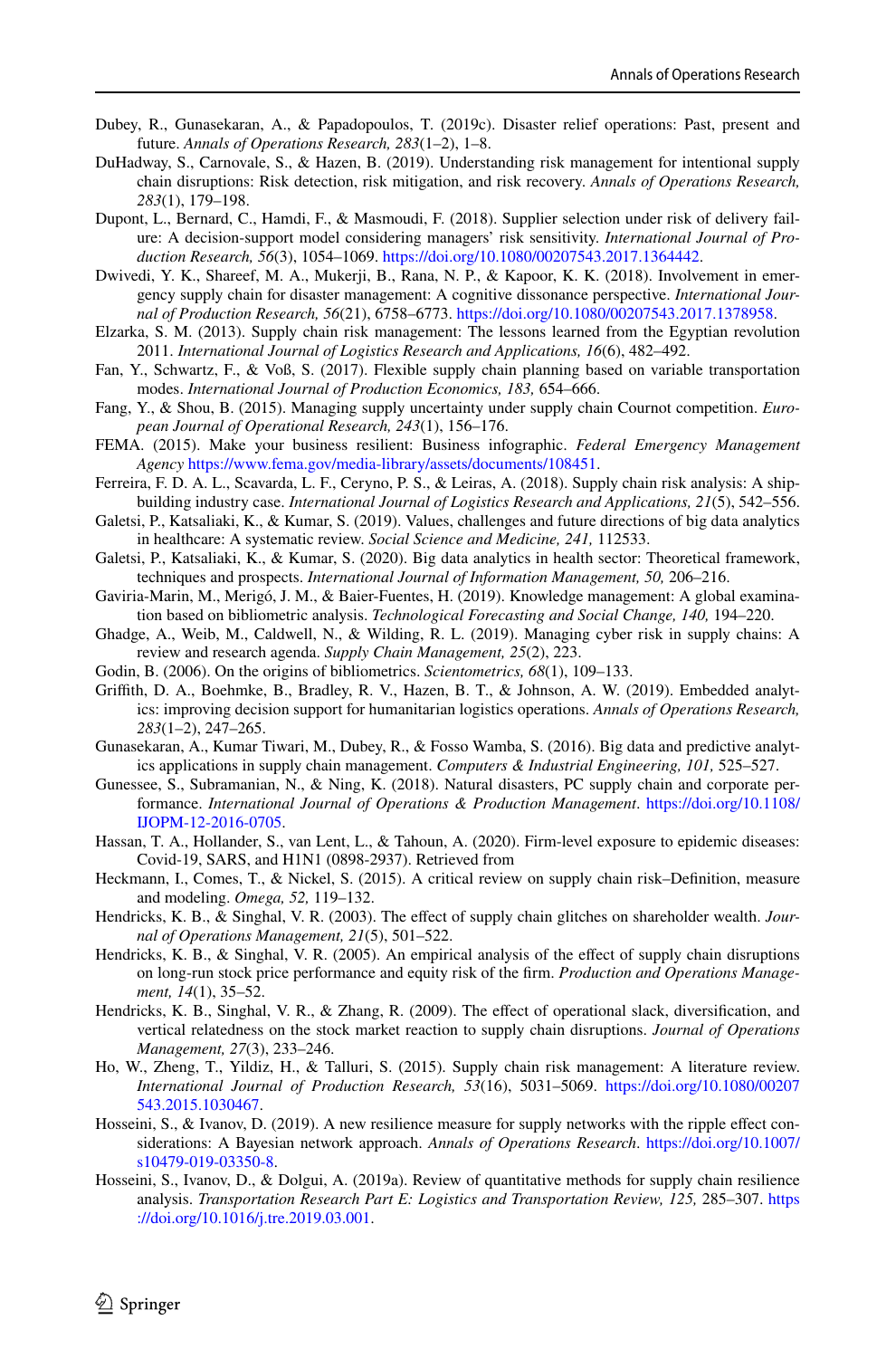- <span id="page-34-16"></span>Hosseini, S., Ivanov, D., & Dolgui, A. (2019b). Ripple effect modelling of supplier disruption: integrated Markov chain and dynamic Bayesian network approach. *International Journal of Production Research, 58,* 3284.
- <span id="page-34-13"></span>Hou, Y., Wang, X., Wu, Y. J., & He, P. (2018). How does the trust affect the topology of supply chain network and its resilience? An agent-based approach. *Transportation Research Part E: Logistics and Transportation Review, 116,* 229–241.
- <span id="page-34-6"></span>Ivanov, D. (2017). Simulation-based ripple efect modelling in the supply chain. *International Journal of Production Research, 55*(7), 2083–2101. <https://doi.org/10.1080/00207543.2016.1275873>.
- <span id="page-34-19"></span>Ivanov, D. (2018). Revealing interfaces of supply chain resilience and sustainability: A simulation study. *International Journal of Production Research, 56*(10), 3507–3523. [https://doi.org/10.1080/00207](https://doi.org/10.1080/00207543.2017.1343507) [543.2017.1343507](https://doi.org/10.1080/00207543.2017.1343507).
- <span id="page-34-8"></span>Ivanov, D. (2020a). Predicting the impacts of epidemic outbreaks on global supply chains: A simulation-based analysis on the coronavirus outbreak (COVID-19/SARS-CoV-2) case. *Transportation Research Part E: Logistics and Transportation Review, 136,* 101922.
- <span id="page-34-11"></span>Ivanov, D. (2020b). Viable supply chain model: integrating agility, resilience and sustainability perspectives—lessons from and thinking beyond the COVID-19 pandemic. *Annals of Operations Research*, 1.
- <span id="page-34-5"></span>Ivanov, D., & Dolgui, A. (2019). Low-Certainty-Need (LCN) Supply Chains: A new perspective in managing disruption risks and resilience. *International Journal of Production Research, 57*(15–16), 5119–5136.
- <span id="page-34-18"></span>Ivanov, D., & Dolgui, A. (2020). Viability of intertwined supply networks: extending the supply chain resilience angles towards survivability. A position paper motivated by COVID-19 outbreak. *International Journal of Production Research, 58*(10), 2904–2915.
- <span id="page-34-12"></span>Ivanov, D., & Sokolov, B. (2019). Simultaneous structural–operational control of supply chain dynamics and resilience. *Annals of Operations Research, 283*(1–2), 1191–1210.
- <span id="page-34-15"></span>Ivanov, D., Sokolov, B., & Pavlov, A. (2013). Dual problem formulation and its application to optimal redesign of an integrated production-distribution network with structure dynamics and ripple efect considerations. *International Journal of Production Research, 51*(18), 5386–5403. [https://](https://doi.org/10.1080/00207543.2013.774503) [doi.org/10.1080/00207543.2013.774503.](https://doi.org/10.1080/00207543.2013.774503)
- <span id="page-34-0"></span>Ivanov, D., Pavlov, A., & Sokolov, B. (2014a). Optimal distribution (re) planning in a centralized multistage supply network under conditions of the ripple efect and structure dynamics. *European Journal of Operational Research, 237*(2), 758–770.
- <span id="page-34-1"></span>Ivanov, D., Sokolov, B., & Dolgui, A. (2014b). The Ripple effect in supply chains: Trade-off 'efficiencyfexibility-resilience' in disruption management. *International Journal of Production Research, 52*(7), 2154–2172. <https://doi.org/10.1080/00207543.2013.858836>.
- <span id="page-34-14"></span>Ivanov, D., Hartl, R., Dolgui, A., Pavlov, A., & Sokolov, B. (2015). Integration of aggregate distribution and dynamic transportation planning in a supply chain with capacity disruptions and the ripple efect consideration. *International Journal of Production Research, 53*(23), 6963–6979. [https://](https://doi.org/10.1080/00207543.2014.986303) [doi.org/10.1080/00207543.2014.986303.](https://doi.org/10.1080/00207543.2014.986303)
- <span id="page-34-2"></span>Ivanov, D., Mason, S. J., & Hartl, R. (2016a). Supply chain dynamics, control and disruption management. *International Journal of Production Research, 54*(1), 1–7. [https://doi.org/10.1080/00207](https://doi.org/10.1080/00207543.2015.1114186) [543.2015.1114186](https://doi.org/10.1080/00207543.2015.1114186).
- <span id="page-34-3"></span>Ivanov, D., Sokolov, B., Solovyeva, I., Dolgui, A., & Jie, F. (2016b). Dynamic recovery policies for time-critical supply chains under conditions of ripple efect. *International Journal of Production Research, 54*(23), 7245–7258. [https://doi.org/10.1080/00207543.2016.1161253.](https://doi.org/10.1080/00207543.2016.1161253)
- <span id="page-34-7"></span>Ivanov, D., Dolgui, A., Sokolov, B., & Ivanova, M. (2017). Literature review on disruption recovery in the supply chain. *International Journal of Production Research, 55*(20), 6158–6174. [https://doi.](https://doi.org/10.1080/00207543.2017.1330572) [org/10.1080/00207543.2017.1330572](https://doi.org/10.1080/00207543.2017.1330572).
- <span id="page-34-4"></span>Ivanov, D., Dolgui, A., & Sokolov, B. (2019). The impact of digital technology and Industry 4.0 on the ripple efect and supply chain risk analytics. *International Journal of Production Research, 57*(3), 829–846. [https://doi.org/10.1080/00207543.2018.1488086.](https://doi.org/10.1080/00207543.2018.1488086)
- <span id="page-34-10"></span>Jabbarzadeh, A., Fahimnia, B., & Sabouhi, F. (2018). Resilient and sustainable supply chain design: Sustainability analysis under disruption risks. *International Journal of Production Research, 56*(17), 5945–5968. <https://doi.org/10.1080/00207543.2018.1461950>.
- <span id="page-34-9"></span>Kamalahmadi, M., & Mellat-Parast, M. (2016). Developing a resilient supply chain through supplier fexibility and reliability assessment. *International Journal of Production Research, 54*(1), 302– 321. <https://doi.org/10.1080/00207543.2015.1088971>.
- <span id="page-34-17"></span>Katsaliaki, K., & Mustafee, N. (2019). Distributed simulation of supply chains in the industry 4.0 Era: A state of the art feld overview. In: *Simulation for industry 4.0* (pp. 55–80): Springer.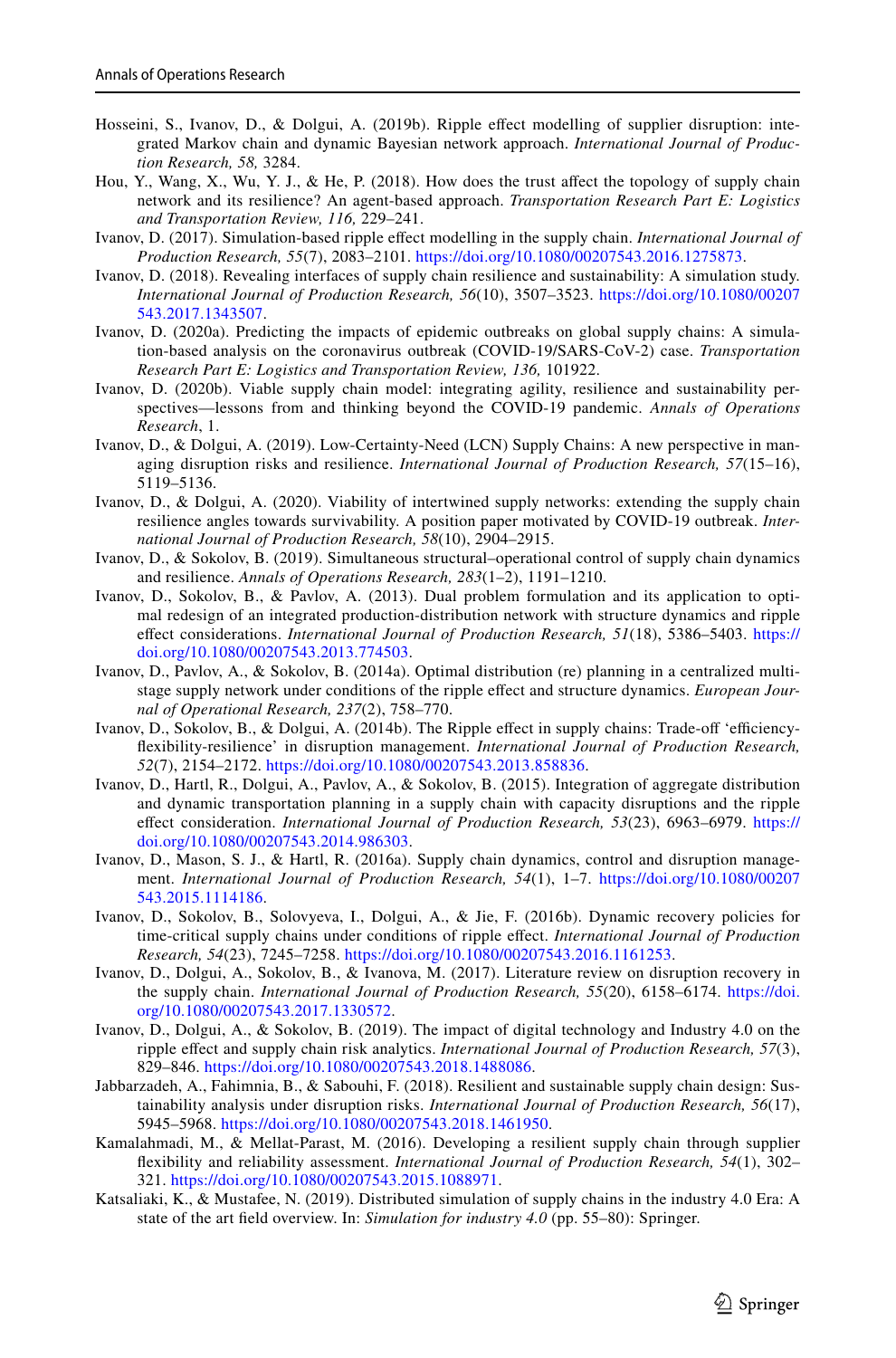- <span id="page-35-12"></span>Khakzad, N. (2015). Application of dynamic Bayesian network to risk analysis of domino efects in chemical infrastructures. *Reliability Engineering & System Safety, 138,* 263–272.
- <span id="page-35-18"></span>Kinra, A., Ivanov, D., Das, A., & Dolgui, A. (2019). Ripple efect quantifcation by supplier risk exposure assessment. *International Journal of Production Research, 58,* 5559.
- <span id="page-35-1"></span>Kleindorfer, P. R., & Saad, G. H. (2005). Managing disruption risks in supply chains. *Production and Operations management, 14*(1), 53–68.
- <span id="page-35-13"></span>Knight, R., & Pretty, D. (1996). The impact of catastrophes on shareholders. Retrieved on September, 10, 2007.
- <span id="page-35-16"></span>Kochan, C. G., Nowicki, D. R., Sauser, B., & Randall, W. S. (2018). Impact of cloud-based information sharing on hospital supply chain performance: A system dynamics framework. *International Journal of Production Economics, 195,* 168–185.
- <span id="page-35-17"></span>Koh, S. C., Gunasekaran, A., & Tseng, C. S. (2012). Cross-tier ripple and indirect efects of directives WEEE and RoHS on greening a supply chain. *International Journal of Production Economics, 140*(1), 305–317.
- <span id="page-35-22"></span>Kranenburg, R. V. (2008). The Internet of Things: A critique of ambient technology and the all-seeing network of RFID: Insitute of Network Cultures.
- <span id="page-35-7"></span>Lee, H. L., Padmanabhan, V., & Whang, S. (1997). The bullwhip efect in supply chains. *Sloan Management Review, 38,* 93–102.
- <span id="page-35-11"></span>Levner, E., & Ptuskin, A. (2018). Entropy-based model for the ripple efect: Managing environmental risks in supply chains. *International Journal of Production Research, 56*(7), 2539–2551. [https://doi.](https://doi.org/10.1080/00207543.2017.1374575) [org/10.1080/00207543.2017.1374575](https://doi.org/10.1080/00207543.2017.1374575).
- <span id="page-35-10"></span>Liberatore, F., Scaparra, M. P., & Daskin, M. S. (2012). Hedging against disruptions with ripple efects in location analysis. *Omega, 40*(1), 21–30.
- <span id="page-35-9"></span>Maiyar, L. M., & Thakkar, J. J. (2019). Robust optimisation of sustainable food grain transportation with uncertain supply and intentional disruptions. *International Journal of Production Research, 58,* 5651.
- <span id="page-35-5"></span>Manuj, I., & Mentzer, J. T. (2008). Global supply chain risk management strategies. *International Journal of Physical Distribution & Logistics Management*. <https://doi.org/10.1108/09600030810866986>.
- <span id="page-35-0"></span>Marchese, K., & Paramasivam, S. (2013). The Ripple Effect How manufacturing and retail executives view the growing challenge of supply chain risk. Deloitte Development LLC.
- <span id="page-35-3"></span>Merigó, J. M., & Yang, J.-B. (2017). A bibliometric analysis of operations research and management science. *Omega, 73,* 37–48.
- <span id="page-35-24"></span>Mishra, D., Dwivedi, Y. K., Rana, N. P., & Hassini, E. (2019). Evolution of supply chain ripple efect: a bibliometric and meta-analytic view of the constructs. *International Journal of Production Research*. [https://doi.org/10.1080/00207543.2019.1668073.](https://doi.org/10.1080/00207543.2019.1668073)
- <span id="page-35-23"></span>Mollenkopf, D. A., Ozanne, L. K., & Stolze, H. J. (2020). A transformative supply chain response to COVID-19. *Journal of Service Management*. <https://doi.org/10.1108/JOSM-05-2020-0143>.
- <span id="page-35-21"></span>Mori, M., Kobayashi, R., Samejima, M., & Komoda, N. (2014). Cost-beneft analysis of decentralized ordering on multi-tier supply chain by risk simulator. *Studies in informatics and control, 23*(3), 230.
- <span id="page-35-2"></span>Nakano, M., & Lau, A. K. (2020). A systematic review on supply chain risk management: using the strategy-structure-process-performance framework. *International Journal of Logistics Research and Applications*, *23*(5), 443–473.
- <span id="page-35-15"></span>Nakatani, J., Tahara, K., Nakajima, K., Daigo, I., Kurishima, H., Kudoh, Y., et al. (2018). A graph theorybased methodology for vulnerability assessment of supply chains using the life cycle inventory database. *Omega, 75,* 165–181.
- <span id="page-35-20"></span>Namdar, J., Li, X. P., Sawhney, R., & Pradhan, N. (2018). Supply chain resilience for single and multiple sourcing in the presence of disruption risks. *International Journal of Production Research, 56*(6), 2339–2360. [https://doi.org/10.1080/00207543.2017.1370149.](https://doi.org/10.1080/00207543.2017.1370149)
- <span id="page-35-8"></span>Ni, J., Flynn, B. B., & Jacobs, F. R. (2016). The efect of a toy industry product recall announcement on shareholder wealth. *International Journal of Production Research, 54*(18), 5404–5415. [https://doi.](https://doi.org/10.1080/00207543.2015.1106608) [org/10.1080/00207543.2015.1106608](https://doi.org/10.1080/00207543.2015.1106608).
- <span id="page-35-19"></span>Pavlov, A., Ivanov, D., Werner, F., Dolgui, A., & Sokolov, B. (2019). Integrated detection of disruption scenarios, the ripple efect dispersal and recovery paths in supply chains. *Annals of Operations Research*. [https://doi.org/10.1007/s10479-019-03454-1.](https://doi.org/10.1007/s10479-019-03454-1)
- <span id="page-35-14"></span>Pettit, T. J., Croxton, K. L., & Fiksel, J. (2013). Ensuring supply chain resilience: Development and implementation of an assessment tool. *Journal of business logistics, 34*(1), 46–76.
- <span id="page-35-4"></span>Ponomarov, S. Y., & Holcomb, M. C. (2009). Understanding the concept of supply chain resilience. *The International Journal of Logistics Management*. [https://doi.org/10.1108/09574090910954873.](https://doi.org/10.1108/09574090910954873)
- <span id="page-35-6"></span>Queiroz, M. M., & Wamba, S. F. (2019). Blockchain adoption challenges in supply chain: An empirical investigation of the main drivers in India and the USA. *International Journal of Information Management, 46,* 70–82.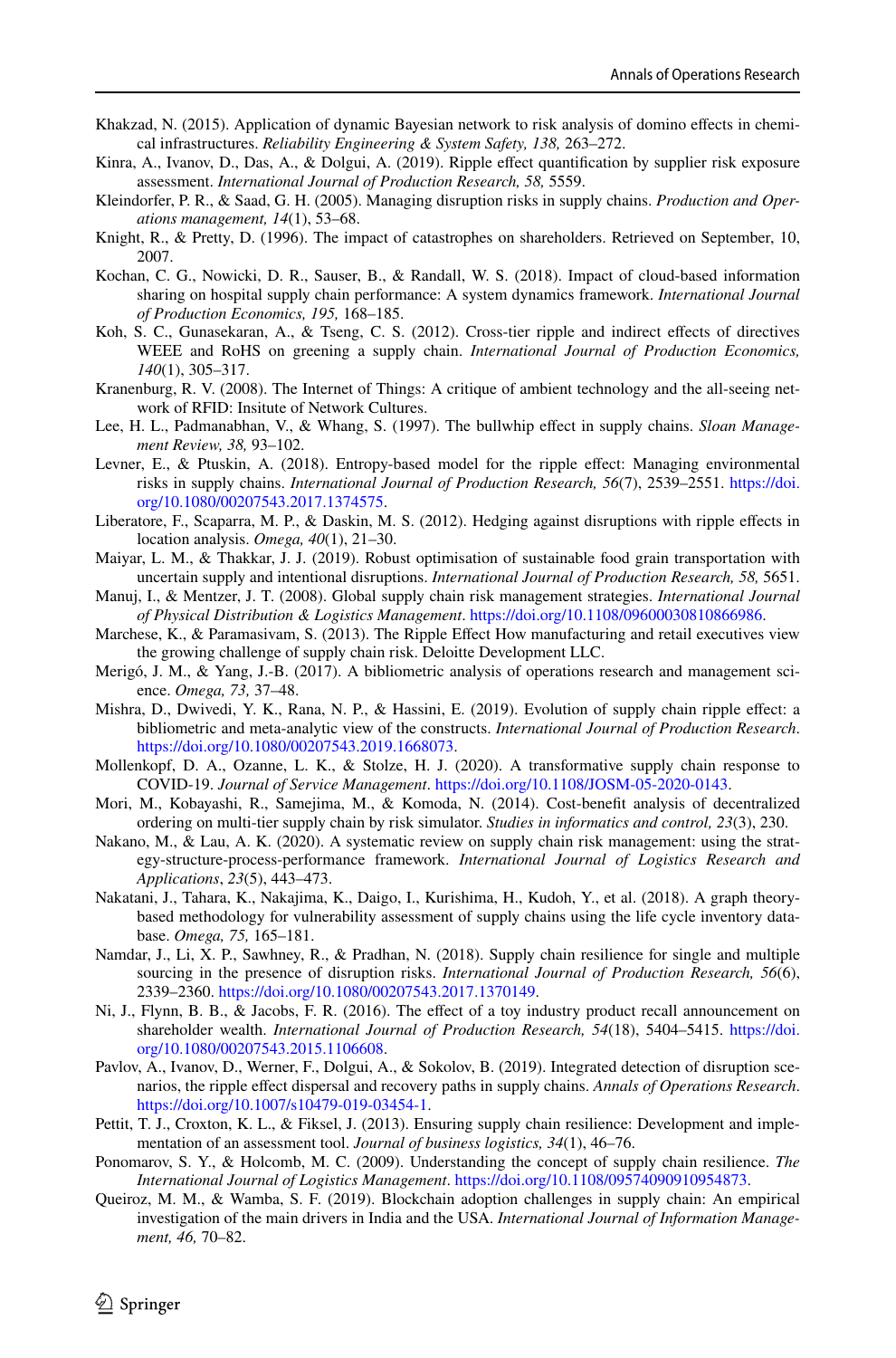- <span id="page-36-24"></span>Queiroz, M. M., Ivanov, D., Dolgui, A., & Wamba, S. F. (2020). Impacts of epidemic outbreaks on supply chains: Mapping a research agenda amid the COVID-19 pandemic through a structured literature review. *Annals of Operations Research*. <https://doi.org/10.1007/s10479-020-03685-7>.
- <span id="page-36-7"></span>Rao, S., & Goldsby, T. J. (2009). Supply chain risks: A review and typology. *The International Journal of Logistics Management, 20*(1), 97–123.
- <span id="page-36-4"></span>Saberi, S., Kouhizadeh, M., Sarkis, J., & Shen, L. J. (2019). Blockchain technology and its relationships to sustainable supply chain management. *International Journal of Production Research, 57*(7), 2117–2135. <https://doi.org/10.1080/00207543.2018.1533261>.
- <span id="page-36-0"></span>Sáenz, M. J., & Revilla, E. (2014). Creating more resilient supply chains. *MIT Sloan management review, 55*(4), 22–24.
- <span id="page-36-14"></span>Sarkar, S., & Kumar, S. (2015). A behavioral experiment on inventory management with supply chain disruption. *International Journal of Production Economics, 169,* 169–178.
- <span id="page-36-11"></span>Sawik, T. (2014). Optimization of cost and service level in the presence of supply chain disruption risks: Single vs. multiple sourcing. *Computers & Operations Research, 51,* 11–20.
- <span id="page-36-19"></span>Sawik, T. (2019). Disruption mitigation and recovery in supply chains using portfolio approach. *Omega, 84,* 232–248.
- <span id="page-36-12"></span>Scheibe, K. P., & Blackhurst, J. (2018). Supply chain disruption propagation: A systemic risk and normal accident theory perspective. *International Journal of Production Research, 56*(1–2), 43–59. [https://doi.org/10.1080/00207543.2017.1355123.](https://doi.org/10.1080/00207543.2017.1355123)
- <span id="page-36-13"></span>Sheffi, Y. (2001). Supply chain management under the threat of international terrorism. *The International Journal of Logistics Management, 12*(2), 1–11.
- <span id="page-36-23"></span>Shibin, K., Dubey, R., Gunasekaran, A., Hazen, B., Roubaud, D., Gupta, S., et al. (2017). Examining sustainable supply chain management of SMEs using resource based view and institutional theory. *Annals of Operations Research, 290,* 301.
- <span id="page-36-20"></span>Snoeck, A., Udenio, M., & Fransoo, J. C. (2019). A stochastic program to evaluate disruption mitigation investments in the supply chain. *European Journal of Operational Research, 274*(2), 516–530.
- <span id="page-36-5"></span>Snyder, L. V., Atan, Z., Peng, P., Rong, Y., Schmitt, A. J., & Sinsoysal, B. (2016). OR/MS models for supply chain disruptions: A review. *IIE Transactions, 48*(2), 89–109.
- <span id="page-36-6"></span>Sodhi, M. S., Son, B. G., & Tang, C. S. (2012). Researchers' perspectives on supply chain risk management. *Production and Operations management, 21*(1), 1–13.
- <span id="page-36-15"></span>Sokolov, B., Ivanov, D., Dolgui, A., & Pavlov, A. (2016). Structural quantifcation of the ripple efect in the supply chain. *International Journal of Production Research, 54*(1), 152–169. [https://doi.](https://doi.org/10.1080/00207543.2015.1055347) [org/10.1080/00207543.2015.1055347](https://doi.org/10.1080/00207543.2015.1055347).
- <span id="page-36-22"></span>Song, M., & Du, Q. (2017). Analysis and exploration of damage-reduction measures for food disasters in China. *Annals of Operations Research, 283,* 795.
- <span id="page-36-16"></span>Swierczek, A. (2016). The "snowball efect" in the transmission of disruptions in supply chains: The role of intensity and span of integration. *The International Journal of Logistics Management, 27*(3), 1002–1038.
- <span id="page-36-2"></span>Tang, C. S. (2006). Perspectives in supply chain risk management. *International Journal of Production Economics, 103*(2), 451–488.
- <span id="page-36-3"></span>Tang, O., & Musa, S. N. (2011). Identifying risk issues and research advancements in supply chain risk management. *International Journal of Production Economics, 133*(1), 25–34.
- <span id="page-36-8"></span>Tang, C., & Tomlin, B. (2008). The power of fexibility for mitigating supply chain risks. *International Journal of Production Economics, 116*(1), 12–27.
- <span id="page-36-21"></span>Teimuory, E., Atoei, F., Mohammadi, E., & Amiri, A. (2013). A multi-objective reliable programming model for disruption in supply chain. *Management Science Letters, 3*(5), 1467–1478.
- <span id="page-36-9"></span>Thun, J. H., & Hoenig, D. (2011). An empirical analysis of supply chain risk management in the German automotive industry. *International Journal of Production Economics, 131*(1), 242–249.
- <span id="page-36-1"></span>Tomlin, B. (2006). On the value of mitigation and contingency strategies for managing supply chain disruption risks. *Management Science, 52*(5), 639–657.
- <span id="page-36-10"></span>Vilko, J. P. P., & Hallikas, J. M. (2012). Risk assessment in multimodal supply chains. *International Journal of Production Economics, 140*(2), 586–595.
- <span id="page-36-25"></span>Viswanadham, N. (2018). Performance analysis and design of competitive business models. *International Journal of Production Research, 56*(1–2), 983–999. [https://doi.org/10.1080/00207](https://doi.org/10.1080/00207543.2017.1406171) [543.2017.1406171](https://doi.org/10.1080/00207543.2017.1406171).
- <span id="page-36-18"></span>Wagner, S. M., & Bode, C. (2008). An empirical examination of supply chain performance along several dimensions of risk. *Journal of Business Logistics, 29*(1), 307–325.
- <span id="page-36-17"></span>Wagner, S. M., & Neshat, N. (2012). A comparison of supply chain vulnerability indices for diferent categories of frms. *International Journal of Production Research, 50*(11), 2877–2891. [https://doi.](https://doi.org/10.1080/00207543.2011.561540) [org/10.1080/00207543.2011.561540.](https://doi.org/10.1080/00207543.2011.561540)